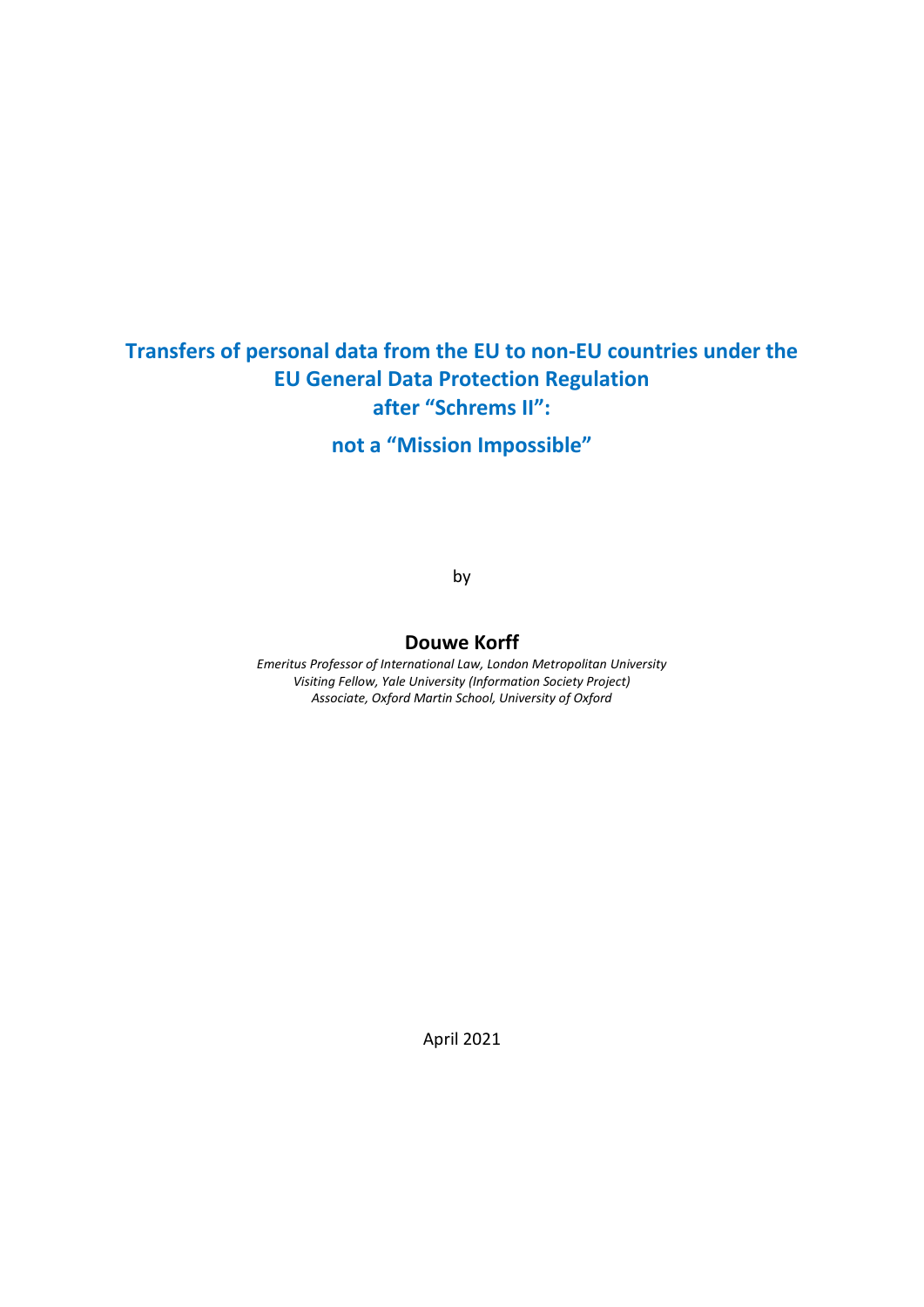**DOUWE KOrff**<br>Emeritus Professor of International Law, London Metropolitan University<br>Visiting Fellow, Yale University (Information Society Project)<br>Associate, Oxford Martin School, University of Oxford

# **CONTENTS**

|       |                                                                                 |                                                                                                           | Page:    |  |
|-------|---------------------------------------------------------------------------------|-----------------------------------------------------------------------------------------------------------|----------|--|
| 1.    | <b>Introduction</b>                                                             |                                                                                                           |          |  |
| 2.    | The European view of data protection as a fundamental,<br>universal human right |                                                                                                           |          |  |
|       |                                                                                 |                                                                                                           | 4<br>4   |  |
| 2.1   | <b>The European view</b>                                                        |                                                                                                           |          |  |
| 2.2   | <b>Implications</b>                                                             |                                                                                                           |          |  |
| 3.    | The EU General Data Protection Regulation (GDPR) and                            |                                                                                                           |          |  |
|       |                                                                                 | transfers of personal data from the EU to third countries                                                 | 8        |  |
| 3.1   | <b>The GDPR</b>                                                                 |                                                                                                           |          |  |
| 3.2   | The EU GDPR rules on transfers of personal data from the EU to                  |                                                                                                           |          |  |
|       |                                                                                 | non-EU countries (so-called "third countries")                                                            | 8        |  |
| 3.2.1 |                                                                                 | The basic principle: "adequacy"                                                                           | 8        |  |
|       |                                                                                 | What constitutes a transfer?                                                                              | 9        |  |
| 3.2.2 |                                                                                 | The process for the adoption of an adequacy decision                                                      | 11<br>11 |  |
| 3.2.3 | <b>Requirements for adequacy</b>                                                |                                                                                                           |          |  |
|       | 3.2.3.1                                                                         | Adequacy requires "essential equivalence"                                                                 | 11       |  |
|       | 3.2.3.2                                                                         | Matters to be taken into account in adequacy assessments                                                  | 12       |  |
|       |                                                                                 | Annex: Matters to be taken into account in adequacy assessments                                           | 13       |  |
|       | 3.2.3.3                                                                         | <b>General rule of law issues</b>                                                                         | 14       |  |
|       | 3.2.3.4                                                                         | Core concepts and core "content" principles and requirements                                              | 15       |  |
|       |                                                                                 | core concepts and the scope of protection                                                                 | 15       |  |
|       |                                                                                 | purpose specification and - limitation (and related matters)                                              | 17       |  |
|       |                                                                                 | grounds for lawful processing ("consent", "legitimate interest"<br>$\overline{\phantom{a}}$<br>and "law") | 18       |  |
|       |                                                                                 | special categories of data ("sensitive data")<br>$\overline{\phantom{a}}$                                 | 21       |  |
|       |                                                                                 | informing of data subjects                                                                                | 22       |  |
|       |                                                                                 | data subject rights                                                                                       | 23       |  |
|       |                                                                                 | general restrictions                                                                                      | 24       |  |
|       |                                                                                 | restrictions on onward transfers                                                                          | 25       |  |
|       | 3.2.3.5                                                                         | Access to data by third country authorities                                                               | 25       |  |
|       |                                                                                 | European case-law including Schrems II                                                                    | 26       |  |
|       | 3.2.3.6                                                                         | Procedural/enforcement guarantees                                                                         | 29       |  |
|       |                                                                                 | European case-law including Schrems II                                                                    | 29       |  |
| 3.2.4 | Transfers on the basis of appropriate safeguards                                |                                                                                                           | 31       |  |
| 3.2.5 | <b>Derogations for occasional, ad hoc transfers</b><br>34                       |                                                                                                           |          |  |
| 4.    | <b>Conclusions</b>                                                              |                                                                                                           | 40       |  |

 $-0 - 0 - 0 -$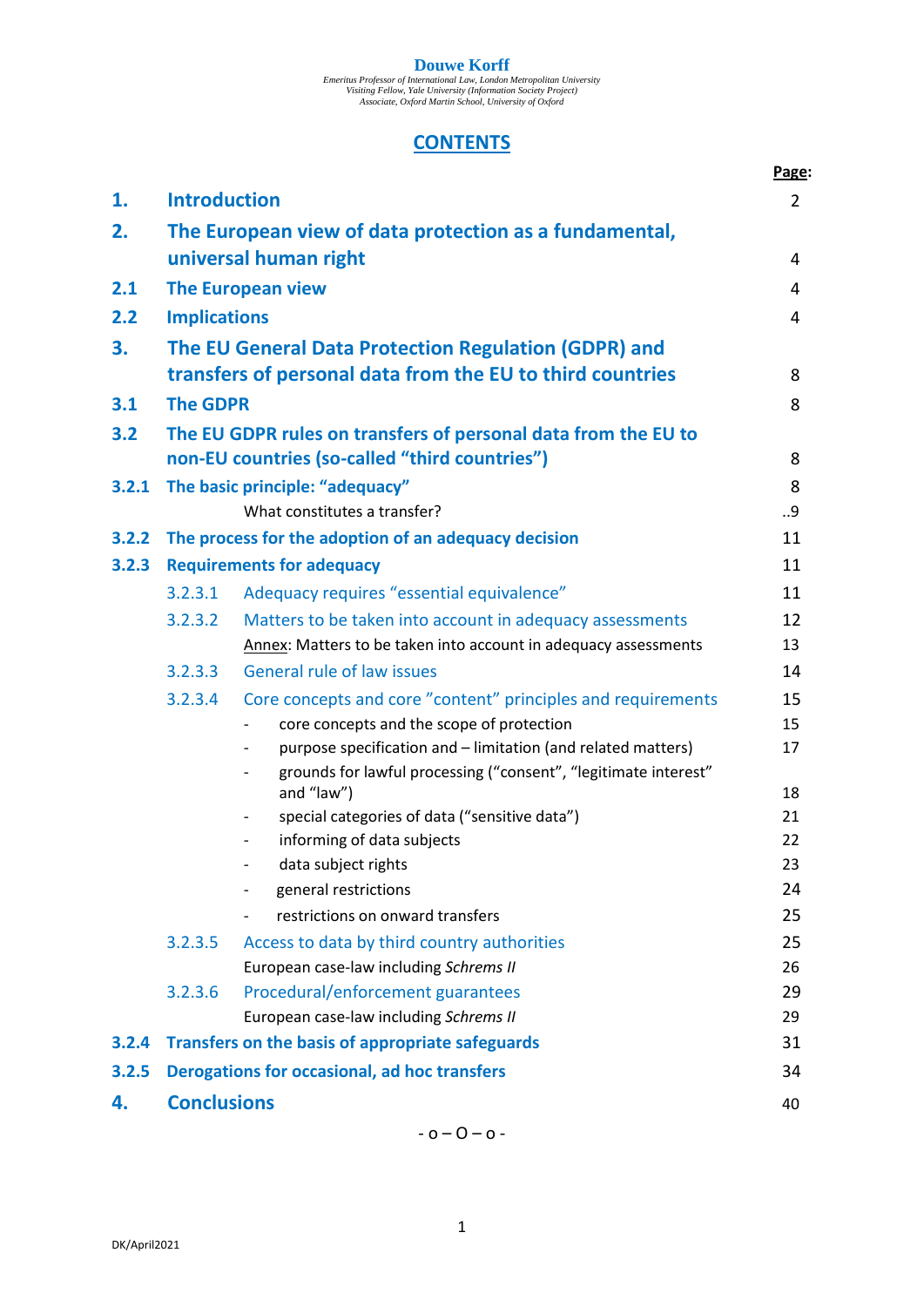# **Transfers of personal data from the EU to non-EU countries under the EU General Data Protection Regulation after "Schrems II":**

# **not a "Mission Impossible"**

# **1. Introduction**

The EU General Data Protection Regulation (GDPR), which came into application on 25 May 2018,<sup>1</sup> lays down even stricter rules and conditions on the transfer of personal data from the EU<sup>2</sup> to non-EU countries (so-called "third countries") (hereafter: "data transfers") than its predecessor, the 1995 EC Data Protection Directive.<sup>3</sup> The Court of Justice of the European Union (CJEU) has moreover strictly interpreted those rules and conditions, both in relation to transfers based on "adequacy decisions" and in relation to transfers based on standard contract clauses (SCCs). This short paper provides an overview of the resulting data transfer regime.

To that end, it first briefly explains, in section 2, the European view of data protection as a fundamental, universal human right – because that is why the EU legislator and Court feel they have to impose those strict rules and conditions on data transfers. After a brief introduction to the GDPR generally, Section 3 sets out the specific rules and conditions on data transfers. Section 4 provides a summary and conclusions.

The paper is drawn up in the context of a general review of the "adequacy decisions" of third countries issued under the 1995 Data Protection Directive – such a review being required by the GDPR (Article 97) – and of the proposed issuing of an adequacy decision on the United Kingdom, which after "Brexit" is now a third country.

In that latter context (but in fact also earlier, in relation to previous adequacy decisions: see below), it has become clear that there is considerable tension between the legal requirements for adequacy decisions under the GDPR - which are strict – and the desire on the part of the European Commission to issue positive adequacy decisions to major EU trading or security partners. In relation to two draft opinions of the European Data Protection Board (EDPB) on the adequacy of the UK post-Brexit data protection regimes (i.e., the general regime and the law enforcement regime), it was reported that the Commission criticised the draft opinions for being too critical of the UK data protection standards, saying that:<sup>4</sup>

Regulation (EU) 2016/679 of the European Parliament and of the Council of 27 April 2016 on the protection of natural persons with regard to the processing of personal data and on the free movement of such data, and repealing Directive 95/46/EC (General Data Protection Regulation), OJ L 119, 4.5.2016, p. 1–88.

<sup>2</sup> The GDPR including the GDPR data transfer regime also applies to the three non-EU Member States of the European Economic Area (EEA), Iceland, Liechtenstein and Norway. However, in this short paper, I will generally just refer to the EU. This should be read as applying to the EU and those three other EEA Member States.

<sup>&</sup>lt;sup>3</sup> Directive 95/46/EC of the European Parliament and of the Council of 24 October 1995 on the protection of individuals with regard to the processing of personal data and on the free movement of such data, OJ L 281, 23.11.1995, p. 31–50.

<sup>4</sup> Vincent Manacourt, *EU Privacy Watchdogs approve UK data standards after Commission dressing down*, 14 April 2021, quoting an email from the Commission to the EDPB of 13 April, available at:

[https://pro.politico.eu/news/eu-privacy-watchdogs-approve-uk-data-standards-after-commission-dressing](https://pro.politico.eu/news/eu-privacy-watchdogs-approve-uk-data-standards-after-commission-dressing-down)[down](https://pro.politico.eu/news/eu-privacy-watchdogs-approve-uk-data-standards-after-commission-dressing-down)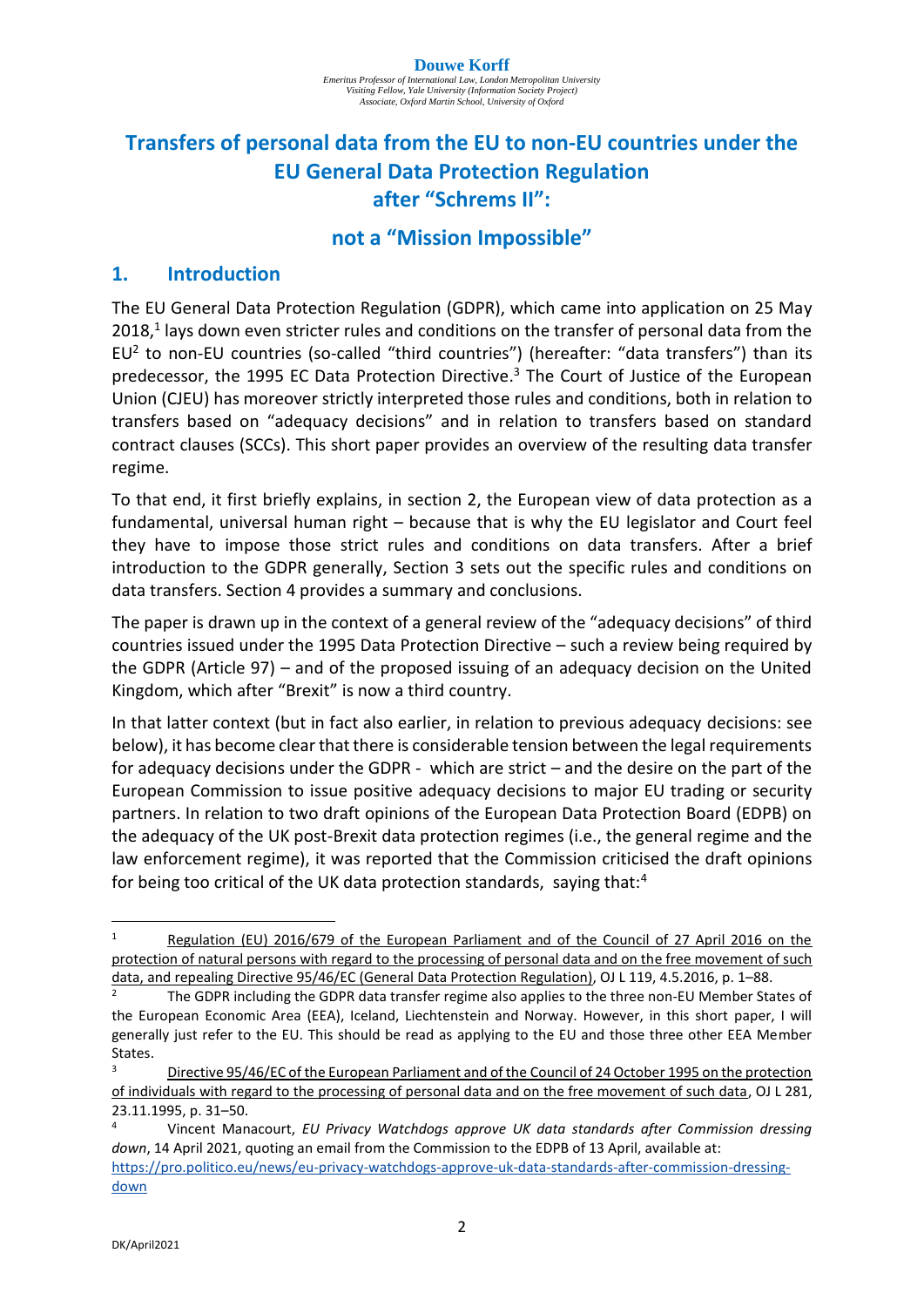If adopted without being significantly rebalanced, these opinions will be welcomed by those who … will use these critical opinions to show that our model is not credible as a global solution and that **adequacy is basically a 'mission impossible'** …

In other words, whatever the law  $-$  and the Court  $-$  says, the Commission feels the rules should not be too rigidly or too restrictively applied, as that would hamper trade and other cooperation.

This follows on from earlier embarrassments on the part of the Commission, when the Court invalidated first the EU – US 2000 Safe Harbour adequacy decision (in its *Schrems I* judgment)<sup>5</sup> and then its successor, the 2016 Privacy Shield decision (in its Schrems II judgment). <sup>6</sup> Both were adopted in spite of major concerns about the adequacy of US privacy law as applied (or not) to EU personal data, and the latter in particular in spite of major concerns about the massive global US surveillance operations exposed by Edward Snowden in 2013, and the manifest lack of safeguards in US law in relation to these.

But also before then, the Commission has had a tendency to adopt positive adequacy decisions on third countries even though it was highly doubtful, even at the time, whether those countries really did provide "adequate" protection, even by the then-applicable standards.<sup>7</sup> What is more, contrary to its official assurances at the time of adopting those decisions that it would closely monitor the laws and practice in the relevant third countries, to see if standards did not drop below the EU ones, and the obligation to review the earlier decisions under the GDPR after that regulation was adopted in 2016, the Commission never actually reconsidered its decisions – even if it was obvious that a third country did not provide adequate protection in terms of relevant Court judgments.<sup>8</sup>

The Commission also does not appear to be in any hurry in carrying out the mandatory reviews required under the GDPR either: the Regulation was adopted on 27 April 2016, came into application on 25 May 2018 and the Commission should have examined the adequacy decisions issued under the 1995 Directive by 25 May 2020 (Article 97 GDR), but no information on any such reviews has to date been made public.

This paper therefore unapologetically takes the legal view. It explores what the GDPR provisions on data transfers, as interpreted by the Court of Justice, require for an adequacy decision. If the Commission were to adopt adequacy decisions in relation to third countries that do not meet those requirements, those decisions may well be invalidated by the Court (irrespective of whether the Commission managed to "persuade" the EDPB and the European Parliament to not be too "demanding" in this respect) – just as the EU – US Safe Harbour- and Privacy Shield decisions were. From a rule of law perspective, such judgments should be welcomed rather than ignored or disparaged.

 $-0 - 0 - 0 -$ 

8 *Idem*.

<sup>5</sup> CJEU, Grand Chamber judgment of 6 October 2015 in Case C-362/14, *Maximillian Schrems v Data Protection Commissioner* ("*Schrems I*"), ECLI:EU:C:2015:650.

<sup>6</sup> CJEU Grand Chamber judgment of 16 July 2020 in Case C-311/18, *Data Protection Commissioner v Facebook Ireland Limited and Maximillian Schrems* ("*Schrems II*"), ECLI:EU:C:2020:559.

<sup>7</sup> For a glaring example, see Douwe Korff, Opinion on the future of personal data transfers from the EU/EEA to Israel & the Occupied Territories, January 2021, due for publication shortly.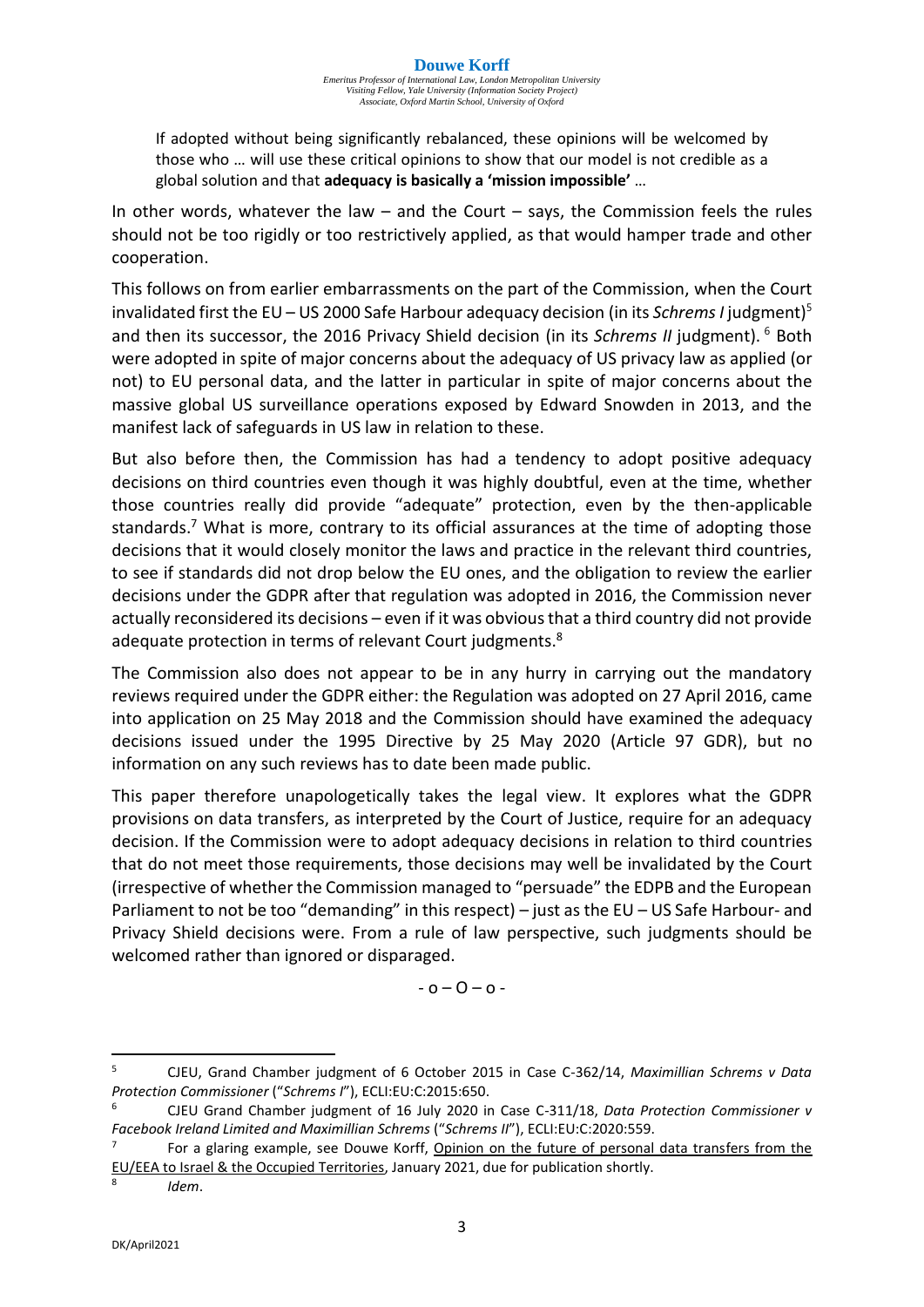# **2. The European view of data protection as a fundamental, universal human right**<sup>9</sup>

## **2.1 The European view**

In Europe, data protection is seen as a fundamental, universal human right. It was first explicitly recognised in a binding international legal instrument, the Council of Europe Convention for the Protection of Individuals with regard to Automatic Processing of Personal Data (better known as the Data Protection Convention, DPC, or "Convention No. 108" after its number in the European Treaties Series), in  $1981<sup>10</sup>$  As noted in its preamble, this seeks to:

reconcile the fundamental values of the respect for privacy and the free flow of information between peoples –

both of which are enshrined as fundamental rights in the foundational European human rights instrument, the European Convention of Human Rights (ECHR). Data protection was recognised as a special, *sui generis* right in Article 8 of the EU Charter of Fundamental Rights (CFR), adopted in 2007, which also, separately, reaffirms the rights to privacy (private and family life, home and communications) and freedom of expression and information (Article 7 and 11, respectively). The Charter became legally binding on the EU with the entry into force of the Treaty of Lisbon, in December 2009. The GDPR, if anything, emphases its main human rights aim more strongly than the 1995 Directive",<sup>11</sup> that focussed somewhat more on the aim to enable the smooth operation of the EU Single Market (although the GDPR also retains that latter aim). 12

# **2.2 Implications**

Recognition of data protection as a fundamental human right has important implications in European – including EU – law. In particular, first of all, European human rights law as enshrined in the ECHR and in the EU's treaties and its Charter of Fundamental Rights reflects the post-World War II view that human rights are universal and must be extended to all individuals affected by (private or public sector) entities under the jurisdiction of the relevant state, irrespective of their nationality or status or of where they are.<sup>13</sup>

[https://europeanlawblog.eu/2021/04/13/squaring-the-circle-international-surveillance-underwater-cables](https://europeanlawblog.eu/2021/04/13/squaring-the-circle-international-surveillance-underwater-cables-and-eu-us-adequacy-negotiations-part2/#comment-35772/)[and-eu-us-adequacy-negotiations-part2/#comment-35772](https://europeanlawblog.eu/2021/04/13/squaring-the-circle-international-surveillance-underwater-cables-and-eu-us-adequacy-negotiations-part2/#comment-35772/)

<sup>9</sup> See Douwe Korff and Marie Georges, The Origins and Meaning of Data Protection, January 2020, available at[: https://ssrn.com/abstract=3518386](https://ssrn.com/abstract=3518386)

<sup>&</sup>lt;sup>10</sup> For details, see Douwe Korff and Marie Georges, The DPO handbook, Guidance for data protection officers in the public and quasi‐public sectors on how to ensure compliance with the European Union General Data Protection Regulation, July 2019, Part One, section 1.2.3, *The 1981 Council of Europe Data Protection Convention and its Additional Protocol*. The Convention was recently "modernised"; the "Modernised Convention" is known as "Convention No.108+". *Idem*, section 1.4.7.

For details, see Douwe Korff and Marie Georges, The DPO Handbook (previous footnote), Part One, section 1.3.2, *The main 1995 EC Data Protection Directive*.

<sup>&</sup>lt;sup>12</sup> Compare Article 1 GDPR with Article 1 of the 1995 Directive, taking into account the relevant recitals.<br><sup>13</sup> H was recently argued that surveillance activities undertaken by a state outside the territory of that

It was recently argued that surveillance activities undertaken by a state outside the territory of that state are not subject to the European Convention on Human Rights – and it would follow from this that such activities would also not be subject to European data protection instruments. See Theodore Christakis, Squaring the Circle? International Surveillance, Underwater Cables and EU-US Adequacy Negotiations, Part 2, *On Double Standards and the Way Forward*, 13 April 2021, available at:

<sup>(</sup>For Part 1, *Countering the US arguments*, see footnote 126, below.) [footnote continues overleaf]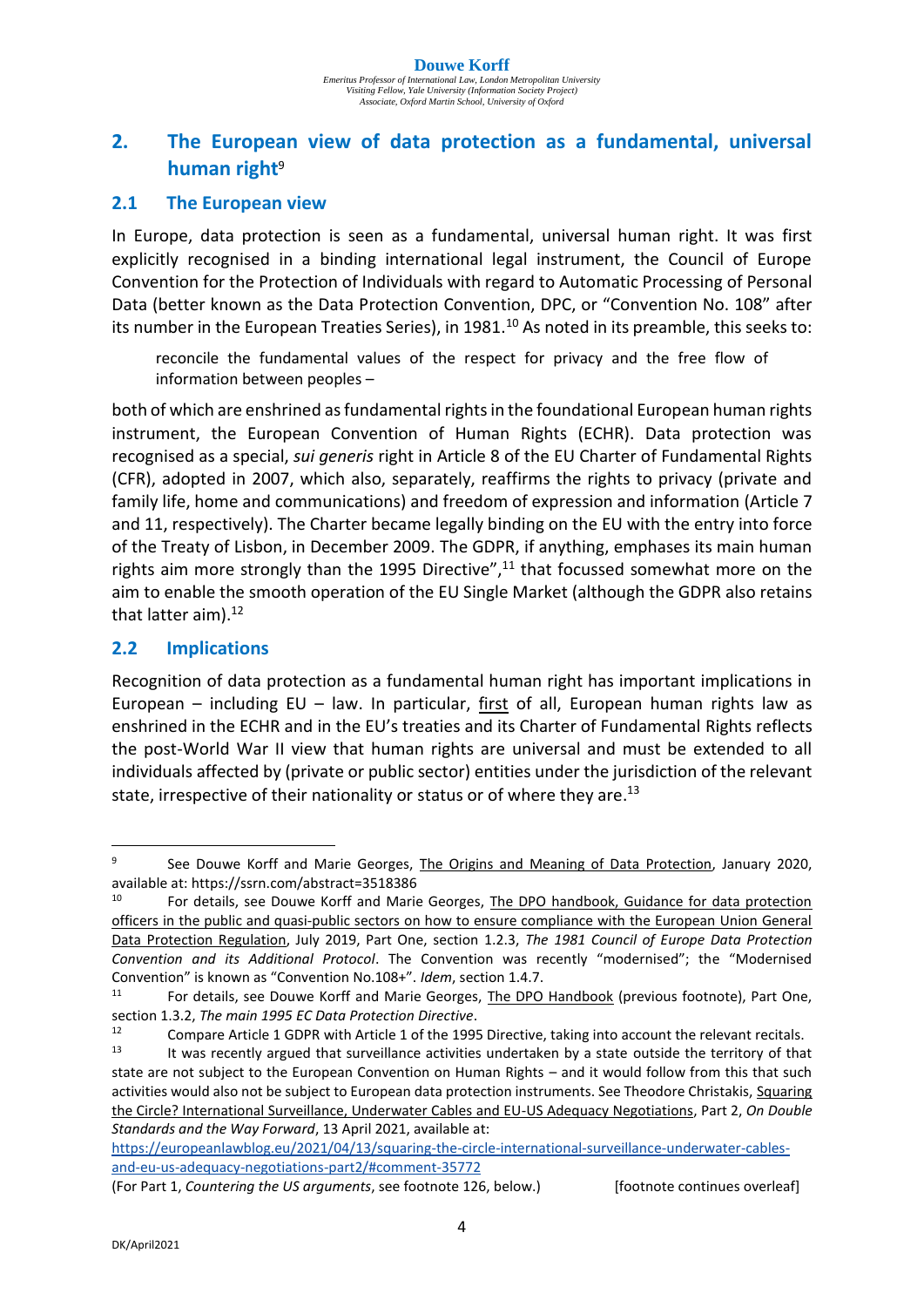The EU GDPR therefore applies to all processing of personal data by any EU-based entities, irrespective of the nationality or status of the data subjects concerned, or of where they are. When EU companies or public bodies process personal data on individuals who are nationals and residents of a third country, those data therefore benefit from exactly the same protection as is accorded to individuals who are in the EU (legally or otherwise).

Second, in European legal thinking, it follows from the fact that data protection is a fundamental right that the scope of the right should be broad, and broadly interpreted and applied, while any restrictions or limitations on the right must be restrictively interpreted and applied and: (a) be based on clear, precise and in their application foreseeable legal rules (rules that do not give excessive discretion to authorities relying on those rules); (b) serve a "legitimate aim in a democratic society"; (c) be "necessary and proportionate" to that legitimate aim; and (d) be subject to appropriate oversight, with appropriate independent judicial<sup>14</sup> remedies available to anyone whose data protection rights have been affected.

The principle that rights laid down in human rights treaties should be interpreted broadly was expressed by the European Court of Human Rights as early as 1968 in its *Wemhoff* judgment:<sup>15</sup>

Given that it is a law-making treaty, it is also necessary to seek the interpretation that is most appropriate in order to realise the aim and achieve the object of the treaty, not that which would restrict to the greatest possible degree the obligations undertaken by the Parties.

In the *Golder* case a few years later, the Court applied this approach, by interpreting the "right to a court" (Article 6 ECHR) broadly. In a separate opinion in that case, UK Judge Fitzmaurice forcefully opposed this, arguing, *inter alia*, that the Convention (and other international human rights treaties such as the ICCPR) made "*heavy inroads on some of the most cherished preserves of governments in the sphere of their domestic jurisdiction or* domaine réservé", and that this:<sup>16</sup>

Not only justif[ies], but positively … demand[s], a cautious and conservative interpretation, particularly as regards any provisions the meaning of which may be uncertain, and where extensive constructions might have the effect of imposing upon the contracting States obligations they had not really meant to assume, or would not have understood themselves to be assuming.

However, in Europe, as the leading experts on the Convention note: $17$ 

Such an argument, which emphasizes the character of the Convention as a contract by which sovereign states agree to limitations upon their sovereignty, has now totally given away to an approach that focuses instead upon the Convention's law-making character

However, this is not in line with the case-law of the European Court of Human Rights (properly considered), or with the increasingly "functional" (as opposed to territorial) approach to the application of international human rights standards generally, expressly confirmed in the note on Article 1 of the Modernised Council of Europe Data Protection Convention (Convention 108+) in the Explanatory Report on that convention (which cross-refers to a 2014 Council of Europe *Issue Paper* on The Rule of Law on the Internet and in the wider digital environment written by me for the CofE Commissioner for Human Rights). See my comment under Christakis' blog for details.<br><sup>14</sup> Christophe El Llogal requirement that Article 47 CEB requires a judicial remedy, see section 3.2.3.6, helew

<sup>&</sup>lt;sup>14</sup> On the EU legal requirement that Article 47 CFR requires a judicial remedy, see section 3.2.3.6, below.<br><sup>15</sup> CHIP Case of *Momhaff u. Cormany* judgment of 27 June 1068, para 8.

<sup>15</sup> ECtHR, Case of *Wemhoff v. Germany*, judgment of 27 June 1968, para. 8.

<sup>16</sup> ECtHR, Case of *Golder v. the UK*, judgment of 21 February 1975, separate opinion of Judge Fitzmaurice, paras. 38 – 39.

<sup>&</sup>lt;sup>17</sup> Harris, O'Boyle and Warbrick, Law of the European Convention on Human Rights, OUP, 2nd edition, p. 6.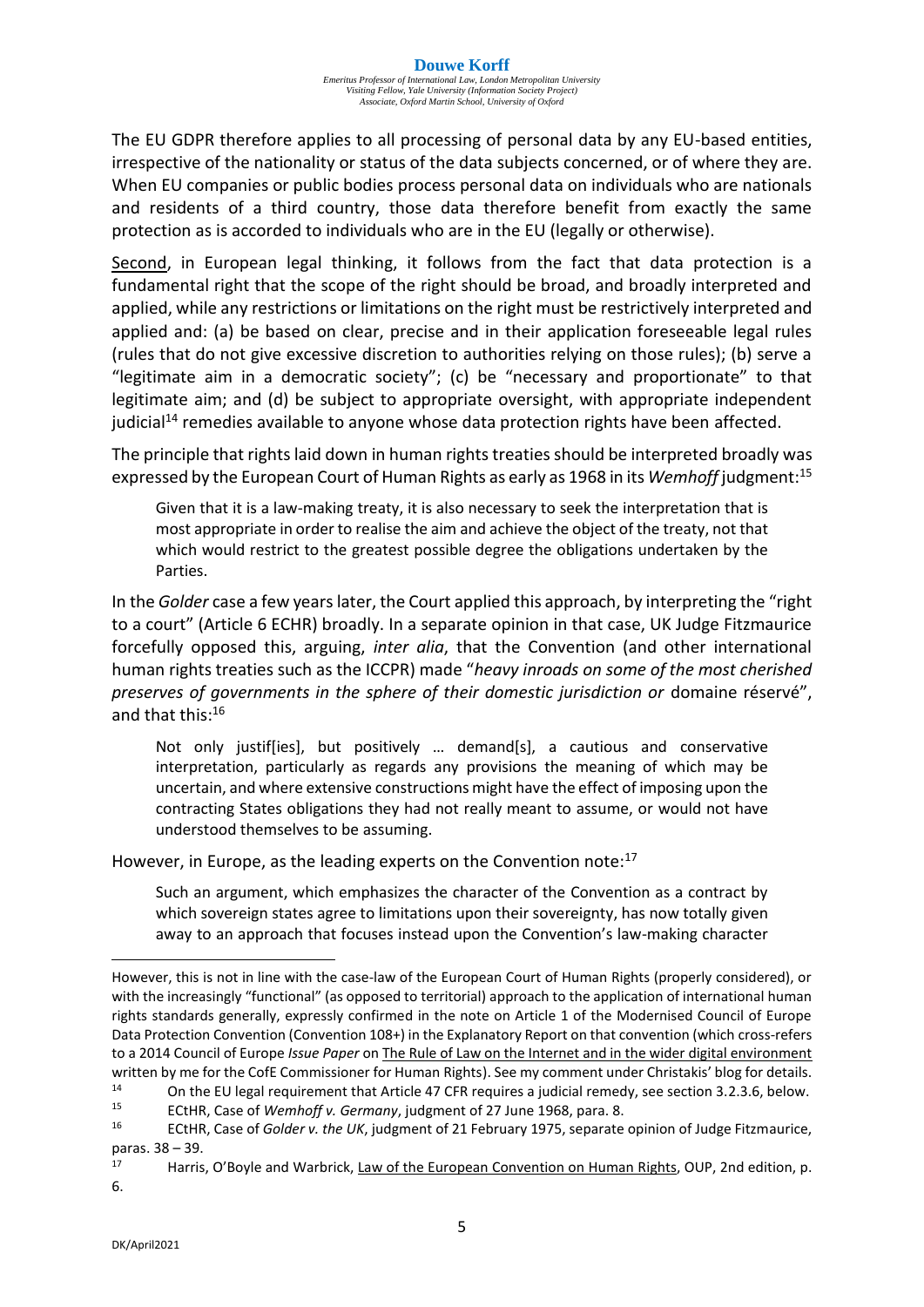and its role as a European human rights guarantee that must be interpreted so as to permit its development with time.

This also applies to the 1981 Council of Europe Data Protection Convention. Thus, the explanatory memorandum to the first additional protocol to that convention stresses:<sup>18</sup>

the principle inherent in European law that clauses making exceptions are interpreted restrictively so that the exception does not become the rule.

The same applies *a fortiori* in relation to EU law, where the Charter of Fundamental Rights (that contains the same civil and political rights as the ECHR, plus a series of social-economic rights) is directly applicable as primary Union law. Article 52(1) CFR also reflects the abovementioned principle as follows:

Any limitation on the exercise of the rights and freedoms recognised by this Charter must be provided for by law and respect the essence of those rights and freedoms. Subject to the principle of proportionality, limitations may be made only if they are necessary and genuinely meet objectives of general interest recognised by the Union or the need to protect the rights and freedoms of others.

Both the Article 29 Working Party and the EDPB quoted the principle expressed in the explanatory memorandum to the first additional protocol to the Council of Europe Convention in their guidelines on derogations (discussed in section 3.2.5, below).<sup>19</sup> Moreover, as the EDPB noted, with reference to extensive case-law:<sup>20</sup>

The European Court of Justice repeatedly underlined that "the protection of the fundamental right to respect for private life at EU level requires that derogations from and limitations on the protection of personal data should apply only in so far as is strictly necessary".

The third implication is that in Europe it is felt that data protection laws should be "omnibus" laws, in that they should lay down principles that apply across the board. While somewhat differing rules could apply to, say, the public sector or the private sector, or to law enforcement and commercial entities, all those rules should still be based on the same fundamentals (in the EU: as set out in Article 8 of the Charter) and reflect the same "core principles" and guarantees (as further discussed in the next section). The EU GDPR is a typical "omnibus" law, applicable to all matters and all activities subject to EU law, except for a number of separated-out areas, for which instruments based on the same principles have been (or are to be) adopted. $21$ 

<sup>&</sup>lt;sup>18</sup> Explanatory Report to the Additional Protocol to the Convention for the Protection of Individuals with regard to Automatic Processing of Personal Data, regarding supervisory authorities and transborder data flows, Strasbourg, 8 November 2001, para. 31, available at:

[https://rm.coe.int/CoERMPublicCommonSearchServices/DisplayDCTMContent?documentId=09000016800cce](https://rm.coe.int/CoERMPublicCommonSearchServices/DisplayDCTMContent?documentId=09000016800cce56)  $\frac{56}{19}$  $\frac{56}{19}$  $\frac{56}{19}$ 

<sup>19</sup> EDPB, Guidelines 2/2018 on derogations of Article 49 under Regulation 2016/679, adopted on 25 May 2018, p. 4 (with reference to the Article 29 working document on the same issue, W114, p. 7), available at: [https://edpb.europa.eu/sites/edpb/files/files/file1/edpb\\_guidelines\\_2\\_2018\\_derogations\\_en.pdf](https://edpb.europa.eu/sites/edpb/files/files/file1/edpb_guidelines_2_2018_derogations_en.pdf)

[https://ec.europa.eu/justice/article-29/documentation/opinion-recommendation/files/2005/wp114\\_en.pdf](https://ec.europa.eu/justice/article-29/documentation/opinion-recommendation/files/2005/wp114_en.pdf)

*Idem*, footnote 7. Cf. also the statement in the CJEU *Schrems II* judgment (footnote 6, above, discussed in the next section) that Article 2(2) GDPR, which sets out exceptions to the scope of the GDPR, "must be interpreted strictly" (para. 84, with reference to earlier case-law).

<sup>&</sup>lt;sup>21</sup> I.e., for law enforcement activities, the so-called Law Enforcement Directive (Directive (EU) 2016/680) and for processing by the EU institutions and bodies, Regulation (EU) 2018/1725. Not all activities in the Common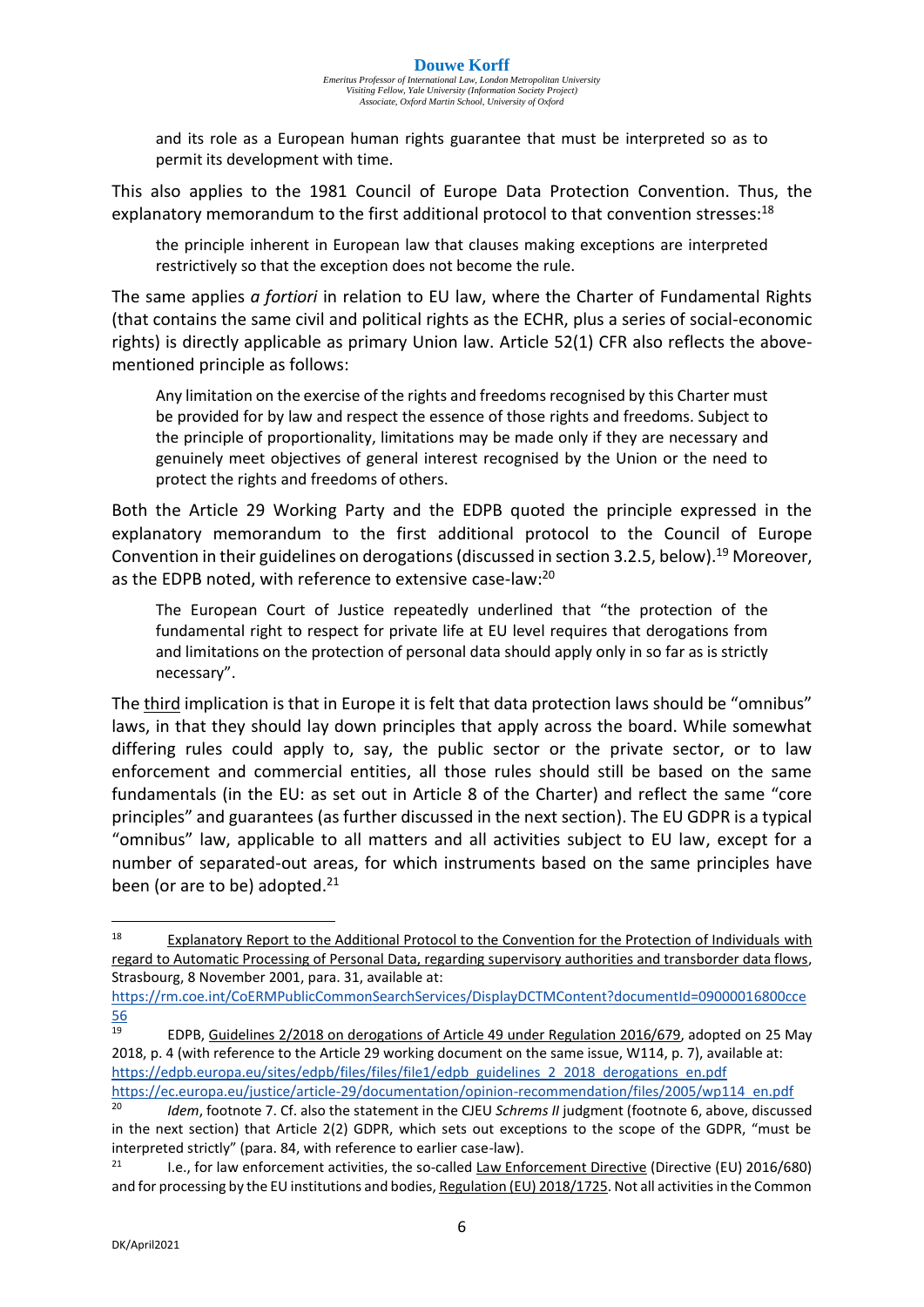#### **Douwe Korff** *Emeritus Professor of International Law, London Metropolitan University Visiting Fellow, Yale University (Information Society Project) Associate, Oxford Martin School, University of Oxford*

And a fourth implication, which will also be discussed in section 3, below, with reference to the last sentence in Article 44 GDPR (quoted in sub-section 3.2.1), is that the protection accorded to personal data by the Charter and the GDPR should not be "undermined" if those data are transferred to a third country.

 $-0 - 0 - 0 -$ 

Foreign and Security Policy area are yet subject to EU Charter-compliant data protection rules, but this is being corrected, see Douwe Korff and Marie Georges, The DPO Handbook (footnote 10, above), Part One, section 1.4.4 (on the issue of transfers of personal data between different EU data protection regimes, see section 1.4.6). In the economic area, there is also still in place a directive, Directive 2002/58 – the so-called "e-Privacy Directive" – that was adopted as a subsidiary instrument to the 1995 Data Protection Directive. It provides special rules in relation to electronic communications data. But the broader issues, in particular the issue of transfers of personal data to third countries, are still covered by the GDPR, to which the e-Privacy Directive defers. The e-Privacy Directive is in the process of being replaced by an e-Privacy Regulation. For details, see Douwe Korff and Marie Georges, The DPO Handbook, (footnote 10, above), Part One, sections 1.3.3 and 1.4.2.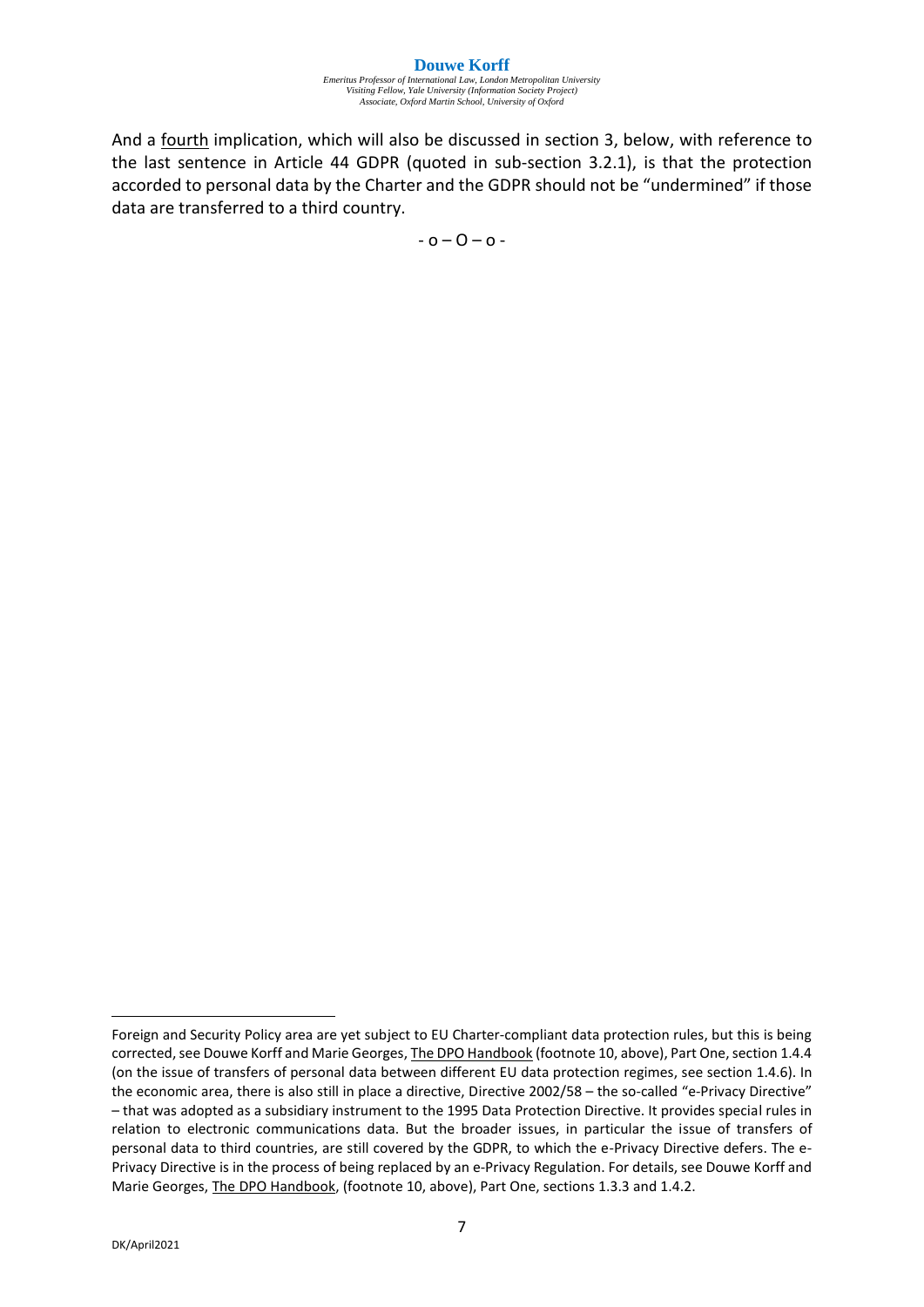# **3. The EU General Data Protection Regulation (GDPR) and transfers of personal data from the EU to third countries**

# **3.1 The GDPR**

The GDPR strengthened the already strong rules in the 1995 Directive on issues such as consent, the processing of sensitive data, data subject rights, profiling, data protection officers, etc. It strongly reaffirmed the principle of accountability and introduced extensive record-keeping requirements through which controllers and processors of personal data must demonstrate their compliance.<sup>22</sup>

It significantly increased the powers of the authorities charged with enforcing the rules, the so-called supervisory authorities (previously more usually referred to as data protection authorities) and the body through which those authorities cooperate and issue EU-wide guidance, the European Data Protection Board (EDPB), the successor to the "Article 29 Working Party" (WP29) that was established under the 1995 Directive. And it introduced new mechanisms for cooperation and consistency in the supervisory authorities' actions.

It also strongly reinforced the rules on transfers of personal data from the EU to third countries, as discussed in the next sub-section.

# **3.2 The EU GDPR rules on transfers of personal data from the EU to non-EU countries (so-called "third countries")**

#### **3.2.1 The basic principle: "adequacy"**

Article 44 GDPR sets out the "general principle for transfers" of personal data to third countries as follows:

#### *Article 44*

#### **General principle for transfers**

Any transfer of personal data which are undergoing processing<sup>23</sup> or are intended for processing after transfer to a third country or to an international organisation shall take place only if, subject to the other provisions of this Regulation, the conditions laid down in this Chapter are complied with by the controller and processor, including for onward transfers of personal data from the third country or an international organisation to another third country or to another international organisation. All provisions in this Chapter shall be applied in order to ensure that the level of protection of natural persons guaranteed by this Regulation is not undermined.

Article 45(1) stipulates that:

A transfer of personal data to a third country or an international organisation may take place where the Commission has decided that the third country, a territory or one or more specified sectors within that third country, or the international organisation in question ensures an adequate level of protection. Such a transfer shall not require any specific authorisation.

<sup>&</sup>lt;sup>22</sup> See Douwe Korff and Marie Georges, The DPO Handbook, (footnote 10, above), Part Two, section 2.3, *The accountability principle*.

<sup>&</sup>lt;sup>23</sup> Note that the concepts of "personal data" and "processing" are defined broadly, leading to a broad scope of EU data protection overall. See below, at 3.2.3.4.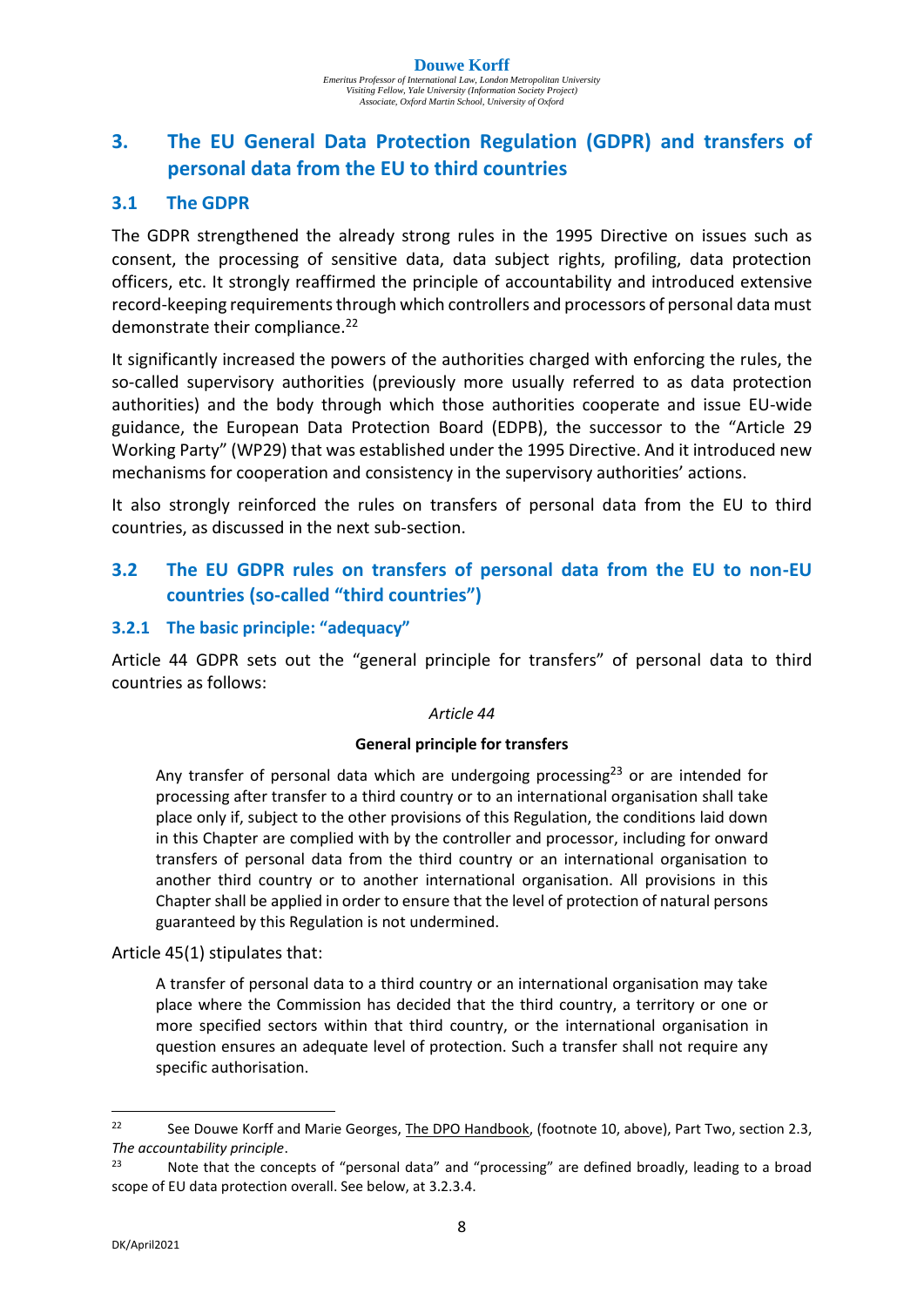The process for the adoption of an adequacy decision is briefly outlined in sub-section 3.2.2, below, and the elements of the adequacy decision are set out in sub-section 3.2.3.2.

If there is no adequacy decision in place in relation to a specific third country, then, outside of exceptional cases (discussed in sub-section 3.2.5, below), personal data may only be transferred from the EU to the third country if "appropriate safeguards" are adopted to ensure continued protection of the data also after transfer. We discuss this below, at 3.2.4.

First, however, we should note a conceptual issue:

#### **What constitutes a transfer?**

There have been suggestions, including from the UK when its adequacy was being assessed, that when personal data are "merely routed" through a third country, or if EU individuals make use of services in a third country (such as, in particular, software-as-a-service [SaaS] or platform-as-a-service [PaaS] kinds of services, provided from a server in a third country), this may constitute a "transit" but not a "transfers".<sup>24</sup> Not only is there no semantic basis for distinguishing between "transits" and "transfers" in terms of the GDPR (where the term "transit" is not used anywhere), $25$  this approach also flies in the face of the views of the European Data Protection Board (EDPB) which has made clear that:<sup>26</sup>

Remote access by an entity from a third country to data located in the EEA is also considered a transfer.

The use of SaaS or PaaS services offered from third countries (such as the USA) by companies and individuals in the EU necessarily entails the sending of data (including personal data, if only on the end-user of the service, but also often on others, e.g., when a remote HR service is used, on employees) to the server in the third country (and back). In such cases, the data flowing to and from the server in the third country will be exposed to access by the authorities of the third country – and as further discussed in section 3.2.3.5, below, the question of whether such access meets European standards is an important one to assess in the context of taking of adequacy decisions.

Similar considerations arise in relation to personal data stored on a server in the EU, but which is owned by a subsidiary of (say) a US firm that is subject to US surveillance laws (as discussed in section 3.2.4, below, with reference to a recent decision of the French *Conseil d'État*).

Supervisory authorities in several Member States have therefore rightly emphasised the need for full application of the GDPR to such US server-based services – and have expressed serious concerns in this respect.

<sup>&</sup>lt;sup>24</sup> See Douwe Korff, The inadequacy of the EU Commission Draft GDPR Adequacy Decision on the UK, March 2021, section 3.1, *Transfers and transits (what is a transfer?)*, available at:

[https://www.ianbrown.tech/2021/03/03/the-inadequacy-of-the-eu-commissions-draft-gdpr-adequacy](https://www.ianbrown.tech/2021/03/03/the-inadequacy-of-the-eu-commissions-draft-gdpr-adequacy-decision-on-the-uk/)[decision-on-the-uk/](https://www.ianbrown.tech/2021/03/03/the-inadequacy-of-the-eu-commissions-draft-gdpr-adequacy-decision-on-the-uk/)<br>25

 $25$  *Idem*.

<sup>26</sup> EDPB, Recommendations 01/2020 on measures that supplement transfer tools to ensure compliance with the EU level of protection of personal data, adopted on 10 November 2020, footnote 22 (reflected in a range of guidance including on direct access by authorities in third countries to data in the EU).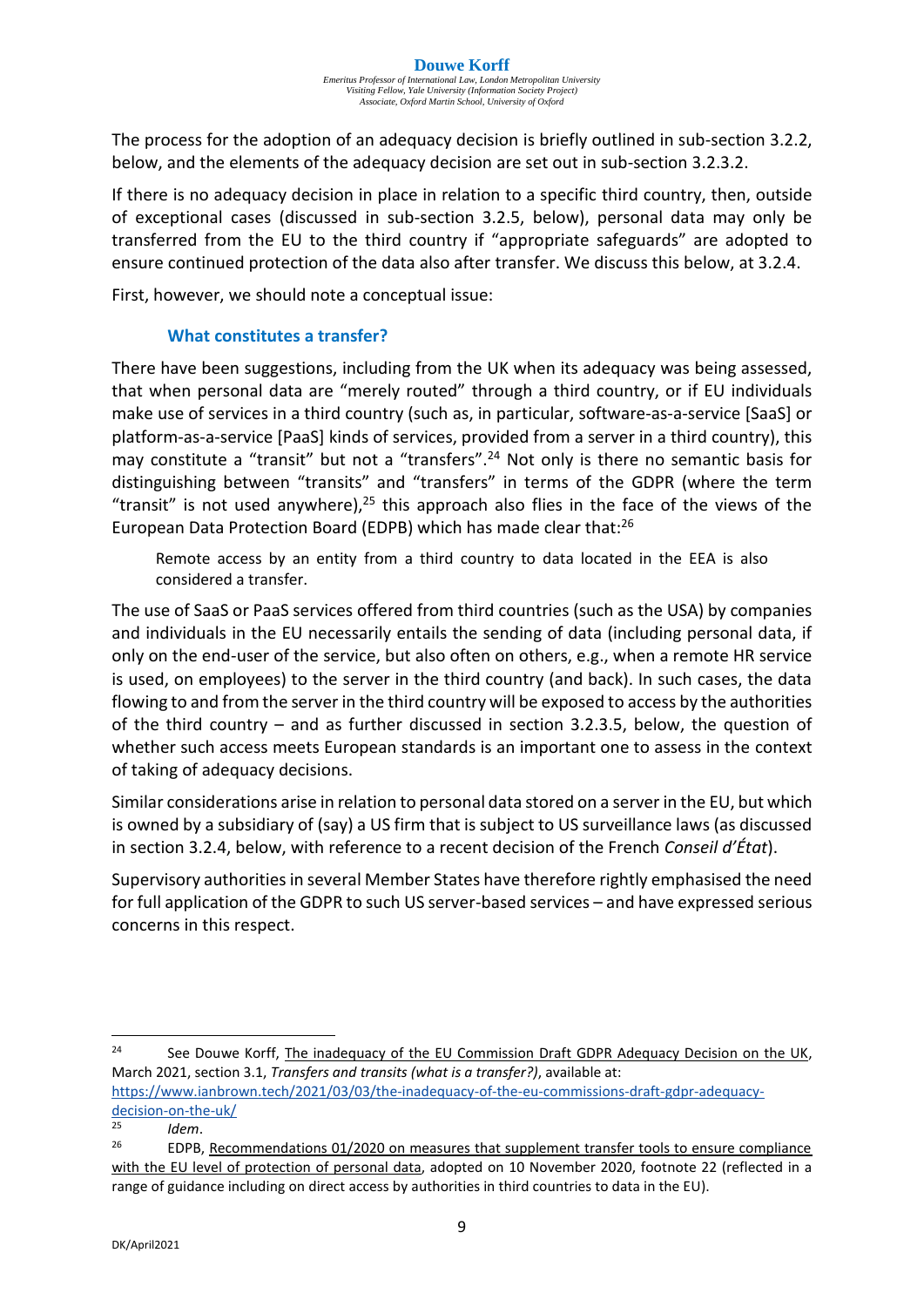Thus, a data protection impact assessment of the use of Microsoft's Office 365 suite by Dutch ministries, carried out at the request of the Dutch Ministry of Justice in 2018, concluded that the use of the suite created "high risks" to data subject. It said that:<sup>27</sup>

Government organisations must exert every effort to mitigate the remaining high risks, amongst others by centrally prohibiting the use of the voluntary Connected Services. They must also block the option for users to send personal data to Microsoft to 'improve Office'. **Government organisations should also refrain from using the SharePoint/OneDrive online storage, and delay switching to the web-only version of Office 365 until Microsoft has provided adequate guarantees with regard to the types of personal data and purposes of the processing.**

This led to negotiations between the Dutch government and MS, resulting in "improved audit rights" on the part of the authorities and further DPIAs of MS's Windows 10 Enterprise and other MS offers.<sup>28</sup>

A working group of the German Conference of Data Protection Authorities examined MS Office 365 in 2020 and concluded that:<sup>29</sup>

The available information shows that **it is not possible to use Microsoft Office 365 in accordance with [EU and German] data protection law**.

The report was approved by a majority vote. Some DPAs felt that this conclusion was "too sweeping", although they accepted that "improvements have to be made".<sup>30</sup> Others drew firmer conclusions. The DPA of the Land Hessen prohibited the use of MS Office 365 by schools in the state, to prevent personal data of school pupils ending up on the (US-based)  $MS$  cloud.<sup>31</sup>

These issues are of particular importance in relation to any assessment of the adequacy of the USA in EU GDPR terms – because so many major cloud server providers are based in the USA and offer their services from USA-based cloud servers – but the implications are more general: difficult issues arise under the GDPR whenever an EU entity uses SaaS or PaaS services provided from a third country that has not been held to provide adequate protection to personal data. Moreover, the situation of EU subsidiaries of non-EU-based mother companies must also be considered in this context. I return to this in sub-section 3.2.4.

<sup>&</sup>lt;sup>27</sup> DPIA of Diagnostic Data in Microsoft Office ProPlus, commissioned by the Netherlands' Ministry of Justice and Security, 5 November 2018, p. 8, emphasis added, available at:

[https://www.rijksoverheid.nl/documenten/rapporten/2019/06/11/data-protection-impact-assessment](https://www.rijksoverheid.nl/documenten/rapporten/2019/06/11/data-protection-impact-assessment-windows-10-enterprise/)[windows-10-enterprise/](https://www.rijksoverheid.nl/documenten/rapporten/2019/06/11/data-protection-impact-assessment-windows-10-enterprise/)

*Idem.* 

<sup>29</sup> "*[Schlussforderung:] dass auf Basis der genannten Unterlagen kein datenschutzgerechter Einsatz von Microsoft Office 365 möglich ist*"

<sup>30</sup> "Microsoft Office 365: Bewertung Der Datenschutz-Konferenz zu undifferenziert – Nachbesserungen *gleichwohl geboten*" – press statement by the DPAs of Stuttgart, Munich, Ansbach, Wiesbaden and Saarbrücken, 2 October 2020, available at:

[https://www.datenschutz.saarland.de/ueber-uns/oeffentlichkeitsarbeit/detail/pressemitteilung-vom-](https://www.datenschutz.saarland.de/ueber-uns/oeffentlichkeitsarbeit/detail/pressemitteilung-vom-02102020-stuttgart-muenchen-ansbach-wiesbaden-saarbruecken/)[02102020-stuttgart-muenchen-ansbach-wiesbaden-saarbruecken/](https://www.datenschutz.saarland.de/ueber-uns/oeffentlichkeitsarbeit/detail/pressemitteilung-vom-02102020-stuttgart-muenchen-ansbach-wiesbaden-saarbruecken/)

<sup>31</sup> *Schulen bewegen sich beim Einsatz von Office 365 auf dünnem Eis* (Schools are on thin ice when they use Office 365), Die Welt, 5 August 2019, available at:

[https://www.welt.de/wirtschaft/article197952453/DSGVO-Schulen-bei-Office-365-Einsatz-in-](https://www.welt.de/wirtschaft/article197952453/DSGVO-Schulen-bei-Office-365-Einsatz-in-Rechtsunsicherheit.html/)[Rechtsunsicherheit.html/](https://www.welt.de/wirtschaft/article197952453/DSGVO-Schulen-bei-Office-365-Einsatz-in-Rechtsunsicherheit.html/)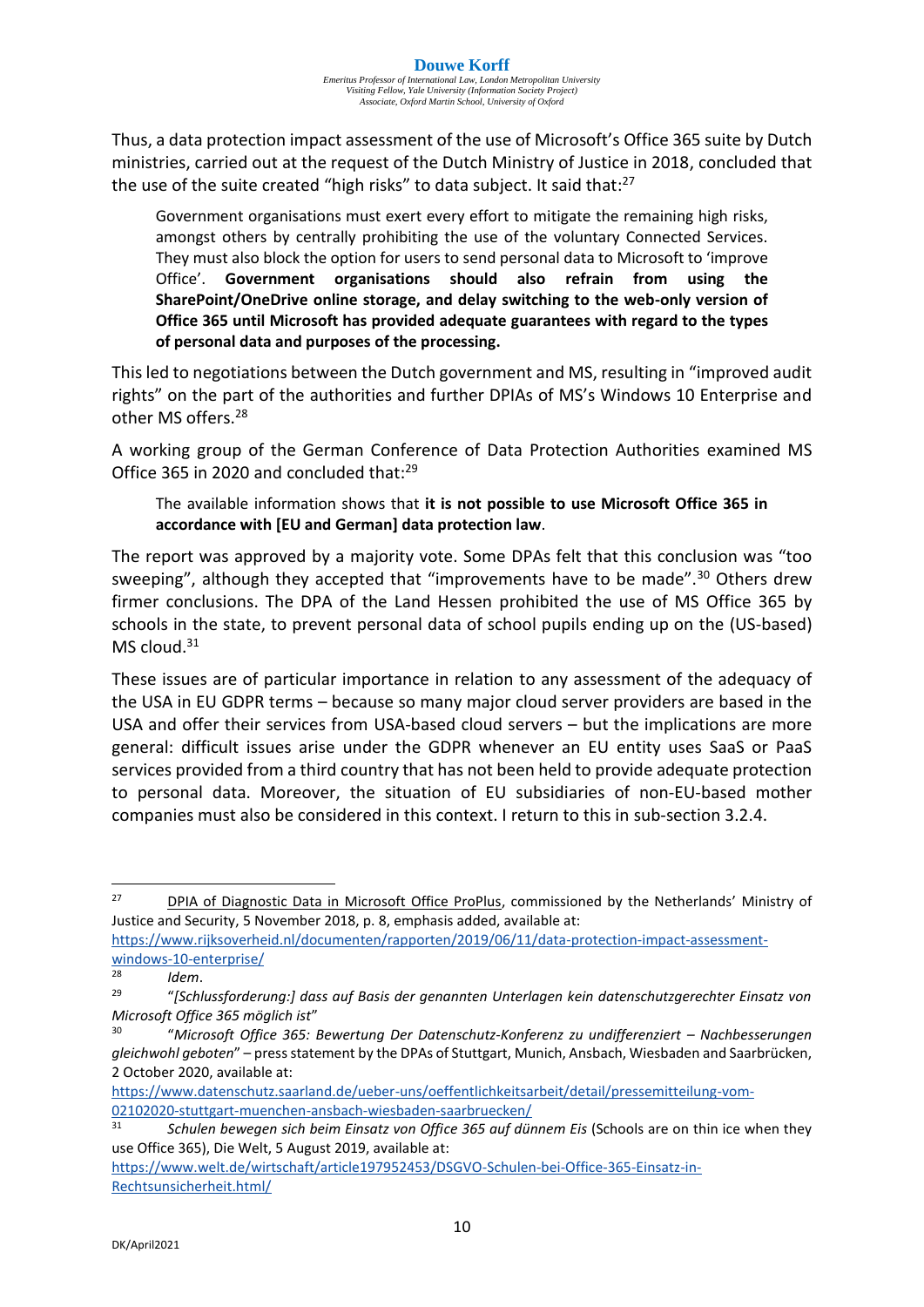*Emeritus Professor of International Law, London Metropolitan University Visiting Fellow, Yale University (Information Society Project) Associate, Oxford Martin School, University of Oxford*

#### **3.2.2 The process for the adoption of an adequacy decision**<sup>32</sup>

The EU body charged with issuing adequacy decisions is the Union's executive body, the European Commission (Art. 45(1)). The decision takes the form of a so-called "implementing act" (Art. 45(3)).

In reaching its decision, the Commission must follow a so-called "comitology" process, set out in the EU Comitology Regulation, Regulation (EU) No 182/2011 (Article 93 GDPR), but with some special features.

Basically, the Commission is charged with drafting the decision, but must, under the GDPR, consult the European Data Protection Board, which must issue an opinion on whether the third country in question provides adequate protection (Article 70(1)(s) GDPR). But the Commission is not bound by the EDPB opinion.

The Commission must also make the draft decision available to the European Parliament – but this too cannot veto it, although the EP can refer a decision once made to the Court of Justice to assess the compatibility of the decision with the EU Treaties and the EU Charter of Fundamental Rights (CFR). The EP did so in relation to the EU Commission Canada PNR Decision. But that can only happen after a decision is taken and in force, and such a challenge takes several years.<sup>33</sup>

Finally, the draft decision must be submitted to the "Article 93 Committee", made up of representatives of the EU Member States, for approval by consensus or by qualified majority. If the Article 93 Committee approves the draft delegated act, the Commission must adopt the act.

#### **3.2.3 Requirements for adequacy**

#### 3.2.3.1 Adequacy requires "essential equivalence"

The GDPR has introduced more specific and more demanding requirements in relation to transfers of personal data to non-EU countries than were set out in the 1995 Data Protection Directive. Moreover, the Court of Justice of the European Union (CJEU) has applied the relevant requirements strictly, as is reflected in new guidance on the matter from the European data protection authorities, noted in the next sub-section. Crucially, the Court of Justice of the European Union (CJEU) has held that **"adequate protection" must be read as requiring "essentially equivalent" protection to that accorded by EU law**. <sup>34</sup> **This means that in principle all relevant aspects of the GDPR should be addressed in an "essentially equivalent" way in the law in the third country.**

[https://www.ianbrown.tech/wp-content/uploads/2020/10/Korff-and-Brown-UK-adequacy.pdf](https://www.ianbrown.tech/wp-content/uploads/2020/10/Korff-and-Brown-UK-adequacy.pdf/)

<sup>&</sup>lt;sup>32</sup> For further details, see Douwe Korff & Ian Brown, The inadequacy of UK data protection law, Part One: General inadequacy, submission to the EU institutions, October 2020, section 2.2, *The process for adopting an adequacy decision*, available at:

<sup>&</sup>lt;sup>33</sup> The EU-Canada PNR Decision was adopted by the Commission om 5 December 2013. The EP adopted a resolution on seeking an opinion from the Court of Justice on 25 November 2014. The Court issued the opinion on 26 July 2017, holding that the decision was in breach of the EU Charter of Fundamental Rights (and spelling out what changes were needed). But in the meantime, and even pending those changes, the PNR decision remained in effect.

<sup>34</sup> CJEU, Grand Chamber judgment of 6 October 2015 in Case C-362/14, *Maximillian Schrems v Data Protection Commissioner* ("Schrems I"), ECLI:EU:C:2015:650CJEU, para. 73.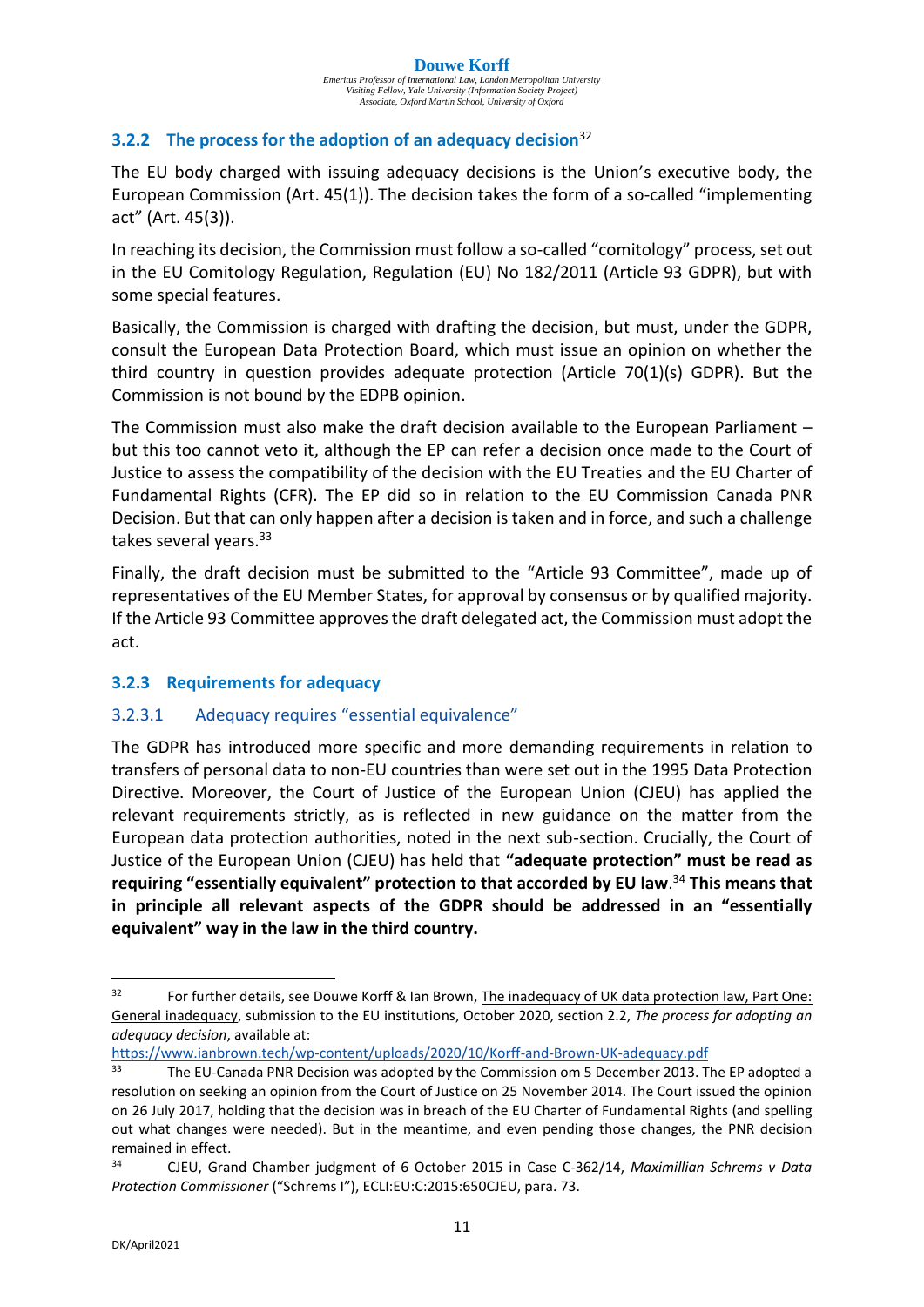#### 3.2.3.2 Matters to be taken into account in adequacy assessments

Article 45(2) sets out the main matters that the Commission must take into account in its assessment of the adequacy of the law in a third country as follows:

When assessing the adequacy of the level of protection, the Commission shall, in particular, take account of the following elements:

(a) the rule of law, respect for human rights and fundamental freedoms, relevant legislation, both general and sectoral, including concerning public security, defence, national security and criminal law and the access of public authorities to personal data, as well asthe implementation of such legislation, data protection rules, professional rules and security measures, including rules for the onward transfer of personal data to another third country or international organisation which are complied with in that country or international organisation, case-law, as well as effective and enforceable data subject rights and effective administrative and judicial redress for the data subjects whose personal data are being transferred;

(b) the existence and effective functioning of one or more independent supervisory authorities in the third country or to which an international organisation is subject, with responsibility for ensuring and enforcing compliance with the data protection rules, including adequate enforcement powers, for assisting and advising the data subjects in exercising their rights and for cooperation with the supervisory authorities of the Member States; and

(c) the international commitments the third country or international organisation concerned has entered into, or other obligations arising from legally binding conventions or instruments as well as from its participation in multilateral or regional systems, in particular in relation to the protection of personal data.

Following the *Schrems I* "essential equivalence" test, the WP29 expanded on the requirements for an adequacy decision in its "**Adequacy Referential**", the final version of which was adopted in November 2017 and endorsed by the European Data Protection Board at its first meeting on 25 May 2018.<sup>35</sup> The full list of issues to be assessed, as set out in this Adequacy Referential (with three issues reflecting the discussion in section 2, above) are set out in an annex to the present sub-section. Here, it will suffice to note that the Adequacy Referential focusses on two main elements:

whether the law relating to privacy/the processing of personal data in the third country provides "essentially equivalent" protection to such data as is provided in the EU, in that they reflect **the substantive "core content" principles and requirements** of EU data protection law as elaborated in the GDPR (whereby the Adequacy Referential

<sup>35</sup> Article 29 Working Party, Adequacy Referential, adopted on 28 November 2017, as last revised and adopted on 6 February 2018 (WP254rev01), available at:

[https://ec.europa.eu/newsroom/article29/item-detail.cfm?item\\_id=614108](https://ec.europa.eu/newsroom/article29/item-detail.cfm?item_id=614108/) EDPB endorsement:

[https://edpb.europa.eu/sites/edpb/files/files/news/endorsement\\_of\\_wp29\\_documents\\_en\\_0.pdf](https://edpb.europa.eu/sites/edpb/files/files/news/endorsement_of_wp29_documents_en_0.pdf/)

The 2017/2018 referential replaced very old previous guidance in the WP29 Working Document – Transfers of personal data to third countries : Applying Articles 25 and 26 of the EU data protection directive (WP12), adopted on 24 July 1998, available at:

[https://ec.europa.eu/justice/article-29/documentation/opinion-recommendation/files/1998/wp12\\_en.pdf](https://ec.europa.eu/justice/article-29/documentation/opinion-recommendation/files/1998/wp12_en.pdf/)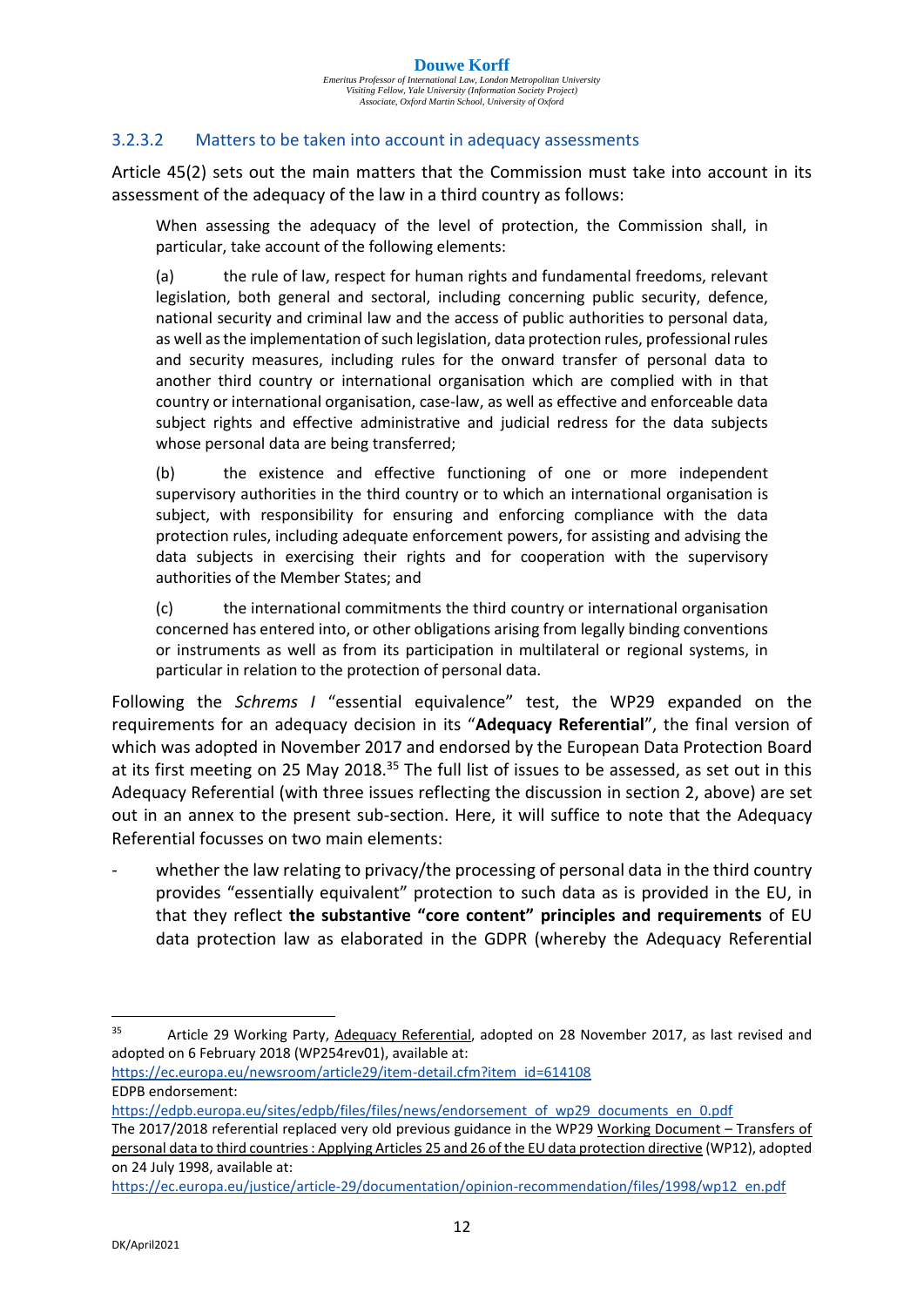distinguishes between the main content principles and "examples of additional principles"); and

whether the law in the third country provides for "procedural/enforcement" **guarantees** that are "essentially equivalent" to those provided for in the GDPR;

Except in one respect, the Adequacy Referential does not elaborate on the requirement in Article 45(2) GDPR that an adequacy assessment should include **a general assessment of whether the rule of law and respect for human rights and fundamental freedoms is ensured in the third country concerned** – but given that this is explicitly mentioned in Article 45(2), this paper will give attention this. The one rule of law aspect that the Adequacy Referential does address is the question of "*essential guarantees for law enforcement and national security access to limit the interferences to fundamental rights*."

The Adequacy Referential also says that that document "*should be updated at a later stage*" as concerns the questions of "*applying the approach to countries that have ratified Convention 108*" and of "*applying the approach to industry self-regulation*" which were addressed in the predecessor to the Adequacy Referential, WP12 (which is now seriously outdated).

In the coming sections  $(3.2.3.3 - 3.2.3.6)$  I briefly note in turn:

- general rule of law issues relevant to adequacy;
- the main content principles and requirements relevant to adequacy;
- the question of access to data by authorities of the third country; and
- the main procedural/enforcement guarantees relevant to adequacy.

In the last two of these sections (on the question of access to data by third country authorities and on procedural/enforcement guarantees), we add detailed references to the *Schrems I* and *Schrems II* judgments, in which those issues were addressed with specific reference to the USA. (The Court did not, in either of the *Schrems* judgments, or in any other judgment, address the broader rule of law issues in relation to the USA or whether US privacy laws provide "essentially equivalent" substantive protection to personal data outside of the issue of law enforcement and intelligence agencies' access.)

#### **Annex to section 3.2.3.2,** *Matters to be taken into account in adequacy assessments*

The matters listed at B. – E., below, are specifically listed in the WP29 Adequacy Referential. The matters listed at A. reflect the discussion in section 2, above.

#### **A. Rule of law and respect for human rights requirements:**

- 1) Human rights as universal or national rights
- 2) Interpretation of human rights-related law
- 3) Omnibus laws v. sectoral regulation
- **B. Content Principles:**
- 1) Concepts
- 2) Grounds for lawful and fair processing for legitimate purposes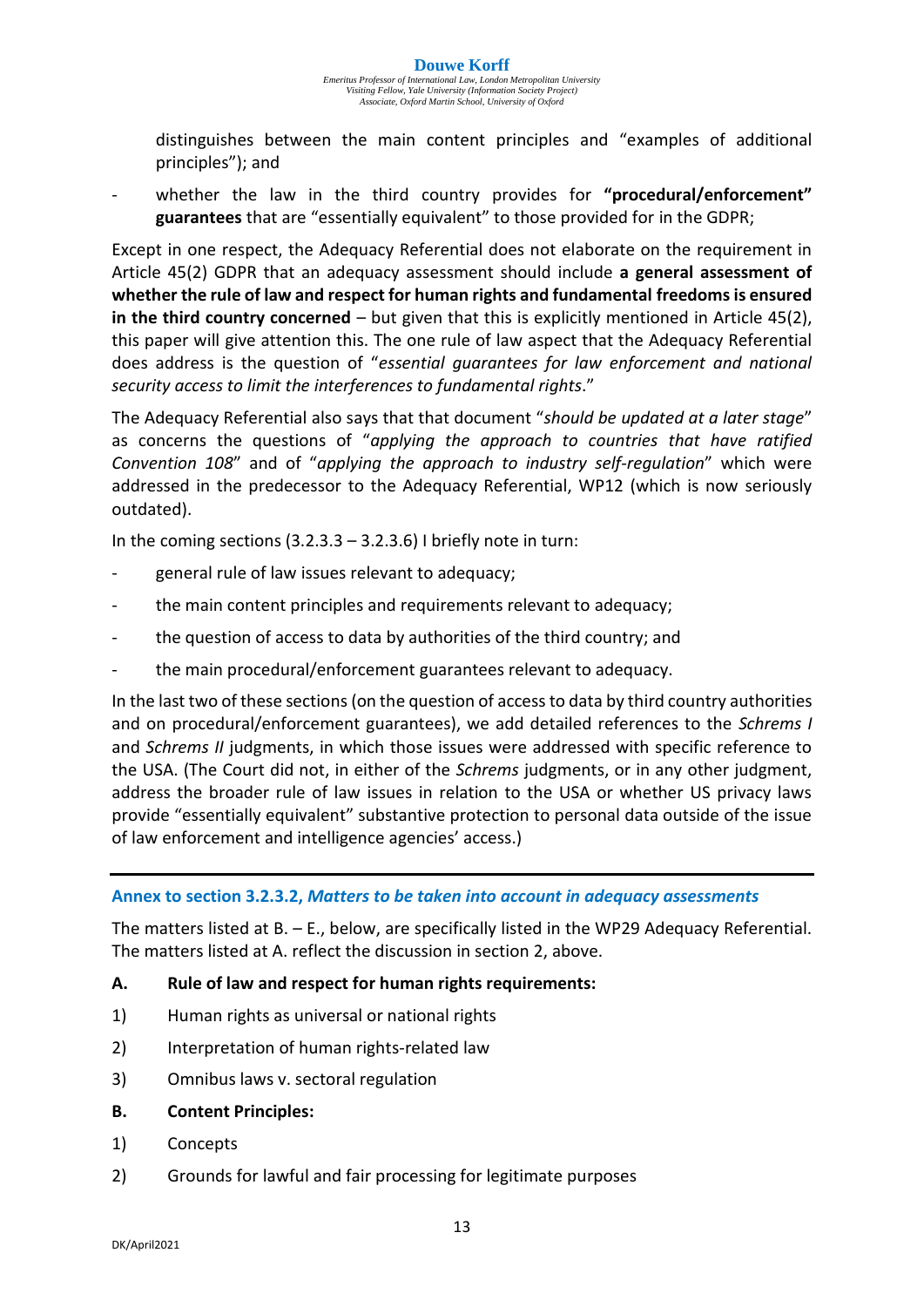#### **Douwe Korff**

*Emeritus Professor of International Law, London Metropolitan University Visiting Fellow, Yale University (Information Society Project) Associate, Oxford Martin School, University of Oxford*

- 3) The purpose limitation principle
- 4) The data quality and proportionality principle
- 5) Data retention principle
- 6) The security and confidentiality principle
- 7) The transparency principle
- 8) The right of access, rectification, erasure and objection
- 9) Restrictions on onward transfers
- 10) Restrictions generally
- **C. Examples of additional content principles:**
- 1) Special categories of data
- 2) Direct marketing
- 3) Automated decision making and profiling
- **D. Procedural and Enforcement Mechanisms:**
- 1) Competent Independent Supervisory Authority
- 2) The data protection system must ensure a good level of compliance
- 3) Accountability
- 4) The data protection system must provide support and help to individual data subjects in the exercise of their rights and appropriate redress mechanisms
- **E. Essential guarantees in third countries for law enforcement and national security access to limit interferences to fundamental rights:**
- 1) Processing should be based on clear, precise and accessible rules (legal basis)
- 2) Necessity and proportionality with regards to legitimate objectives pursued need to be demonstrated
- 3) The processing has to be subject to independent oversight
- 4) Effective remedies need to be available to the individuals

#### 3.2.3.3 General rule of law issues

In section 2, sub-section 2.1, it was noted that in Europe, data protection is seen as a fundamental, universal human right; and in sub-section 2.2 the implications were discussed. These are notably:

- that the privacy- or data protection laws of any state should apply to all processing of all the personal data of all individuals affected by (private or public sector) entities under the jurisdiction of the relevant state, irrespective of their nationality or status or of where they are (*principle of universality*);<sup>36</sup>

<sup>36</sup> See footnote 13, above.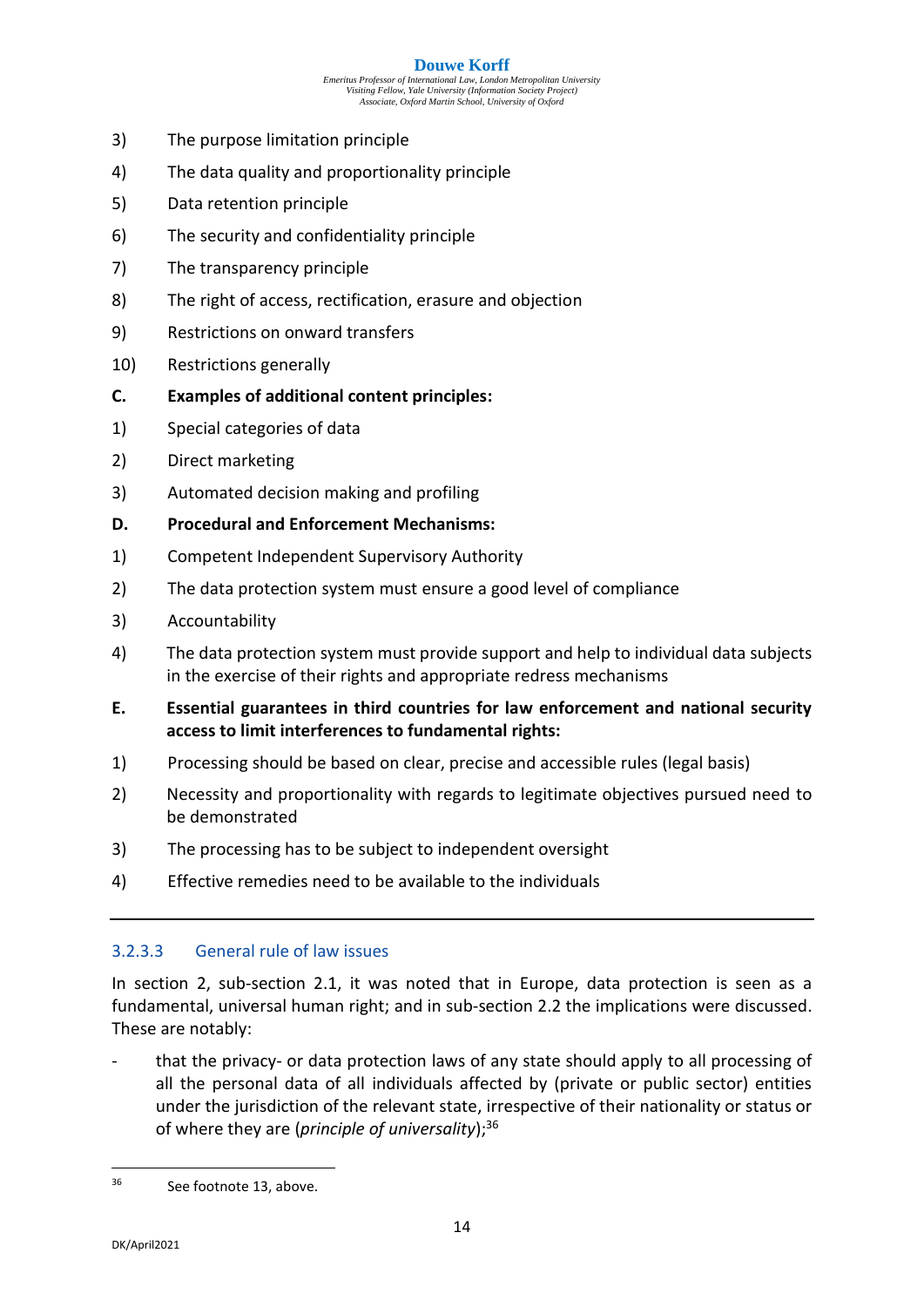- that the concepts and rights enshrined in such laws should be broadly applied and interpreted, and any limitations on those rights narrowly applied and interpreted (*principles of legality, legitimate purpose, necessity and proportionality*);
- that there should be appropriate independent judicial avenues of redress for anyone whose data protection rights have been breached (*principle of effective remedies*); and
- that the above should preferably be reflected in "omnibus" laws.

The first and second points relate to the **scope** of the laws that are to be assessed. If they do not apply universally (in particular, if they do not apply to non-nationals or non-residents), or if within their area of application, they only apply to limited categories of data or to limited kinds of activities (or if relevant concepts are, by EU standards, excessively narrowly interpreted: see below, at 3.2.3.4, first indent), they cannot be said to provide "essentially equivalent" protection to the GDPR.

The second point also means that in any adequacy assessment close attention should be given to **exceptions to or exemptions from** the laws that are to be assessed. If they provide "essentially equivalent" rights but then add exceptions to those rights that are not "necessary" or "proportionate" by European standards (as set out in Article 23 GDPR, which expressly uses those terms), there is no overall "essential equivalence"; and the same applies if there are excessive exemptions from the in-principle equivalent rules and standards. See below, at 3.2.3.4, penultimate indent.

This has specific implications in relation to access to personal data by state authorities, as discussed at 3.2.3.5, below.

The third point (redress) is a general rule of law/human rights requirement, set out in Article 47 of the EU Charter of Fundamental Rights. We will discuss this issue in section 3.2.3.6, below, with reference also to the more specific GDPR requirements in this respect, and relevant CJEU case-law (in particular *Schrems II*).

The fourth point is not absolute, as is clear from the fact that adequacy decisions can be issued for distinct sectors of third countries. But the point is that if there are a range of laws that address data protection-related issues (either in general or in a specific sector), they should all be based on the same fundamental principles.

#### 3.2.3.4 Core concepts and core "content" principles and requirements

This brief paper cannot discuss in any detail all the 13 principles listed in the Adequacy Referential (see the annex to section 3.2.3.2, at B. and C.). It focuses on the issues and principles set out below with very brief comments and clarifications.

#### **- core concepts and the scope of protection**

The GDPR rests on a number of core concepts, the two most important of which are "personal data" and "processing". Both are deliberately defined very broadly, in order to ensure that (in line with the general EU human rights approach discussed at 2.1 and 2.2, above) the right to data protection  $-$  that applies to all processing of any personal data  $-$  is broadly applied. Specifically, these terms are defined as follows:

'**personal data**' means any information relating to an identified or identifiable natural person ('data subject'); an identifiable natural person is one who can be identified, directly or indirectly, in particular by reference to an identifier such as a name, an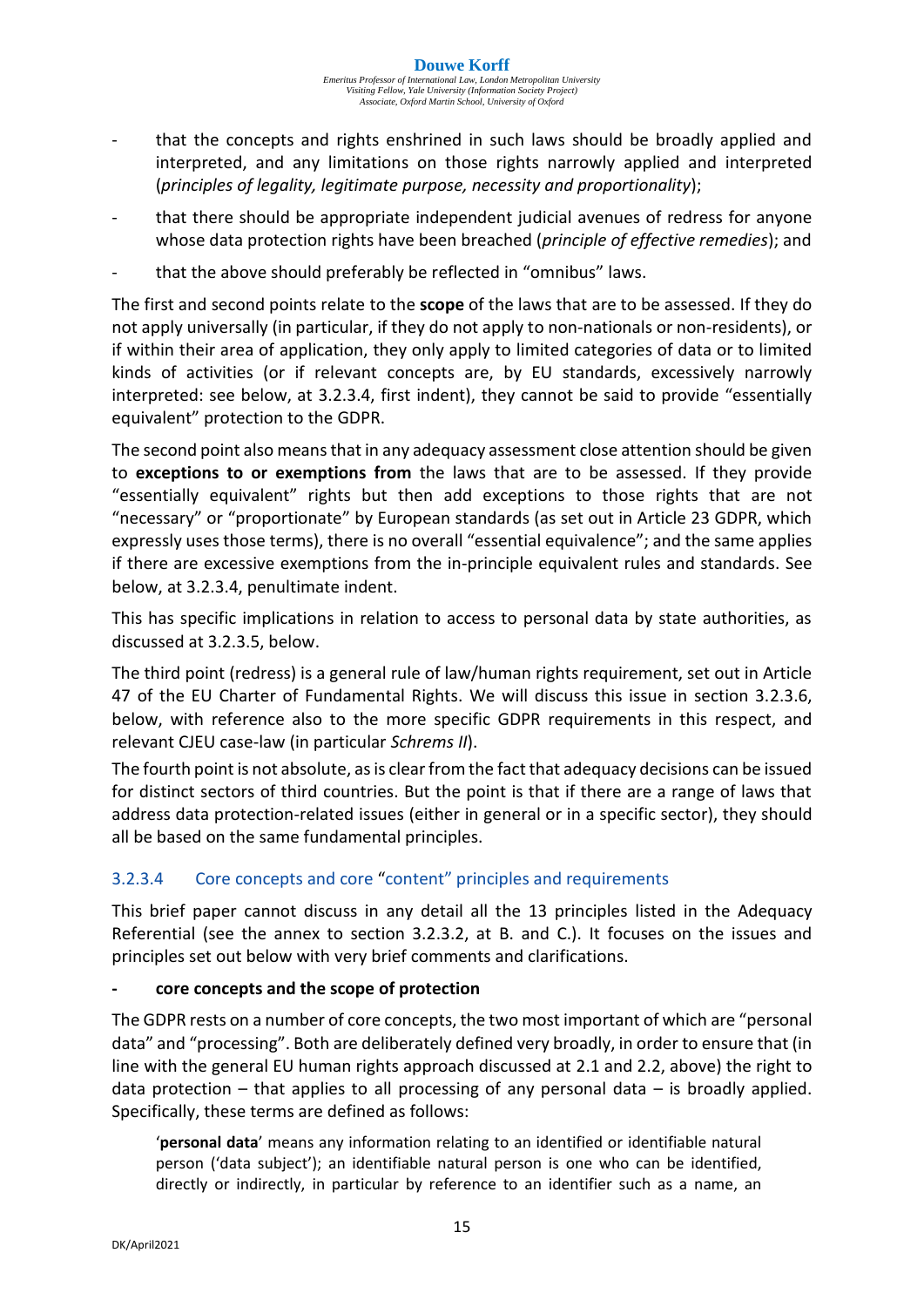identification number, location data, an online identifier or to one or more factors specific to the physical, physiological, genetic, mental, economic, cultural or social identity of that natural person;

'**processing**' means any operation or set of operations which is performed on personal data or on sets of personal data, whether or not by automated means, such as collection, recording, organisation, structuring, storage, adaptation or alteration, retrieval, consultation, use, disclosure by transmission, dissemination or otherwise making available, alignment or combination, restriction, erasure or destruction.

(Article 4(1) and (2) GDPR)

Recital 26 further clarifies that:

The principles of data protection should apply to any information concerning an identified or identifiable natural person. **Personal data which have undergone pseudonymisation, which could be attributed to a natural person by the use of additional information should be considered to be information on an identifiable natural person.** To determine whether a natural person is identifiable, account should be taken of **all the means reasonably likely to be used, such as singling out,** *either by the controller or by another person* **to identify the natural person** *directly or indirectly*.

The CJEU has interpreted the terms "personal data" and "processing" in numerous cases. Without going into detail here, it should be noted that the Court rightly holds that the EU legislator wants data protection to apply broadly, in line with the Charter, and follows that same approach. For instance, regarding the element "any information" in the definition of "personal data", the Court held in *Nowak*: 37

As the Court has held previously, the scope of Directive 95/46 [now the GDPR] is very wide and the personal data covered by that directive is varied.

The use of the expression 'any information' in the definition of the concept of 'personal data', within Article 2(a) of Directive 95/46 [Article 4(1) GDPR], reflects the aim of the EU legislature to assign a wide scope to that concept, which is not restricted to information that is sensitive or private, but potentially encompasses all kinds of information, not only objective but also subjective, in the form of opinions and assessments, provided that it 'relates' to the data subject.

As Kuner *et al*. observe:<sup>38</sup>

In essence, it is difficult to conceive any operation performed on personal data which would fall outside the definition of 'processing'.

The Article 29 Working Party adopted the same approach in its 2007 opinion on the concept of personal data:<sup>39</sup>

It needs to be noted that [the definition of personal data in the 1995 Data Protection Directive, which is essentially retained in the GDPR (which if anything further stresses its broad scope)] reflects the intention of the European lawmaker for a wide notion of

<sup>37</sup> CJEU judgment of 20 December 2017 in Case C-434/16, *Peter Nowak v Data Protection Commissioner*, ECLI:EU:C:2017:994, paras. 33 – 34, case reference omitted. For a detailed discussion of the extensive case-law, see Christopher Kuner, Lee A. Bygrave, Christopher Docksey (eds) and Laura Drechsler (Asst Ed.), The EU General Data Protection Regulation (GDPR): A Commentary, Oxford University Press, 2020, commentary on Article 4(1).

<sup>38</sup> Kuner *et al*. (previous footnote), commentary on Article 4(2).

<sup>39</sup> Article 29 Working Party, Opinion 4/2007 on the concept of personal data, adopted on 20 June 2007 (WP136), p. 4, footnote references omitted.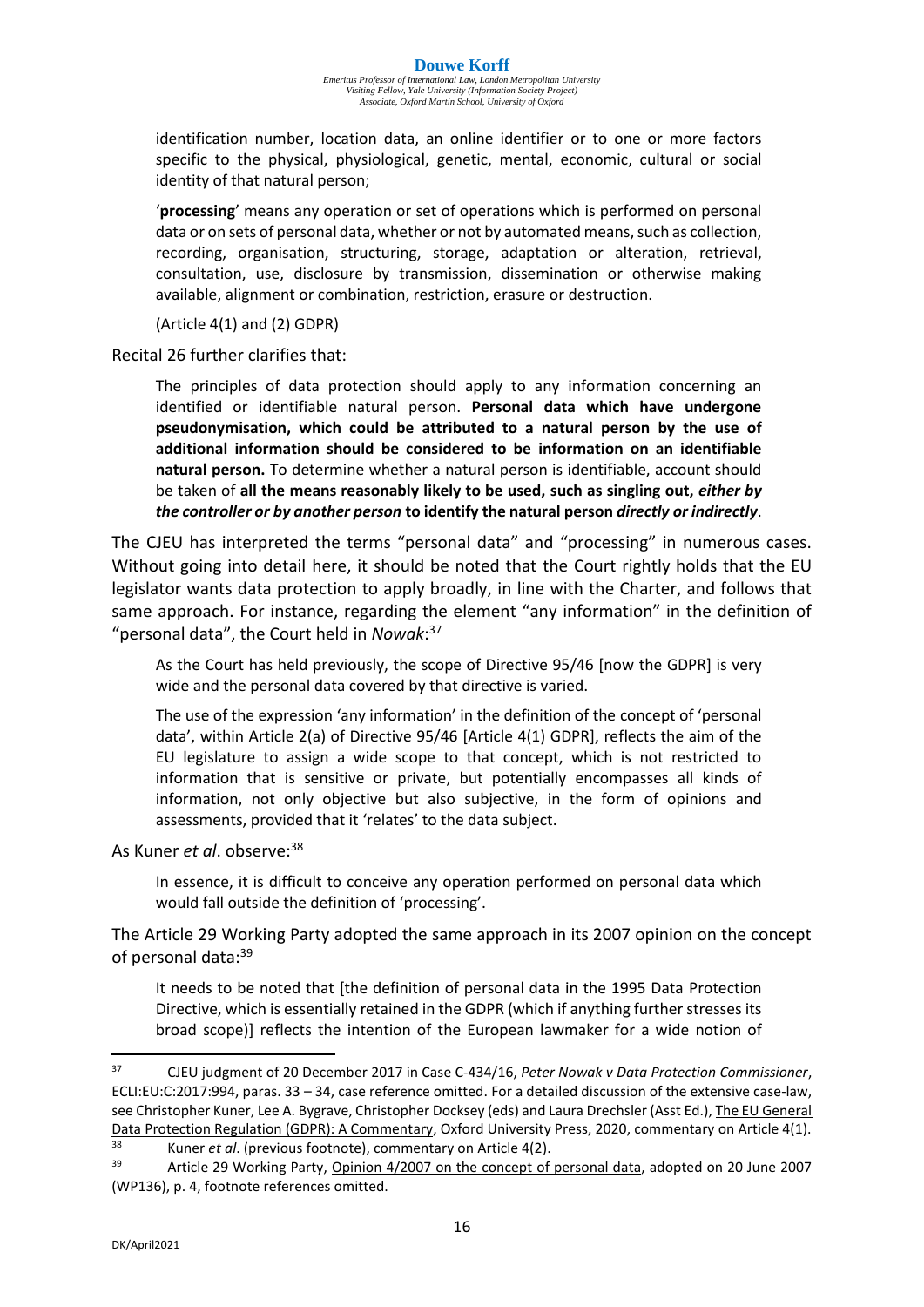*Emeritus Professor of International Law, London Metropolitan University Visiting Fellow, Yale University (Information Society Project) Associate, Oxford Martin School, University of Oxford*

"personal data", maintained throughout the legislative process. The Commission's original proposal explained that "*as in Convention 108, a broad definition is adopted in order to cover all information which may be linked to an individual*". The Commission's modified proposal noted that "*the amended proposal meets Parliament's wish that the definition of "personal data" should be as general as possible, so as to include all information concerning an identifiable individual*", a wish that also the Council took into account in the common position.

This is precisely because:

The objective of the rules contained in the Directive is to protect individuals.

In various other sections, we shall note that this same approach also informs the interpretation of other concepts and rules in the GDPR: the aim is always to ensure broad protection and to limit any restrictions and limitations on protections or rights.

This is stressed here because, as noted earlier, any third country privacy or data protection law that applies to less broadly-defined categories of personal information, or to less broadlydefined kinds of actions carried out with or on personal information, cannot be said to provide "essentially equivalent" protection to the GDPR.

#### **- purpose specification and -limitation (and related matters):**

Under the GDPR, personal data must be "collected for *specified, explicit and legitimate purposes and not further processed in a manner that is incompatible with those purposes*" (Article 5(1)(b), which cross-refers to Article 89 in relation to further processing for research purposes; that article sets out more specific conditions in that regard).

The WP29 has stressed that:<sup>40</sup>

Data are collected for certain aims; these aims are the 'raison d'être' of the processing operations. As a prerequisite for other data quality requirements, purpose specification will determine the relevant data to be collected, retention periods, and all other key aspects of how personal data will be processed for the chosen purpose/s.

First, any purpose must be **specified**, that is, sufficiently defined to enable the implementation of any necessary data protection safeguards, and to delimit the scope of the processing operation. …

Second, to be **explicit**, the purpose must be sufficiently unambiguous and clearly expressed. Comparing the notion of 'explicit purpose' with the notion of 'hidden purpose' may help to understand the scope of this requirement …

Third, purposes must also be **legitimate**. This notion goes beyond the requirement to have a legal ground for the processing … and … extends to other areas of law. Purpose specification … and the requirement to have a legal ground [for processing] … are thus two separate and cumulative requirements.

The use of the term 'legitimate' … provides a link … also to broader legal principles of applicable law, such as non-discrimination. The notion of legitimacy must also be

<sup>40</sup> Article 29 Working Party, Opinion 03/2013 on purpose limitation (WP203), adopted on 2 April 2013, pp. 11 – 12, emphases added, available at:

[https://ec.europa.eu/justice/article-29/documentation/opinion-recommendation/files/2013/wp203\\_en.pdf](https://ec.europa.eu/justice/article-29/documentation/opinion-recommendation/files/2013/wp203_en.pdf)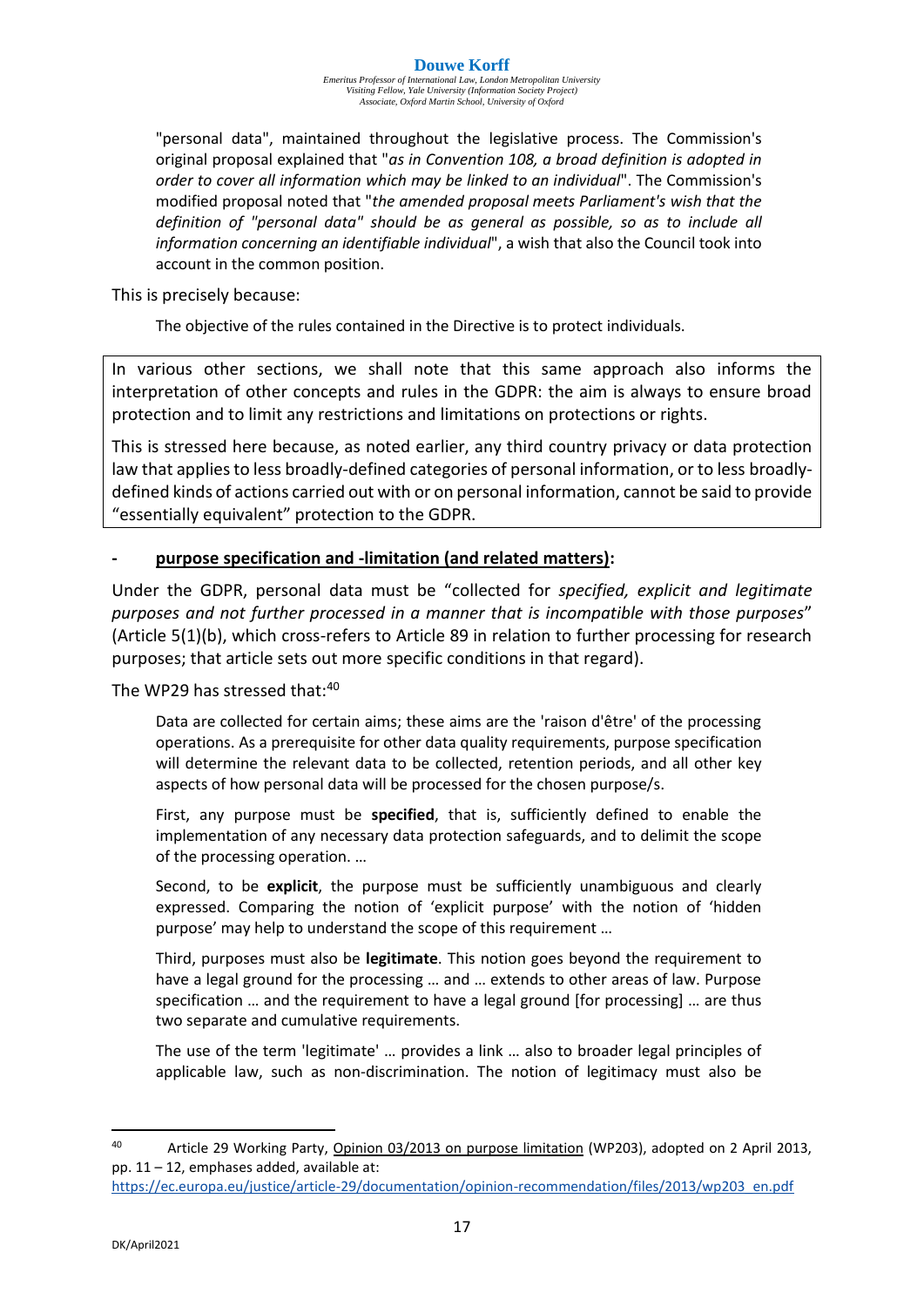interpreted within the context of the processing, which determines the 'reasonable expectations' of the data subject. …

It is important to stress the difference between "legality" and "legitimacy" in the law of European states, especially in continental European ones. Cf. the German distinct concepts of "*gesetzwidrig*" and "*unrechtmässig*" and the French concepts of "*illégale*" and "*illicite*" or "*déloyale*". The latter terms come close to "improper" or "unfair" in English. As it is put in Dutch law: an act is "*onrechtmatig*" (not "legitimate") if "*it violates someone else's legal rights, or is in breach of a statutory duty, or is contrary to what is appropriate in social interactions under unwritten law.*" This gives relevant regulatory authorities and courts wide discretion in their determination of whether certain acts – *in casu*, certain processing activities – are in accordance with the principle of "legitimacy".

Any law in a third country that allows for processing or further processing of personal data for insufficiently clearly spelled out purposes (e.g., any "business purpose"), or for "unfair" purposes (purposes that are societally unacceptable even if perhaps not directly contrary to any particular law), cannot be said to provide "essentially equivalent" protection to the GDPR.

Under European data protection law and principles, the (specific and specified) purpose also determines major other matters. Thus, personal data must be "*adequate, relevant and limited to what is necessary in relation to the purposes for which they are processed ('data minimisation')*" (Article 5(1)c)), as well as "*accurate and, where necessary, kept up to date*" (Article 5(1)(d)). Data that are "adequate" and "relevant" (sufficient) and (sufficiently) "accurate" and "up to date" for one purpose may not be adequate, relevant or sufficiently accurate or up to date for another purpose. Subject to limited exceptions (e.g., for research) personal data should also not be retained (in identifiable form) for longer than is "necessary for the purposes for which the personal data are processed" (Article 5(1)(e)).

Any law in a third country that does not lay down rules on the quality of personal data, or that does not clearly limit retention of personal data with reference to the purpose(s) of the processing, cannot be said to provide "essentially equivalent" protection to the GDPR.

# **- grounds for lawful processing ("consent", "legitimate interest" and "law"):** 41 **Consent:**<sup>42</sup>

The GDPR requires that there is a lawful ground for all processing of personal data, and one important such ground is that the individual concerned (in EU terminology, the data subject)

[https://ec.europa.eu/justice/article-29/documentation/opinion-recommendation/files/2014/wp217\\_en.pdf](https://ec.europa.eu/justice/article-29/documentation/opinion-recommendation/files/2014/wp217_en.pdf)<br>42 Enclose further details and quidance (with many specific examples), see the Article 29 Worki

<sup>42</sup> For extensive further details and guidance (with many specific examples), see the Article 29 Working Party Guidelines on consent under Regulation 2016/679 (WP259rev.01), adopted on 16 April 2018, which were endorsed by the European Data Protection Board at its first plenary meeting on 25 May 2018, and the EDPB Guidelines 05/2020 on consent under Regulation 2016/679, adopted on 4 May 2020, which updated the WP29 guidelines, in particular in respect of "cookie walls" and "scrolling". These are available at: [https://ec.europa.eu/newsroom/article29/item-detail.cfm?item\\_id=623051](https://ec.europa.eu/newsroom/article29/item-detail.cfm?item_id=623051) (WP259rev.01)

<sup>&</sup>lt;sup>41</sup> The Article 29 Working Party Opinion 06/2014 on the notion of legitimate interests of the data controller under Article 7 of Directive 95/46/EC (the equivalent to Article 6(1)(f) GDPR), adopted on 9 April 2014 (WP217), in fact discusses each of the legal grounds in that directive – which broadly are repeated (with additional specifications) in the GDPR. Available at:

[https://edpb.europa.eu/sites/edpb/files/files/file1/edpb\\_guidelines\\_202005\\_consent\\_en.pdf](https://edpb.europa.eu/sites/edpb/files/files/file1/edpb_guidelines_202005_consent_en.pdf) (EDPB 05/2020)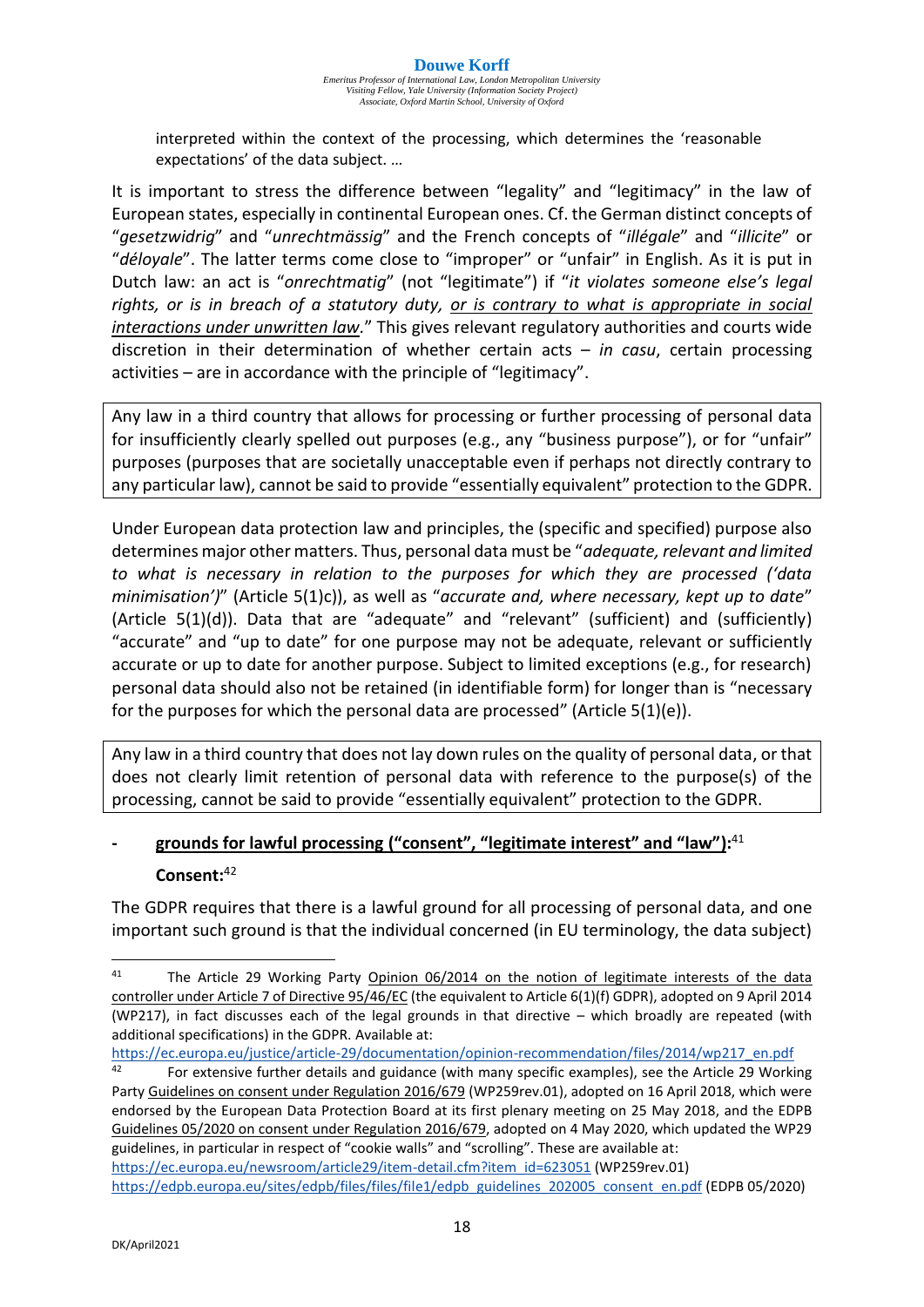gave their consent (Article  $6(1)(a)$ ). However, under the GDPR, consent is only valid if it is "*freely given* [see below], *specific* [i.e., for a clearly-defined specific purpose: see the previous indent] and *informed*" [i.e., given after the individual has been provided with relevant information: see below, fifth indent]; it must take the form of an "*unambiguous indication of the data subject's wishes by which he or she, by a statement or by a clear affirmative action, signifies agreement to the processing of personal data relating to him or her*" (Article 4(11) GDPR). Consent may not be implied from failure to "opt out" of proposed processing: "*Silence, pre-ticked boxes or inactivity [do not] constitute consent*" (Recital 32).

The controller must keep proof of such consent having been obtained; consent for processing of personal data may not be "wrapped up" with wider matters, as in a company's general terms and conditions, but must be sought separately, "*in an intelligible and easily accessible form, using clear and plain language*"; consent may be withdrawn at any time and "*it shall be as easy to withdraw as to give consent*"; and in assessing whether consent was freely given, "*utmost account shall be taken of whether, inter alia, the performance of a contract, including the provision of a service, is conditional on consent to the processing of personal data that is not necessary for the performance of that contract*" (Article 7). If there is a *difference in power* between the party seeking consent and the data subject (e.g., an employer seeking consent from its employees, or a prospective employer seeking consent from a job applicant, or a bank dealing with a consumer applying for a loan), this also raises doubts about the validity of such consent. There are special, even stricter rules in relation to any child's consent in relation to information society services (see Article 8).

If a law in a third country allows processing of personal data on the basis of "consent" that would not be regarded as valid under the GDPR (such as "consent" that is implied from nonaction or not "unticking" a pre-ticked consent box, or "consent" that is wrapped up with wider issues, or obtained in a situation in which the data subject may have felt she had no choice), that law does not provide "essentially equivalent" protection compared to the GDPR in this regard. This would apply *a fortiori* if such a law were to allow public authorities to process personal data, or anyone sensitive data, on the basis of implied "consent" or "consent" obtained in an unequal context.

#### **Legitimate interest:**

Another important legal basis for processing of personal data is that:

[the] processing is necessary for the purposes of the legitimate interests pursued by the controller or by a third party, except where such interests are overridden by the interests or fundamental rights and freedoms of the data subject which require protection of personal data, in particular where the data subject is a child. (Article 6(1)(f) GDPR)

This legal basis cannot be invoked or relied upon by public authorities in the performance of their public tasks (Article 6(1), last sentence). Rather, such processing must be based on law: see under the next heading. Nor can it be relied upon to process sensitive data (see the fourth indent, below). Moreover, as the Article 29 Working Party already stressed in relation to the 1995 Data Protection Directive in 2014: <sup>43</sup>

<sup>43</sup> Article 29 Working Party Opinion 06/2014 on the notion of legitimate interests of the data controller under Article 7 of Directive 95/46/EC (footnote 41, above), section III.3, on p. 23.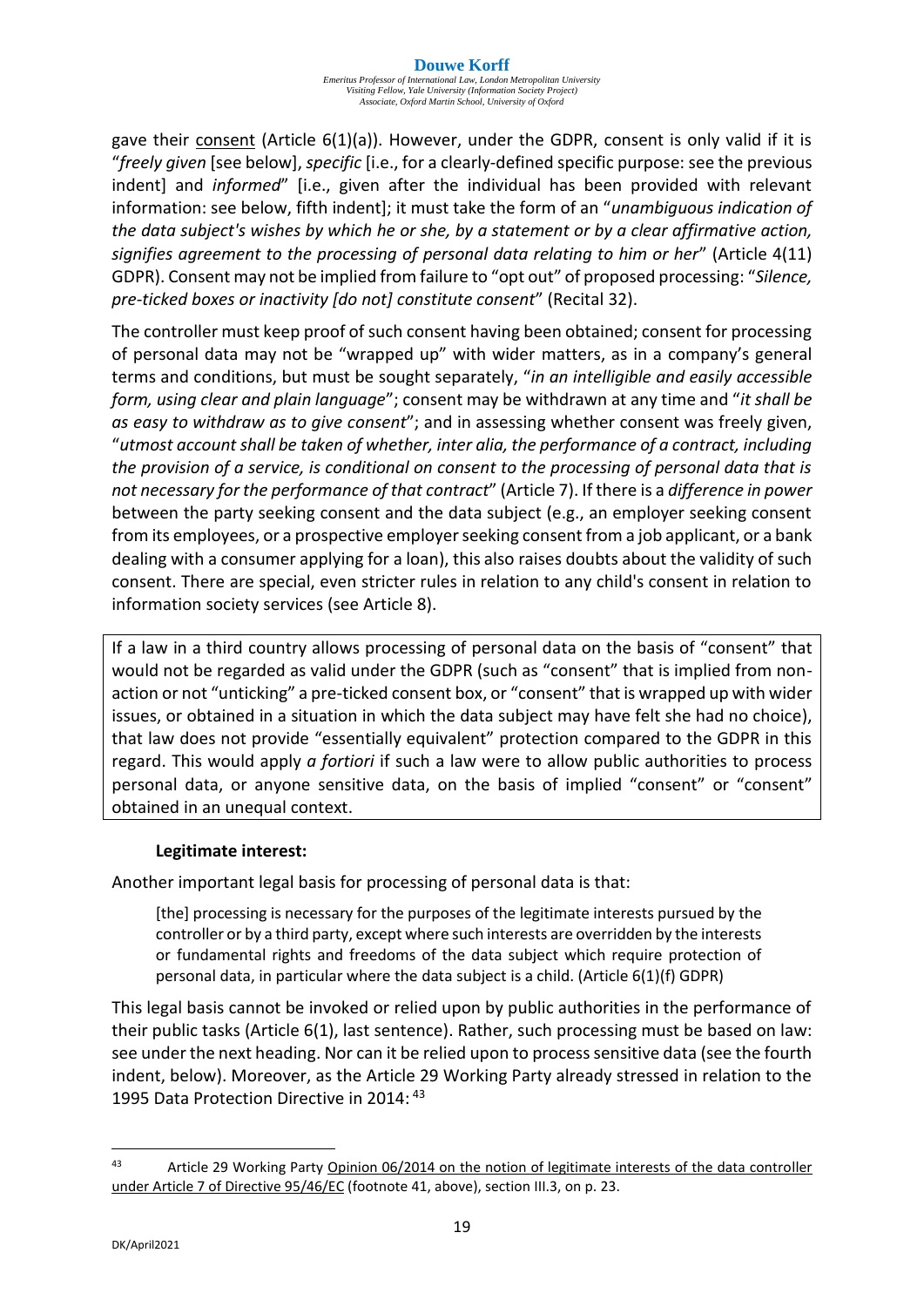[This ground for lawful processing] calls for a balancing test: the legitimate interests of the controller (or third parties) must be balanced against the interests or fundamental rights and freedoms of the data subject. The outcome of the balancing test largely determines whether Article 7(f) [Article 6(1)(f) GDPR] may be relied upon as a legal ground for processing.

[T]his is not a straightforward balancing test which would simply consist of weighing two easily quantifiable and easily comparable 'weights' against each other. Rather, … carrying out the balancing test may require a complex assessment taking into account a number of factors.

On the side of the controller, there must be: 44

a real and present interest, something that corresponds with current activities or benefits that are expected in the very near future. In other words, interests that are too vague or speculative will not be sufficient.

By contrast, "*the 'interests' and 'rights' [of the individual]*", against which the interests of the controller must be weighed, "*should be given a broad interpretation*".<sup>45</sup>

Both entities' interests are "*on a spectrum*":<sup>46</sup>

Legitimate interests [of controllers] can range from insignificant through somewhat important to compelling. Similarly, the impact on the interests and rights of the data subjects may be more or may be less significant and may range from trivial to very serious.

Legitimate interests of the controller, when minor and not very compelling may, in general, only override the interests and rights of data subjects in cases where the impact on these rights and interests are even more trivial. On the other hand, important and compelling legitimate interests may in some cases and subject to safeguards and measures justify even significant intrusion into privacy or other significant impact on the interests or rights of the data subjects.

We refer to the Article 29 Working Party opinion for further details, considerations and examples.<sup>47</sup>

Suffice it to note here that a test in a third country's law that allows processing of personal data without the consent of the individuals concerned because it is "useful" or even "necessary" for the interests of the entity collecting and further processing the data (the controller), without seeking to counter-balance this against the interests of the individuals in some meaningful way, cannot be said to provide "essentially equivalent" protection to the GDPR. This applies *a fortiori* if the processing entity is a public body (see under the next heading).

<sup>44</sup> *Idem*, p. 24.

<sup>45</sup> *Idem*, p. 29.

<sup>46</sup> *Idem*, p. 30.

Note in particular the following example on p. 26:

<sup>&</sup>quot;In its opinion on SWIFT [WP128 of 20 November2006] although the Working Party acknowledged the legitimate interest of the company in complying with the subpoenas under US law, to avoid the risk of being sanctioned by US authorities, it concluded that Article 7(f) [Article 6(1)(f) GDPR] could not be relied on. The Working Party considered in particular that because of the far-reaching effects on individuals of the processing of data in a 'hidden, systematic, massive and long term manner', 'the interests (f)or fundamental rights and freedoms of the numerous data subjects override SWIFT's interest not to be sanctioned by the US for eventual non-compliance with the subpoenas'."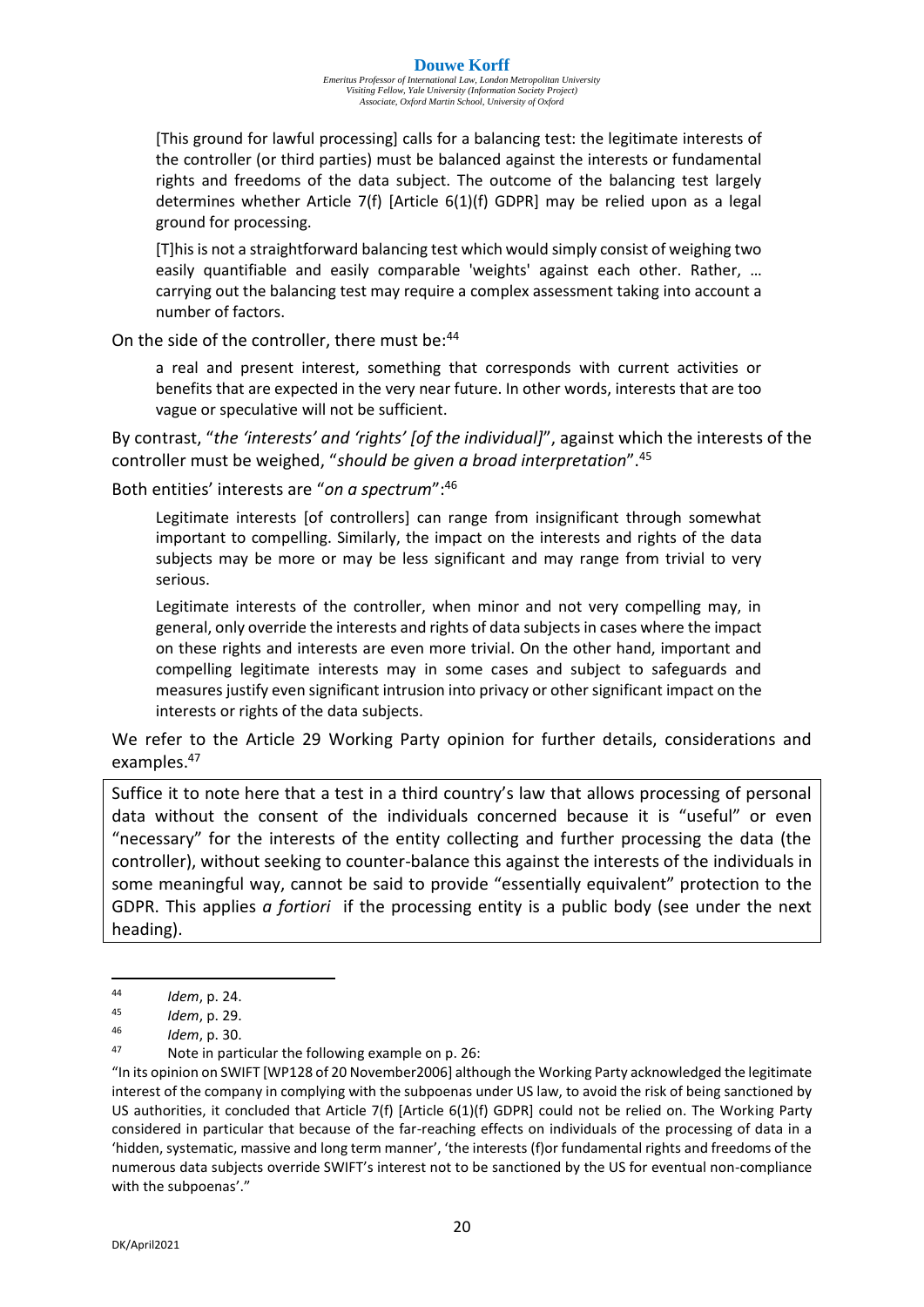#### **Law:**

I noted under the previous heading that the "legitimate interest" legal basis for processing cannot be invoked or relied upon by public authorities in the performance of their public tasks (Article 6(1), last sentence). Rather, under the GDPR, processing that is undertaken "*for the performance of a task carried out in the public interest or in the exercise of official authority vested in the controller*" – i.e., mainly processing by public authorities (or by private companies to which public sector activities have been outsourced) – is subject to a range of important conditions that again reflect the European fundamental rights approach to data protection. Thus, first of all, the processing – and the data – must be "**necessary**" for the relevant specific public sector task (Article 6(1)(e)). But the GDPR in fact requires much more than that. Thus:

- the **basis** for the processing must be "*laid down by Union law or Member State law*";
- the **purpose** of the processing must be "*necessary for the performance of a task carried out in the public interest or in the exercise of official authority vested in the controller*";
- that law must "*meet an objective of public interest and be proportionate to the legitimate aim pursued*"; and
- in the relevant law, the details "may" but the text suggests, generally ought to **clarify how the principles in the Regulation should be "adapted" to the specific context**, by specifying more precisely:
	- the **general conditions** governing the lawfulness of processing by the controller;
	- the **types of data** which are subject to the processing;
	- the **data subjects** concerned;
	- the entities to, and the purposes for which, the personal data may be **disclosed**;
	- the **purpose limitation**;
	- **storage periods**; and
	- the **specific processing operations and processing procedures** involved, including measures to ensure lawful and fair processing (including, but not only, in relation to the special processing situations addressed in Chapter IX of the Regulation, i.e., processing that relates to the exercise of freedom of expression and information, processing of and access to official documents, processing of a national identification number, processing in the context of employment, processing for research purposes, processing relating to obligations of professional secrecy, and processing by religious associations).

#### (Article 6(3))

While these requirements need perhaps not be as fully applied to third countries as they must be to EU Member States, the above does mean that processing by third country public authorities that is not at least to some significant extent and in some significant detail regulated in the law of the third country, cannot be said to provide "essentially equivalent" protection compared to the GDPR.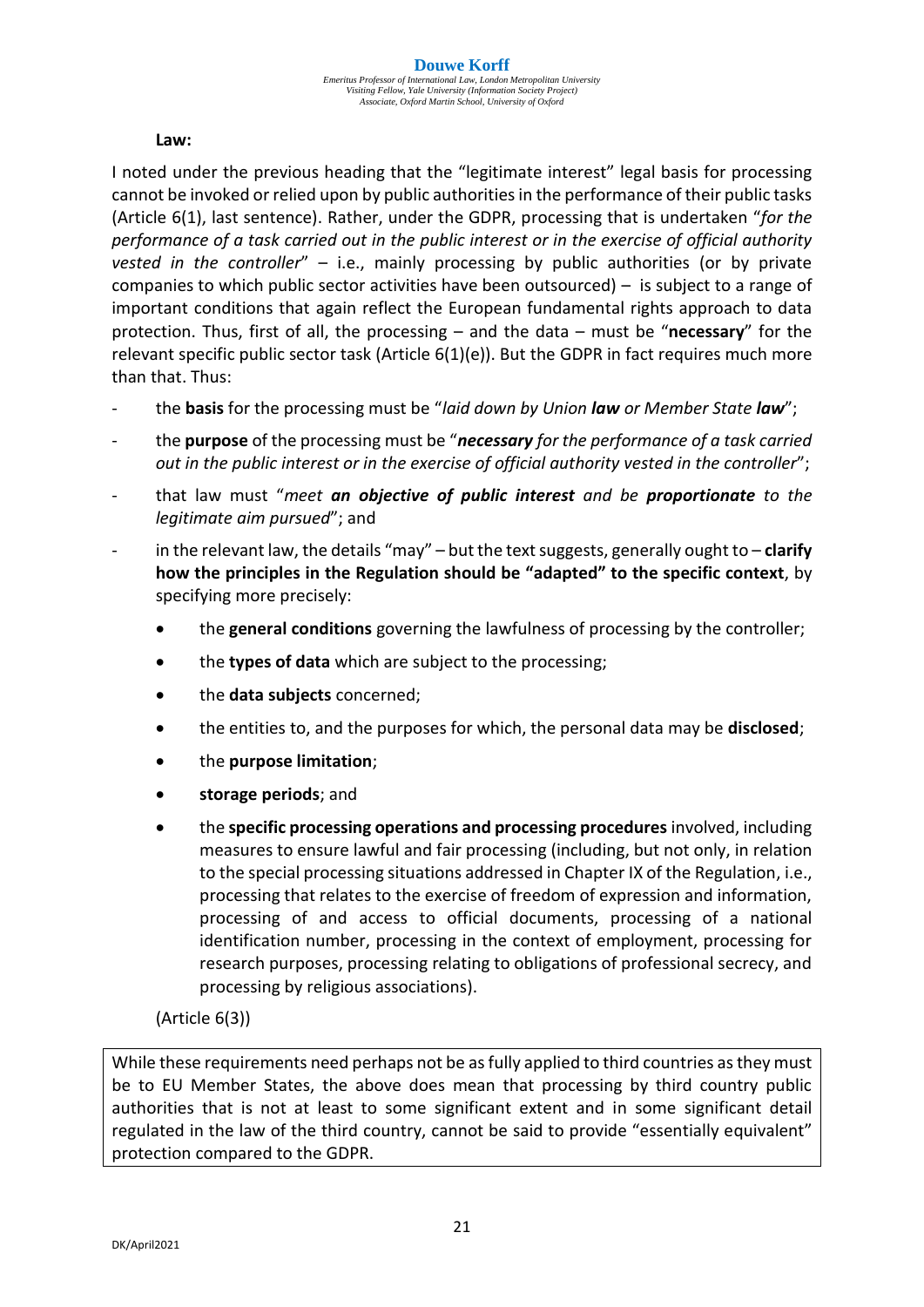#### **- special categories of data ("sensitive data"):**

The GDPR lays down especially strict rules on the processing of "*personal data revealing racial or ethnic origin, political opinions, religious or philosophical beliefs, or trade union membership*" and on "*the processing of genetic data, biometric data for the purpose of uniquely identifying a natural person, data concerning health or data concerning a natural person's sex life or sexual orientation*" (Article 9(1), emphases added). The processing of these "*special categories of personal data*" (often referred to as "*sensitive data*") is in principle prohibited, subject to a number of exceptions (that must be narrowly interpreted), including that "*the data subject has given explicit consent to the processing of those personal data for one or more specified purposes*"; that the personal data were "*manifestly made public by the data subject*"; or that the processing is "*necessary for the establishment, exercise or defence of legal claims*" (Article 9(2)(a), (e) and (f), respectively).

As concerns "explicit consent", the requirement of "explicitness" is of course in addition to the demanding general GDPR requirements for consent noted earlier.

In some other areas or for some purposes, such as employment, social security and social protection, for reasons of substantial public interest, for the purposes of preventive or occupational medicine or public health, or for research, sensitive data may be processed on the basis of EU or EU Member State law – but only provided the relevant law is "*necessary*" and "*proportionate*" to the relevant matter or interest, and contains "*suitable and specific measures to safeguard the fundamental rights and the interests of the data subject*" (cf. Article  $9(2)(b)$ ,  $(g)$ ,  $(h)$ ,  $(i)$  and  $(i)$ , respectively).

More specifically, as already noted above, *sensitive data cannot lawfully be processed on the basis of the "legitimate interest" ground for lawful processing*: there is no "legitimate interest" exception in the second paragraph of Article 9 GDPR (the one containing the exceptions to the in-principle prohibition on the processing of sensitive data).

Laws of third countries that do not impose similarly tough restrictions and conditions on the processing of sensitive personal data – or that apply such restrictions to less broad kinds of data, e.g., by not treating trade union membership as sensitive – do not provide "essentially equivalent" protection compared to the GDPR. The same applies if they allow the (further) processing of sensitive data on the basis that the data subject provided the data to the controller (cf. the "third party doctrine" in US law):<sup>48</sup> under the GDPR providing of personal information to a third party does not constitute "manifestly making the data public by the data subject", and neither does release of one's data on a social media platform to a limited (even if fairly wide) group.

<sup>&</sup>lt;sup>48</sup> The third-party doctrine is a United States legal doctrine that holds that people who voluntarily give information to third parties—such as banks, phone companies, internet service providers (ISPs) and e-mail service providers—have "no reasonable expectation of privacy." Although recently heavily criticised by Members of Congress and individual judges on the Supreme Court (most notably Justice Sotomayor), it has not (yet?) been overturned or significantly changed. See the US Congressional Research Service report by Richard M. Thompson II, The Fourth Amendment Third Party Doctrine, 2014, available at: <https://fas.org/sgp/crs/misc/R43586.pdf>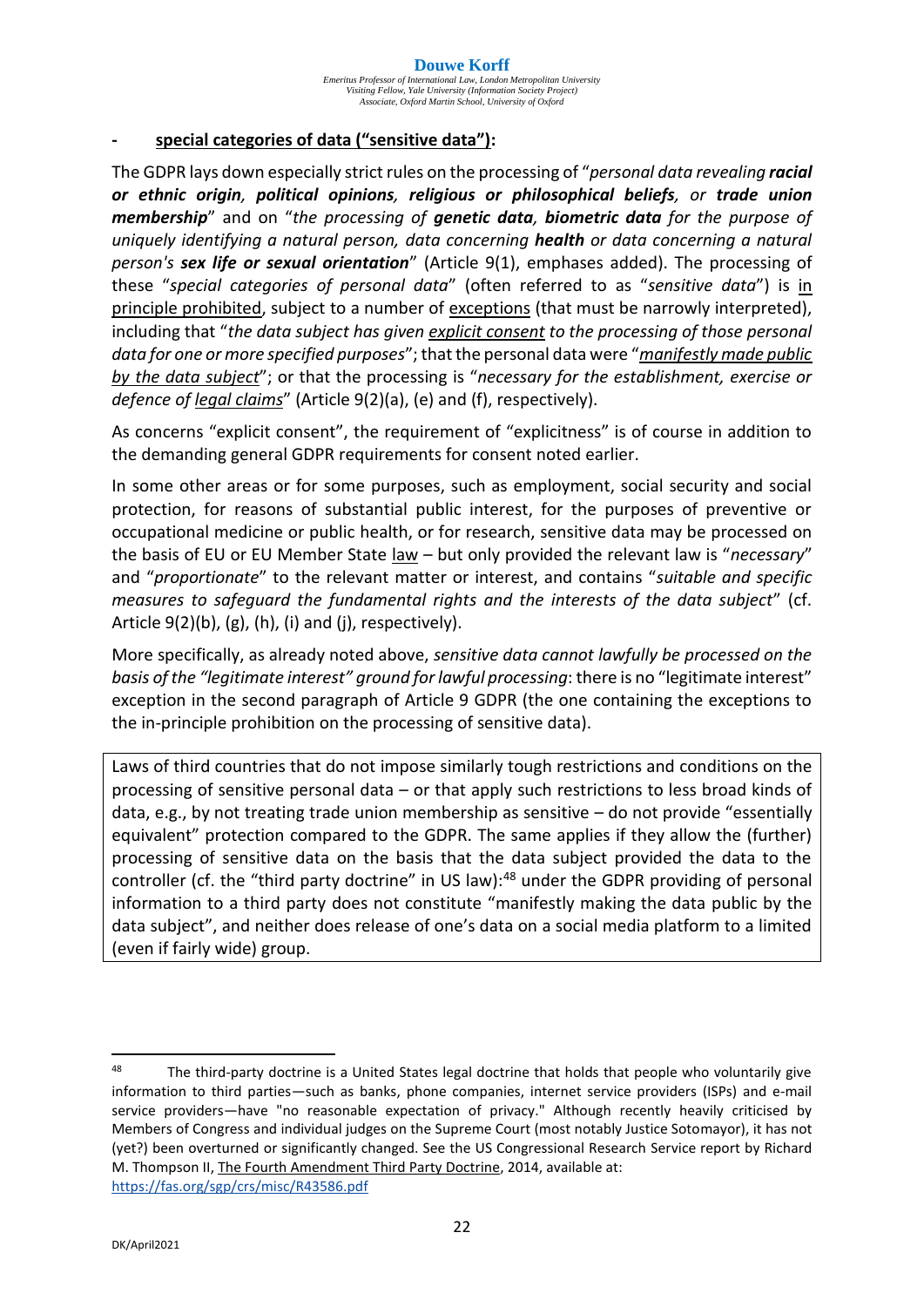#### **- informing of data subjects:**

The GDPR contains two provisions on the information that must always be provided to data subjects, either when data are obtained directly from them (Article 13) or when data on them are obtained from others (Article 14), and another provision, Article 12, spells out the modalities and conditions for this informing. The Article 19 Working Party and the EDPB both stress that the provision of the following information is particularly important when the consent of an individual is concerned:<sup>49</sup>

- i. the controller's identity;
- ii. the purpose of each of the processing operations for which consent is sought;
- iii. what (type of) data will be collected and used;
- iv. the existence of the right to withdraw consent;
- v. information about the use of the data for automated decision-making (with crossreference to Article 22(2)(c) and the WP29 2018 Guidelines on Automated individual decision-making and Profiling for the purposes of Regulation 2016/679);<sup>50</sup> and
- vi. on the possible risks of data transfers due to absence of an adequacy decision and of appropriate safeguards (with reference to Article 46).

Laws in third countries that do not require controllers to provide at least this information to data subjects can again not be regarded as providing "essentially equivalent" protection compared to the GDPR.

#### **- data subject rights:**

The GDPR grants data subjects the following important rights:

- the right to **information** about the processing of their data (cf. also the information duties noted in the third indent, above);
- the right of **access** to the data subject's data, free of charge;
- the right of **rectification** of inaccurate data and to have incomplete data supplemented;
- the right to **erasure** of data if they are no longer needed (and in some other cases, such as when the data subject withdraws consent or submits a justified objection to the processing) ("the right to be forgotten");
- the right to **restriction** of processing (i.e., the blocking of data pending a dispute);
- the right to have **third parties** to whom the data were disclosed **informed** of any rectifications, erasures or restrictions (unless this is impossible or involves disproportionate effort);

<sup>&</sup>lt;sup>49</sup> Article 29 Working Party Guidelines on consent under Regulation 2016/679 (WP259.01) (footnote 31, above), p. 13, and EDPB Guidelines 05/2020 on consent under Regulation 2016/679, (*idem*), para. 64 on p. 14 , footnote references omitted.

<sup>50</sup> Article 29 Working Party Guidelines on Automated individual decision-making and Profiling for the purposes of Regulation 2016/679 (WP251rev.01), adopted on 6 February 2018 and endorsed by the EDPB on 25 May 2018, available at:

[https://ec.europa.eu/newsroom/article29/item-detail.cfm?item\\_id=612053](https://ec.europa.eu/newsroom/article29/item-detail.cfm?item_id=612053)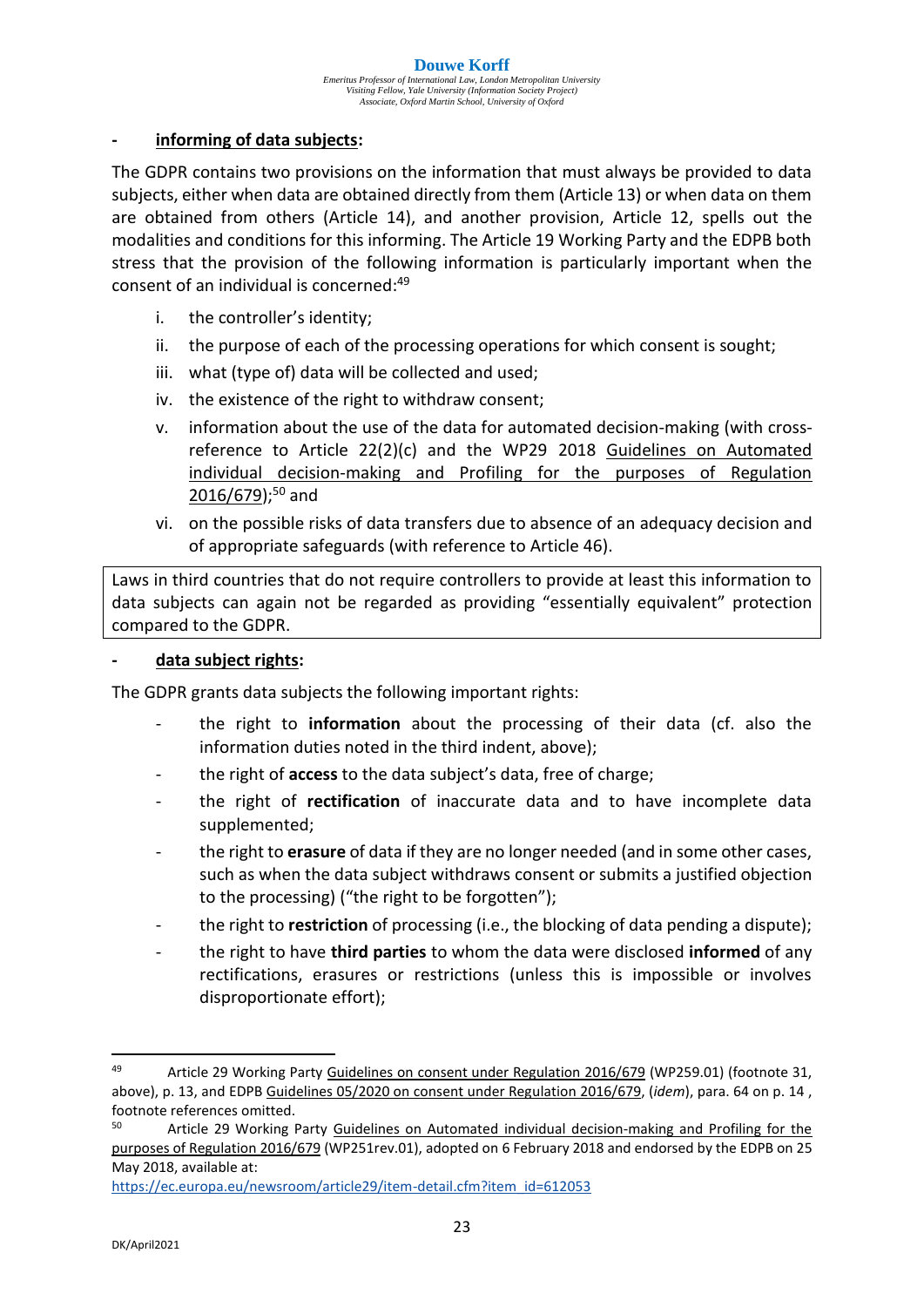- the right to **data portability** (i.e., to have their data sent to them, or transferred to another controller, in a "structured, commonly used and machine-readable format") in certain cases, such as changing one's information society service provider;<sup>51</sup>
- the right to **object** to processing carried out in relation to a public interest task or that is based on the controller's "legitimate interest" (on the latter, see the first indent, above), including profiling for those purposes (see the next indent); if there is such an objection, the controller may not continue with the processing unless "the controller demonstrates compelling legitimate grounds for the processing which override the interests, rights and freedoms of the data subject or for the establishment, exercise or defence of legal claims"; and
- the right **not to be subject to automated individual decision-making, including profiling**. 52

(Articles 12 – 22 GDPR)

#### **- General restrictions:**

**All the above rights and obligations may be limited (restricted).** However, as Article 23 makes clear, any such restrictions must be set out in law (a "legislative measure") – which must be clear and precise and foreseeable in its application, <sup>53</sup> respect the "*essence*" of the rights, and must be "*necessary*" and "*proportionate*" to one of a series of important (legitimate) aims in a democratic society including (in paraphrase):

- national security;
- defence;
- public security;
- criminal legal investigations and prosecutions;
- important public tasks and interests; or
- the protection of the data subject or the rights and freedoms of others.

The above rights and the restrictions cannot be discussed here in any detail. Suffice it to note that the absence of any of these rights from any third-country laws being assessed will raise serious doubts as to whether those laws provide for "essentially equivalent" protection to the GDPR. The laws should at the very least include the rights of information, access and rectification: without those, no third country law can be said to provide adequate data protection. There must also be clear limitations on profiling and automated individual decision-making. Moreover, even if the main rights are recognised, they should not be subject to what would be seen in the EU as excessive carve-outs or exceptions: exceptions and derogations from data subject rights in third-party laws that are not limited to serving a major societal interest, or that are too sweeping compared to the strict conditions of Article 23, noted above, cannot be said to provide "equivalent protection" to the GDPR.

<sup>&</sup>lt;sup>51</sup> See the Article 29 Working Party Guidelines on the right to data portability (WP242rev.01), adopted on 27 October 2017 and endorsed by the EDPB on 25 May 2018, available at

[https://ec.europa.eu/newsroom/article29/item-detail.cfm?item\\_id=611233](https://ec.europa.eu/newsroom/article29/item-detail.cfm?item_id=611233)<br>52 See the Article 20 Werking Party, Guidelines on Automated individual <sup>52</sup> See the Article 29 Working Party, Guidelines on Automated individual decision-making and Profiling for the purposes of Regulation 2016/679 (footnote 50, above).

<sup>53</sup> See section 2.2, above.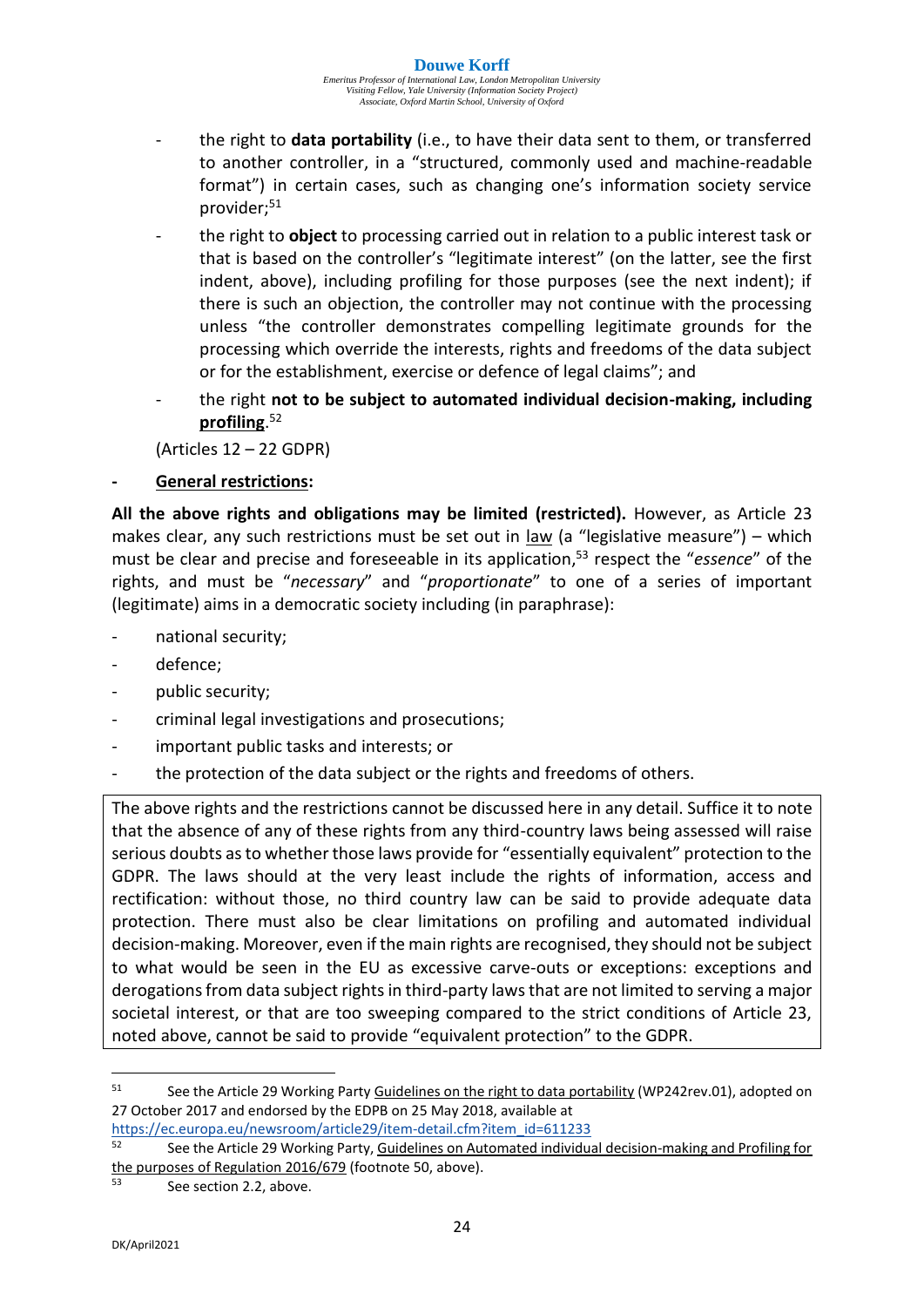#### **- Restrictions on onward transfers:**

Article 44 GDPR makes clear that the conditions imposed on transfers of personal data from the EU to a third country also apply to "onward transfers" from the relevant third country to another third country. And if an adequacy decision applies only to certain entities or sectors in a third country, the same applies as concerns onward transfers of personal data from covered entities or sectors to entities or sectors that are not covered by the adequacy decision. As it is put in recital 101:

when personal data are transferred from the [European] Union to controllers, processors or other recipients in third countries …, the level of protection of natural persons ensured in the [European] Union by this Regulation should not be undermined, including in cases of onward transfers of personal data from the third country … to controllers, processors in the same or another third country …

#### 3.2.3.5 Access to data by third country authorities

In its 2016 *Schrems I* judgment,<sup>54</sup> the Court noted that the decision in which the EU Commission held that the Safe harbour Agreement provided adequate protection (Decision 2000/50) wrongly did:

not contain any finding regarding the existence, in the United States, of rules adopted by the State intended to limit any interference with the fundamental rights of the persons whose data is transferred from the European Union to the United States, interference which the State entities of that country would be authorised to engage in when they pursue legitimate objectives, such as national security.

[And neither] does Decision 2000/520 refer to the existence of effective legal protection against interference of that kind.

(paras. 88 – 89)

Those were the main reasons for invalidating the Safe harbour Agreement (which was then replaced by the Privacy Shield Agreement until that too was invalidated by the Court).

The first point made by the Court is reflected in Article 45(2)(a) GDPR, according to which one of the issues to be assessed as part of the "rule of law" element of an adequacy assessment must be the legal regime for "*access of public authorities [of the third country in question] to personal data*". The Court elaborated on this in its *Schrems II* judgment,<sup>55</sup> as noted below. (The second point, about access to remedies, is addressed in the next sub-section, 3.2.3.6.)

**NB:** I already noted at 3.2.1, above, that remote access by an entity from a third country to data located in the EU is also considered a transfer. Moreover, in a recent decision of the French *Conseil d'État*, it was held that the use by an EU company of a server in the EU that was managed by an EUbased subsidiary company of a US parent company (*in casu*, AWS Luxembourg SARL, a daughter of AWS Inc. in the USA) also exposed the data on the server to access by the authorities in the USA, because the mother company was subject to US surveillance laws and could be ordered to order its daughter company to allow access.<sup>56</sup> We will discuss this case further at 3.2.4, below.

<sup>54</sup> See footnote 5, above.

 $55$  See footnote 6, above.

<sup>56</sup> *Conseil d'État* order of 12 March 2021 in urgency proceedings (acting as *juge des référés*) N° 450163, *Association Interhop et autres*, available at:

[https://www.dalloz.fr/documentation/Document?id=CE\\_LIEUVIDE\\_2021-03-12\\_450163#texte-integral](https://www.dalloz.fr/documentation/Document?id=CE_LIEUVIDE_2021-03-12_450163#texte-integral)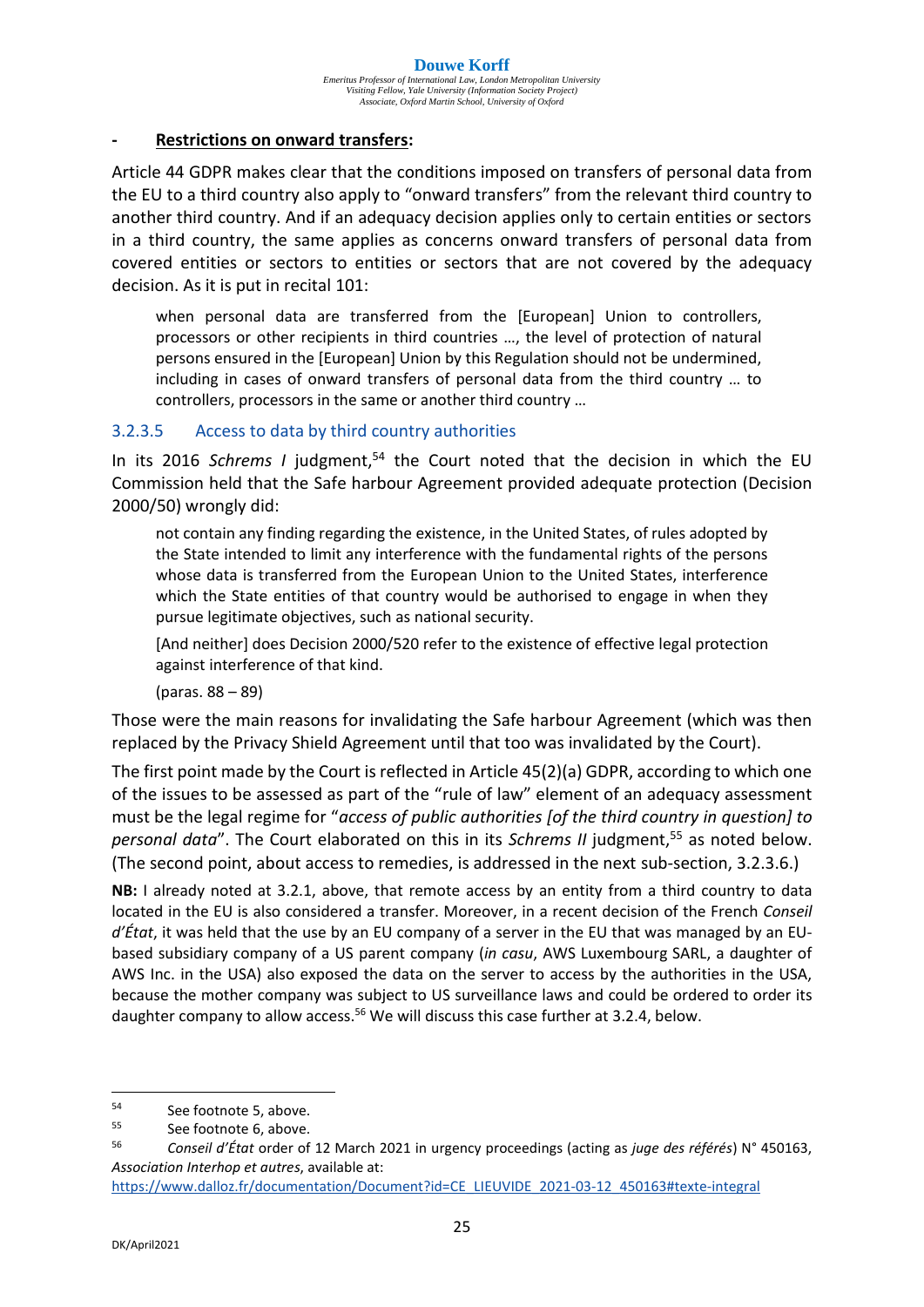#### **Douwe Korff**

*Emeritus Professor of International Law, London Metropolitan University Visiting Fellow, Yale University (Information Society Project) Associate, Oxford Martin School, University of Oxford*

#### **European case-law including** *Schrems II***:**

There is extensive case-law of both the European Court of Human Rights and the Court of Justice of the European Union relating to state surveillance.<sup>57</sup> Here, the following more specific references to the CJEU's *Schrems II* judgment must suffice.

In *Schrems II*, the Court reiterated, first of all, that:

the communication of personal data to a third party, such as a public authority, constitutes an interference with the fundamental rights enshrined in Articles 7 and 8 of the Charter [right to private and family life, home and communications, and right to protection of personal data], whatever the subsequent use of the information communicated. The same is true of the retention of personal data and access to that data with a view to its use by public authorities, irrespective of whether the information in question relating to private life is sensitive or whether the persons concerned have been inconvenienced in any way on account of that interference.

(para. 171, case references omitted)

Access by authorities of a third country to personal data of EU persons that are transferred to the third country (or that are accessed directly by such authorities while in the EU)<sup>58</sup> therefore *ipso facto* also constitutes an interference with – and a limitation on – the rights of the EU persons concerned. This means that the principles discussed in section 2.2, above, as also reflected in the EDPB "core content" requirements discussed in the previous sub-section (in particular under the heading "Law"), must be applied to such access. In the words of the Court:

in accordance with the first sentence of Article 52(1) of the Charter, any limitation on the exercise of the rights and freedoms recognised by the Charter must be **provided for by law** and **respect the essence of those rights and freedoms**. Under the second sentence of Article 52(1) of the Charter, subject to the principle of **proportionality**, limitations may be made to those rights and freedoms only if they are **necessary** and **genuinely meet objectives of general interest recognised by the Union** or the need to protect **the rights and freedoms of others**.

Following from the previous point, it should be added that **the requirement that any limitation on the exercise of fundamental rights must be provided for by law implies that the legal basis which permits the interference with those rights must itself define the scope of the limitation on the exercise of the right concerned** ( … ).

Lastly, in order to satisfy the requirement of proportionality according to which **derogations from and limitations on the protection of personal data must apply only in so far as is strictly necessary**, the legislation in question which entails the interference must lay down **clear and precise rules** governing the scope and application of the measure in question and imposing **minimum safeguards**, so that the persons whose data has been transferred have sufficient guarantees to protect effectively their personal data against the risk of abuse. **[The legislation] must, in particular, indicate in what circumstances and under which conditions a measure providing for the processing of** 

<sup>&</sup>lt;sup>57</sup> For an overview of the standards set by the case-law, see Douwe Korff & Ian Brown, The inadequacy of UK data protection law, Part Two, UK Surveillance, submission to EU bodies, November 2020, section 3.1, *Issues and applicable standards*, available at:

[https://www.ianbrown.tech/wp-content/uploads/2020/11/Korff-Brown-Submission-to-EU-re-UK-adequacy-](https://www.ianbrown.tech/wp-content/uploads/2020/11/Korff-Brown-Submission-to-EU-re-UK-adequacy-Part-Two-DK-IB201130.pdf/)[Part-Two-DK-IB201130.pdf](https://www.ianbrown.tech/wp-content/uploads/2020/11/Korff-Brown-Submission-to-EU-re-UK-adequacy-Part-Two-DK-IB201130.pdf/)

<sup>58</sup> See again sub-section 3.2.1, above, under the heading "*What constitutes a transfer?*".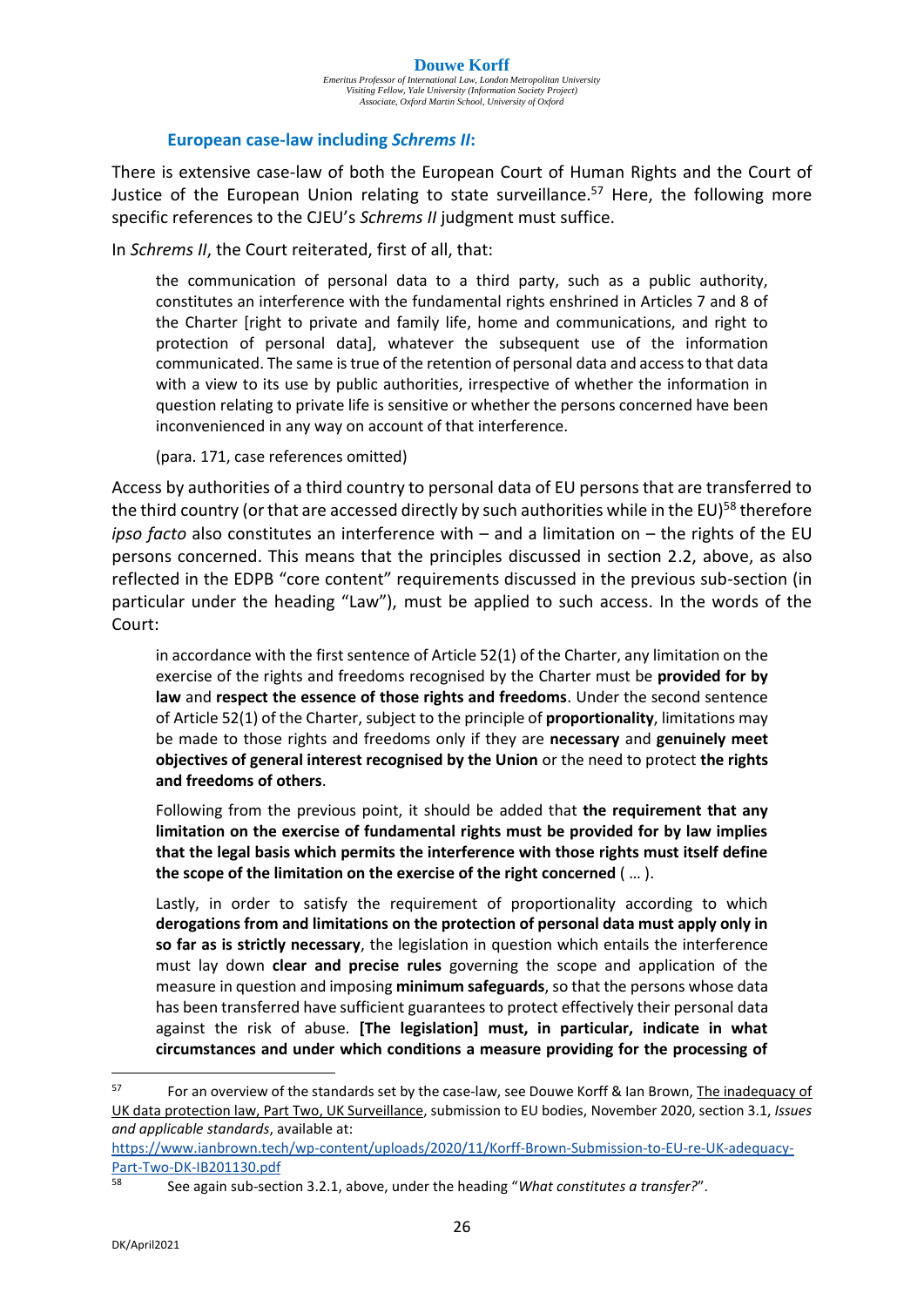**such data may be adopted, thereby ensuring that the interference is limited to what is strictly necessary.** The need for such safeguards is all the greater where personal data is subject to automated processing ( … ).

(*Schrems II*, paras. 174 – 176, emphases added, references to CJEU Opinion 1/15, in which these points were first made, omitted)

The Court then applied these principles to the legal regimes under which US law enforcement and intelligence authorities could demand or gain access to data including personal data on individuals in the EU. The Court examined in detail in particular the US President-issued Executive Order 12333 (EO 12333) and Presidential Policy Directive 28 (PPD-28), as well as Section 702 of the Foreign Intelligence Surveillance Act (FISA) and the United States Foreign Intelligence Surveillance Court (FISC), established under it. The Court assessed these regimes and in particular the limitations and guarantees inherent in them by reference to their descriptions in the Privacy Shield adequacy decision (quoted in the section in the judgment headed "*The Privacy Shield Decision*", at paras. 42 – 49 of the judgment). Without going into details here,<sup>59</sup> the Court held as follows:

It is thus apparent that **Section 702 of the FISA does not indicate any limitations on the power it confers to implement surveillance programmes for the purposes of foreign intelligence or the existence of guarantees for non-US persons potentially targeted by those programmes. In those circumstances … that article cannot ensure a level of protection essentially equivalent to that guaranteed by the Charter**, as interpreted by the case-law set out in paragraphs 175 and 176 [of the judgment, quoted above], according to which a legal basis which permits interference with fundamental rights must, in order to satisfy the requirements of the principle of proportionality, itself define the scope of the limitation on the exercise of the right concerned and lay down clear and precise rules governing the scope and application of the measure in question and imposing minimum safeguards.

…

It should be added that PPD-28, with which the application of the programmes referred to in the previous two paragraphs must comply, allows for '"bulk" collection … of a relatively large volume of signals intelligence information or data under circumstances where the Intelligence Community cannot use an identifier associated with a specific target … to focus the collection', as stated in a letter from the Office of the Director of National Intelligence to the United States Department of Commerce and to the International Trade Administration from 21 June 2016, set out in Annex VI to the Privacy Shield Decision. That possibility, which allows, in the context of the surveillance programmes based on **EO 12333**, access to data in transit to the United States without that access being subject to any judicial review, **does not**, in any event, **delimit in a sufficiently clear and precise manner the scope of such bulk collection of personal data**.

**It follows therefore that neither Section 702 of the FISA, nor EO 12333, read in conjunction with PPD-28, correlates to the minimum safeguards resulting, under EU law, from the principle of proportionality, with the consequence that the surveillance programmes based on those provisions cannot be regarded as limited to what is strictly necessary.**

<sup>&</sup>lt;sup>59</sup> For those details, see the Commission Privacy Shield decision and the parts of it quoted in these paragraphs in the *Schrems II* judgment.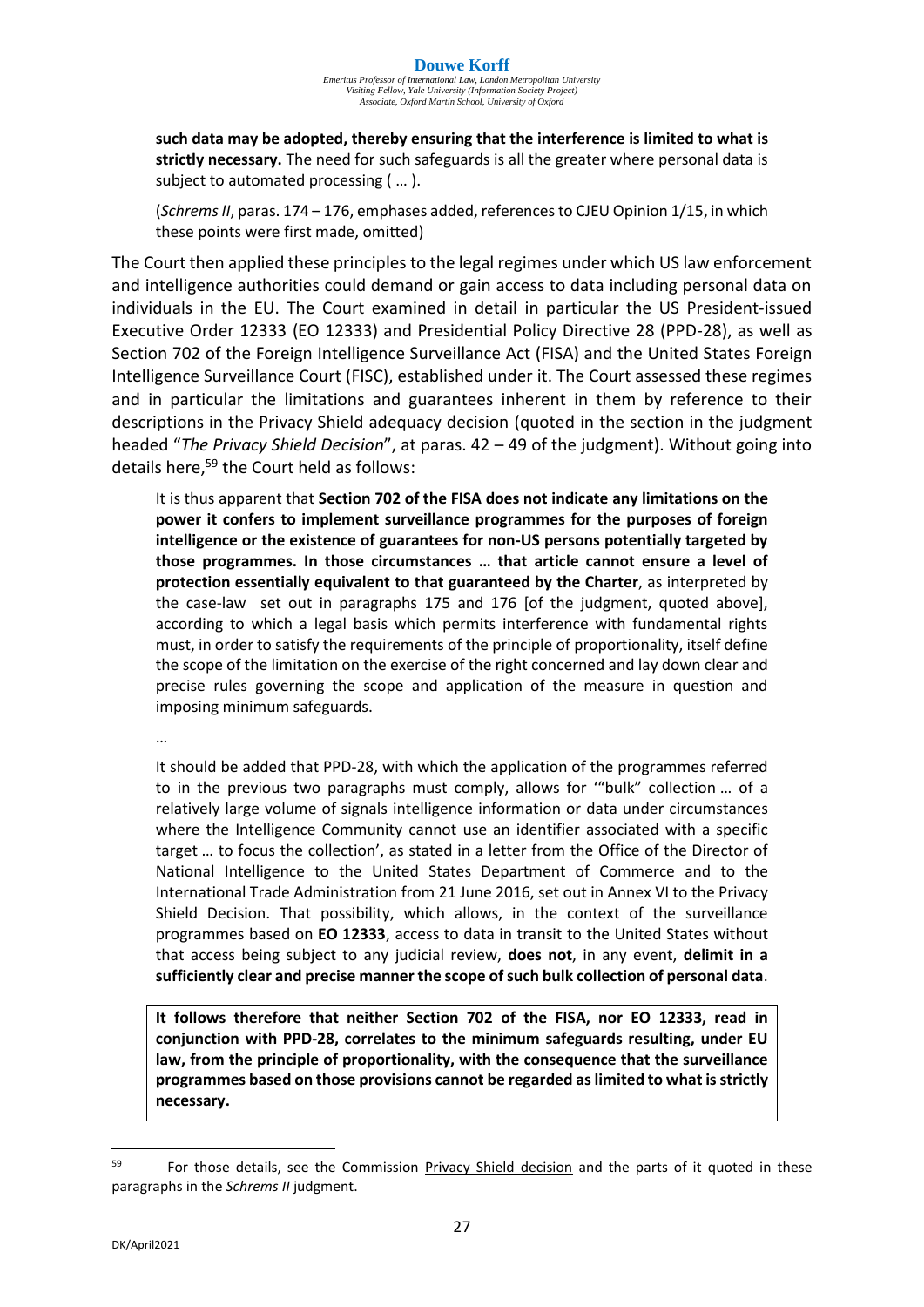#### **Douwe Korff**

*Emeritus Professor of International Law, London Metropolitan University Visiting Fellow, Yale University (Information Society Project) Associate, Oxford Martin School, University of Oxford*

In those circumstances, the limitations on the protection of personal data arising from the domestic law of the United States on the access and use by US public authorities of such data transferred from the European Union to the United States, which the Commission assessed in the Privacy Shield Decision, are not circumscribed in a way that satisfies requirements that are essentially equivalent to those required, under EU law, by the second sentence of Article 52(1) of the Charter.

(paras. 180 and 183 – 185, emphases and box added)

This passage is quoted at length because, while of course specific to the situation and rules in the USA, the approach taken by the Court is clearly universally applicable to the laws and practices of any third country.

The EDPB has since clarified the kinds of limitations and guarantees that should be in place in order to ensure that access to personal data by intelligence agencies meets the European – and in particular the EU Treaties and Charter – requirements, in itsrecommendations 02/2020 on the European Essential Guarantees for surveillance measures (EEGs).<sup>60</sup> Here, it must suffice to note that, in line with my discussion of data protection as a fundamental right in sections 2.1 and 2.2, above, the EEGs note the following:<sup>61</sup>

Following the analysis of the jurisprudence, the EDPB considers that the applicable legal requirements to make the limitations to the data protection and privacy rights recognised by the Charter [for the purposes of national security] justifiable can be summarised in four European Essential Guarantees:

- A. Processing should be based on clear, precise and accessible rules [that are foreseeable in their application];
- B. [Strict] necessity and proportionality with regard to the legitimate objectives pursued need to be demonstrated [which must relate to a serious threat to national security that is shown to be genuine and present or foreseeable];
- C. An independent oversight mechanism should exist; and
- D. Effective remedies need to be available to the individual.

The Guarantees are based on the fundamental rights to privacy and data protection that apply to everyone, irrespective of their nationality.

(Words in square brackets that reflect the elaborations on each of the "essential guarantees" provided for in the EEGs added. We refer to the full document for important further detail.)

Laws in third countries that do not meet the above-mentioned European Essential Guarantees for surveillance measures (EEGs) tests cannot be said to provide "essentially equivalent" protection to the GDPR.

[https://edpb.europa.eu/sites/edpb/files/files/file1/edpb\\_recommendations\\_202002\\_europeanessentialguara](https://edpb.europa.eu/sites/edpb/files/files/file1/edpb_recommendations_202002_europeanessentialguaranteessurveillance_en.pdf) [nteessurveillance\\_en.pdf](https://edpb.europa.eu/sites/edpb/files/files/file1/edpb_recommendations_202002_europeanessentialguaranteessurveillance_en.pdf)

<sup>61</sup> *Idem*, para. 24.

<sup>60</sup> EDPB, Recommendations 02/2020 on the European Essential Guarantees for surveillance measures, adopted on 10 November 2020, available at: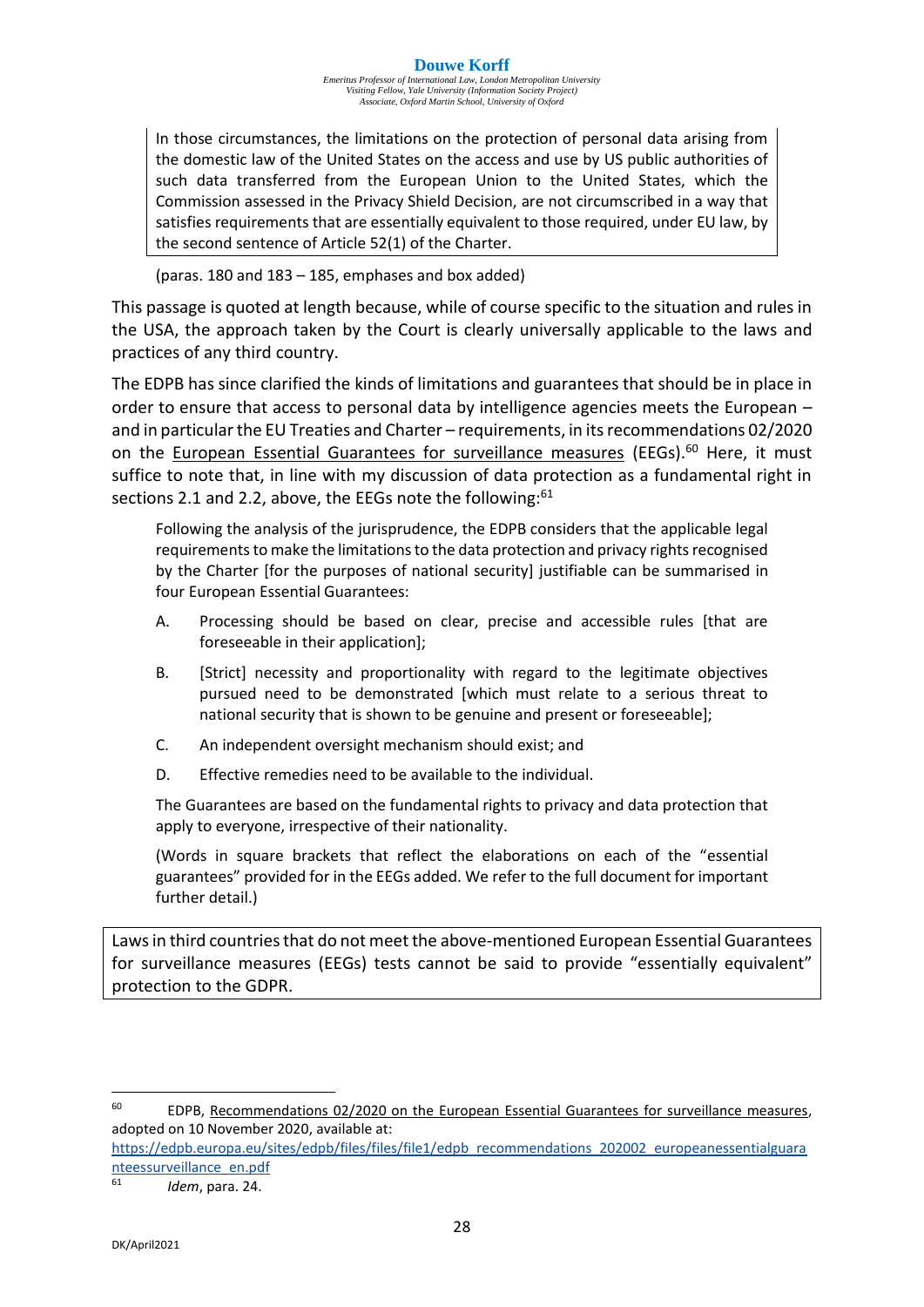*Emeritus Professor of International Law, London Metropolitan University Visiting Fellow, Yale University (Information Society Project) Associate, Oxford Martin School, University of Oxford*

#### 3.2.3.6 Procedural/enforcement guarantees

As the Article 29 Working Party puts it, with reference to *Schrems I*: 62

[a]lthough the means to which the third country has recourse for the purpose of ensuring an adequate level of protection may differ from those employed within the European Union, a system consistent with the European one must be [in place].

Such a system is "characterized by the existence of the following elements":<sup>63</sup>

- there must be one or more "completely independent" and impartial supervisory authorities with effective supervisory and enforcement powers;
- the system should ensure "a good level of compliance" in practice, which can be ensured through sanctions, verifications and audits;
- the system should ensure accountability, by "*oblig[ing] data controllers and/or those processing personal data on their behalf to comply with it and to be able to demonstrate such compliance in particular to the competent supervisory authority*", e.g., through data protection impact assessments, the keeping of records or log files of data processing activities, the designation of data protection officers, or data protection by design and by default; and
- the system must provide "*support and help to individual data subjects in the exercise of their rights and appropriate redress mechanisms*".

#### **European case-law including** *Schrems II***:**

The existence and quality of procedural guarantees in the USA against undue surveillance, and their availability to EU persons, was one of the two main issues in *Schrems II* (the other was the question of access to transferred data by US authorities itself, discussed in the previous section). Here, the following brief points must suffice.<sup>64</sup>

The CJEU assessed the issue in the light of Article 47 of the EU Charter of Fundamental Rights that reads as follows:

#### *Article 47*

#### **Right to an effective remedy and to a fair trial**

Everyone whose rights and freedoms guaranteed by the law of the Union are violated has the right to an effective remedy before a tribunal in compliance with the conditions laid down in this Article.

Everyone is entitled to a fair and public hearing within a reasonable time by an independent and impartial tribunal previously established by law. Everyone shall have the possibility of being advised, defended and represented.

Legal aid shall be made available to those who lack sufficient resources in so far as such aid is necessary to ensure effective access to justice.

The first paragraph is based on Article 13 of the ECHR that reads:

<sup>&</sup>lt;sup>62</sup> WP29 Adequacy Referential (footnote 35, above), section C.

<sup>63</sup> *Idem* (paraphrased).

For details, see Douwe Korff & Ian Brown, The inadequacy of UK data protection law, Part Two, UK Surveillance (footnote 57, above), section 3.1.2, points 6 and 7.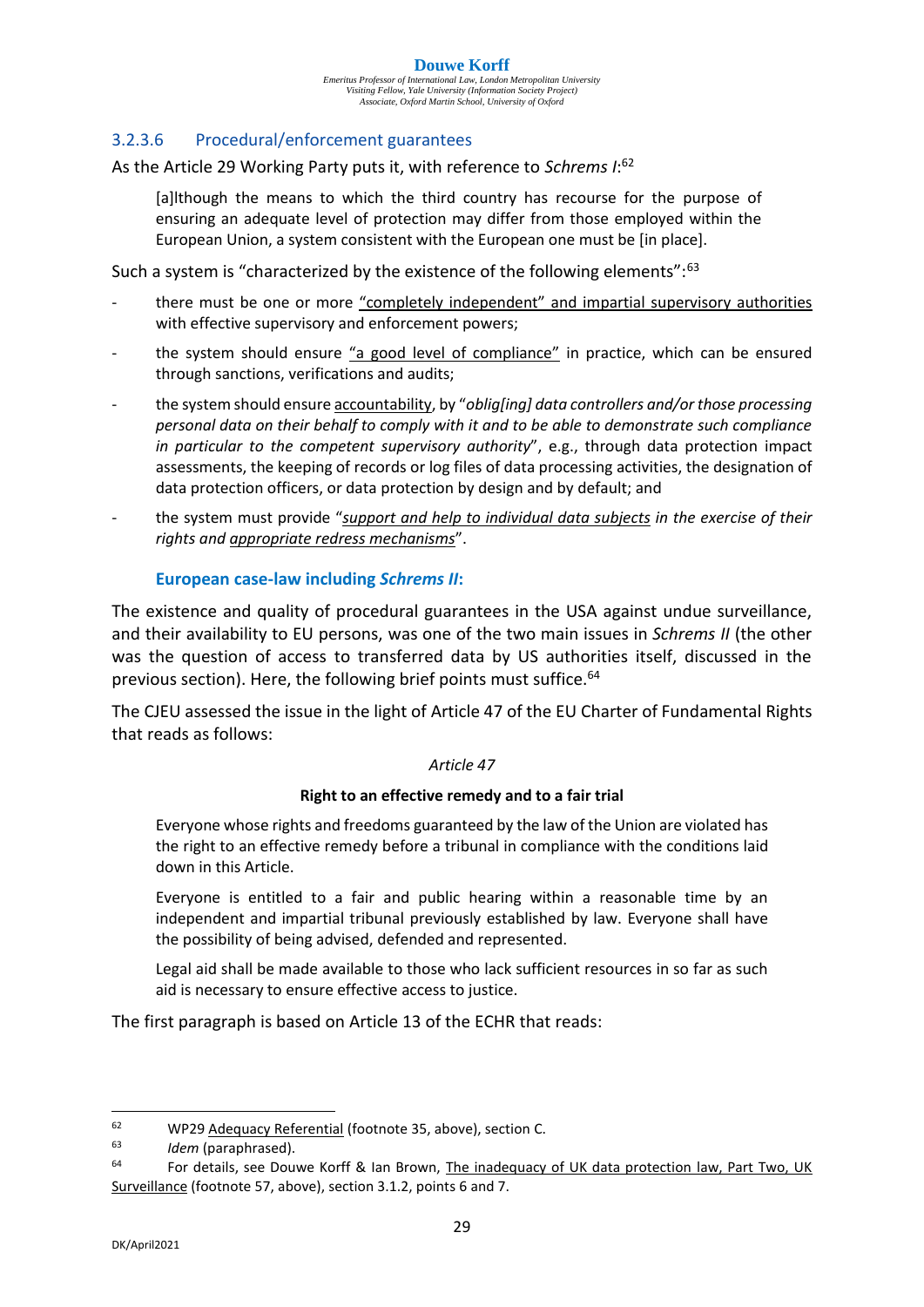#### **Douwe Korff**

*Emeritus Professor of International Law, London Metropolitan University Visiting Fellow, Yale University (Information Society Project) Associate, Oxford Martin School, University of Oxford*

Everyone whose rights and freedoms as set forth in this Convention are violated shall have an effective remedy before a national authority notwithstanding that the violation has been committed by persons acting in an official capacity.

However, as the EU Fundamental Rights Agency (FRA) notes:<sup>65</sup>

in [European] Union law the protection is more extensive since it guarantees the right to **an effective [judicial] remedy** before a **court**.

(emphasis added)

Specifically, the Court has held that:<sup>66</sup>

it is apparent from the Court's case-law that [Article 47 of the Charter] constitutes a reaffirmation of **the principle of effective judicial protection**, a general principle of European Union law stemming from the constitutional traditions common to the Member States, which has been enshrined in Articles 6 and 13 of the European Convention for the Protection of Human Rights and Fundamental Freedoms, signed at Rome on 4 November 1950.

(emphases added)

Or as the Court put it, even more forcefully, in *Schrems II*, with reference to both "settled case-law" and specifically *Schrems I*, para. 95:

According to settled case-law, **the very existence of effective judicial review designed to ensure compliance with provisions of EU law is inherent in the existence of the rule of law.** Thus, **legislation not providing for any possibility for an individual to pursue legal remedies** in order to have access to personal data relating to him or her, or to obtain the rectification or erasure of such data, **does not respect the essence of the fundamental right to effective judicial protection, as enshrined in Article 47 of the Charter**.

(para. 187, emphases added)

In *Schrems II*, the Court went on to discuss both the absence of proper judicial redress for EU individuals under the relevant US laws in relation to the collecting of personal data on them by the US intelligence authorities, and the question of whether this was compensated for by the introduction of an Ombudsman Mechanism in 2016. <sup>67</sup> In the first respect, the Court ruled in relation to the main applicable legal US instruments, Presidential Policy Directive (PPD) 28 and Executive Order (EO) 12333, that:

**[T]he US Government has accepted, in reply to a question put by the Court, that PPD-28 does not grant data subjects actionable rights before the courts against the US authorities. Therefore, the Privacy Shield Decision cannot ensure a level of protection essentially equivalent to that arising from the Charter**, contrary to the requirement in Article 45(2)(a) of the GDPR that a finding of equivalence depends, inter alia, on whether

 $65$  EU Fundamental Rights Agency, EU Charter of Fundamental Rights, Article 47 commentary, at: [https://fra.europa.eu/en/eu-charter/article/47-right-effective-remedy-and-fair-trial](https://fra.europa.eu/en/eu-charter/article/47-right-effective-remedy-and-fair-trial/)

<sup>66</sup> CJEU, Third Chamber Judgment of 27 June 2013 in Case C‑93/12, *ET Agrokonsulting-04-Velko Stoyanov v. Izpalnitelen direktor na Darzhaven fond 'Zemedelie' – Razplashtatelna agentsia*, para. 59, with references to, *inter alia*, Case 222/84 *Johnston* [1986] ECR 1651, paragraph 18; Case C-432/05 *Unibet* [2007] ECR I-2271, paragraph 37; and Case C-334/12 *RX-II Arango Jaramillo and Others v EIB* [2013] ECR, paragraph 40. Emphasis added.<br>67

The Ombudsperson Mechanism is described in a letter from the US Secretary of State to the European Commissioner for Justice, Consumers and Gender Equality from 7 July 2016, set out in Annex III to the Privacy Shield decision.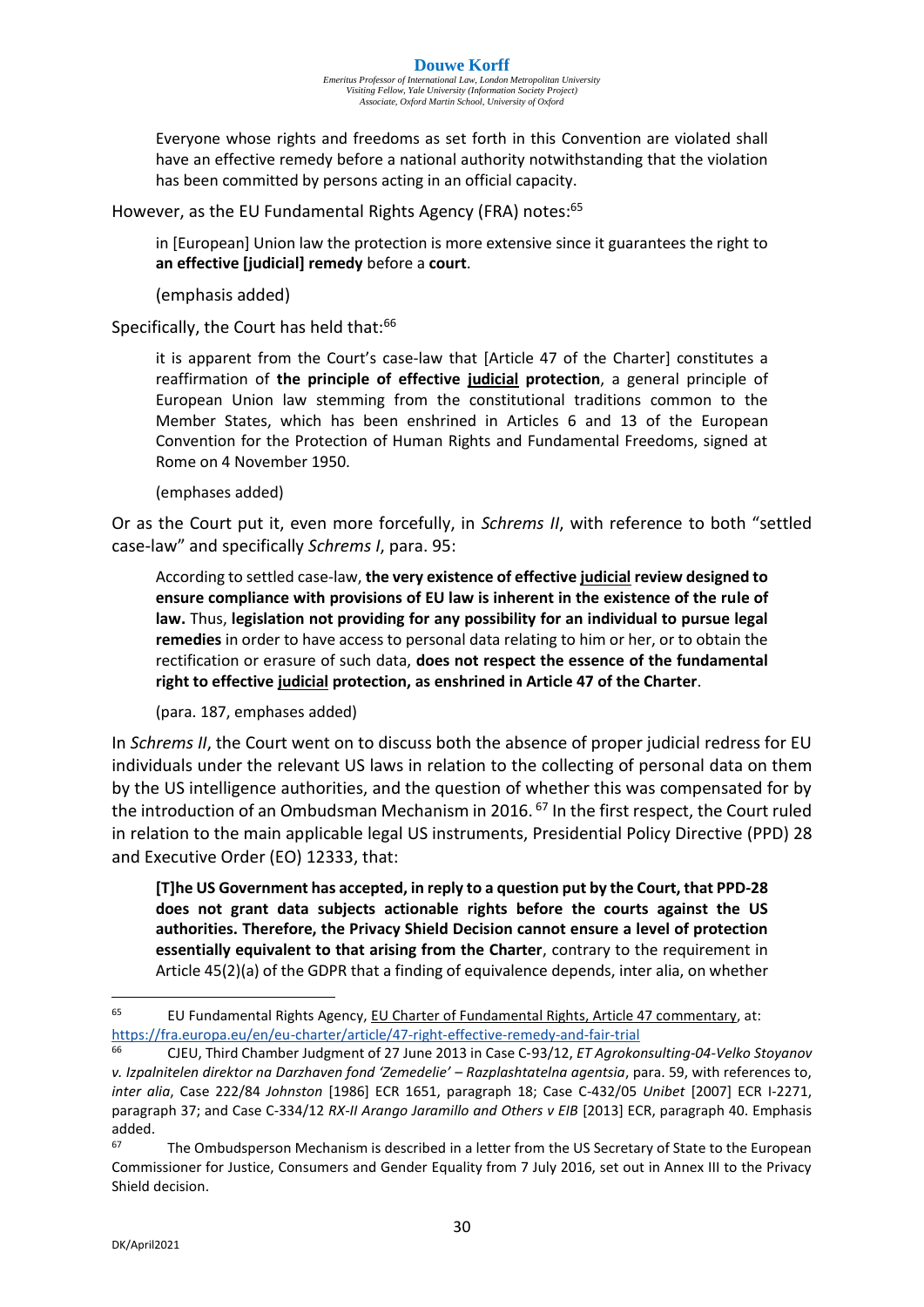data subjects whose personal data are being transferred to the third country in question have effective and enforceable rights.

**As regards the monitoring programmes based on EO 12333, it is clear from the file before the Court that that order does not confer rights which are enforceable against the US authorities in the courts either.**

(paras. 181 – 182, emphases added)

And as concerns the Ombudsman Mechanism, the Court held that this:

#### **does not provide any cause of action before a body which offers the persons whose data is transferred to the United States guarantees essentially equivalent to those required by Article 47 of the Charter.**

Therefore, in finding, in Article 1(1) of the Privacy Shield Decision, that the United States ensures an adequate level of protection for personal data transferred from the Union to organisations in that third country under the EU-US Privacy Shield, the Commission disregarded the requirements of Article 45(1) of the GDPR, read in the light of Articles 7, 8 and 47 of the Charter.

(paras. 197 – 198, emphases added, cross-references to earlier case-law and the Advocate General's opinion omitted)

These parts of the judgment are again quoted here because, although they of course relate specifically only to the USA, they clearly indicate the general approach the Court takes to the issue of procedural guarantees.

Third countries that do not provide effective judicial remedies to EU persons in relation to the processing of those persons' personal data in those countries, including in respect of access to those data by the third country's intelligence agencies, cannot be held to provide "essentially equivalent" protection to the GDPR.

#### **3.2.4 Transfers on the basis of appropriate safeguards**

In this paper, I focus on the question of what requirements under EU law and case-law and the EDPB Adequacy Referential should be met for any third country to provide for an adequate level of data protection. However, I will still briefly note the other possibilities for transfers from the EU to third countries under the GDPR.

Outside of exceptional cases (which we will very briefly discuss in the next section), transfers of personal data from the EU to any third country that has not been held to provide adequate protection by the European Commission may only take place provided that "appropriate safeguards" are adopted to ensure the continued protection of the data in the third country, also after transfer. Article 46 lists a number of specific instruments that can be used to provide such safeguards, of which the most important for the purpose of this paper are "standard data protection clauses adopted by the Commission" (Art. 46(2)(c)). Multinational corporations can also use so-called "Binding Corporate Rules" (BCRs) that have been approved by the relevant (competent) supervisory authority or authorities (involving the Article 63 "consistency mechanism" between different authorities where necessary) (Article 47 – see there for details).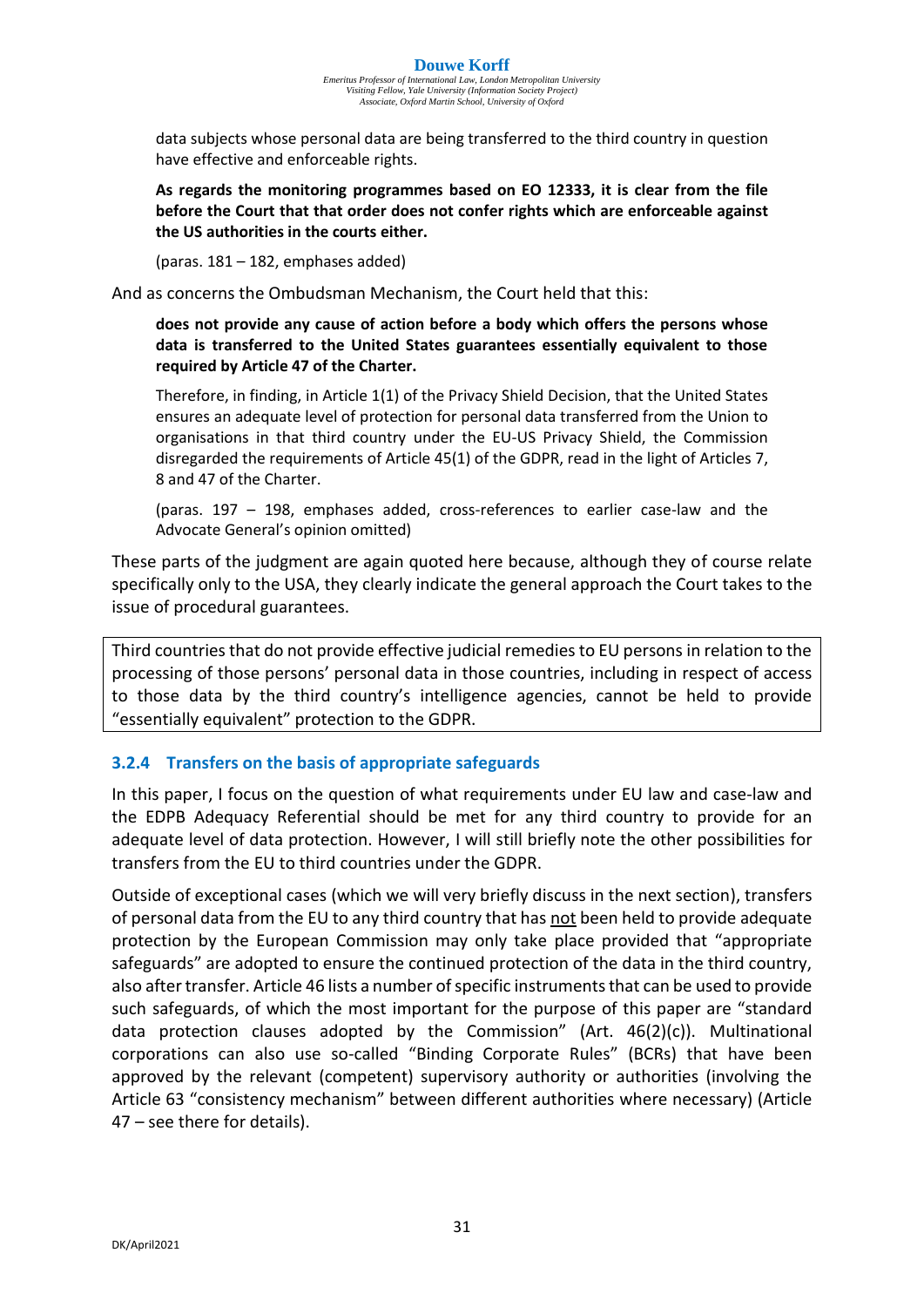The Commission has recently issued a series of draft new standard contract clauses (SCCs), in a modular format, for consultation.<sup>68</sup> This is not the place to discuss them in detail. Rather, it should be noted that in relation to the issue of access to transferred data by the authorities of a third country they suffer from the same inherent limitation as the previous SCCs, as discussed by the CJEU in *Schrems II*:

it must be borne in mind that, according to Article 46(1) of the GDPR, in the absence of a Commission adequacy decision, it is for the controller or processor established in the European Union to provide, inter alia, appropriate safeguards. Recitals 108 and 114 of the GDPR confirm that, where the Commission has not adopted a decision on the adequacy of the level of data protection in a third country, the controller or, where relevant, the processor '*should take measures to compensate for the lack of data protection in a third country by way of appropriate safeguards for the data subject*' and that '*those safeguards should ensure compliance with data protection requirements and the rights of the data subjects appropriate to processing within the Union, including the availability of enforceable data subject rights and of effective legal remedies … in the Union or in a third country*'.

**Since by their inherently contractual nature standard data protection clauses cannot bind the public authorities of third countries**, … , but that Article 44, Article 46(1) and Article 46(2)(c) of the GDPR, interpreted in the light of Articles 7, 8 and 47 of the Charter, require that the level of protection of natural persons guaranteed by that regulation is not undermined, **it may prove necessary to supplement the guarantees contained in those standard data protection clauses.** In that regard, recital 109 of the regulation states that '*the possibility for the controller … to use standard data-protection clauses adopted by the Commission … should [not] prevent [it] … from adding other clauses or additional safeguards'* and states, in particular, that the controller *'should be encouraged to provide additional safeguards … that supplement standard [data] protection clauses*'.

It follows that the standard data protection clauses adopted by the Commission on the basis of Article 46(2)(c) of the GDPR are solely intended to provide contractual guarantees that apply uniformly in all third countries to controllers and processors established in the European Union and, consequently, independently of the level of protection guaranteed in each third country. **In so far as those standard data protection clauses cannot, having regard to their very nature, provide guarantees beyond a contractual obligation to ensure compliance with the level of protection required under EU law, they may require, depending on the prevailing position in a particular third country, the adoption of supplementary measures by the controller in order to ensure compliance with that level of protection**.

(paras. 131 – 133, italics and emphases added)

The EDPB has issued a set of draft recommendations on how to comply with the above requirements, i.e., on how to decide (after determining the measures already taken, such as any in-use SCCs) whether supplementary measures are needed (which requires an assessment, by the data exporter, of the laws and practices of the relevant third country) and if so, what they might be.<sup>69</sup> They can be legal, by adding further stipulations to the SCCs (e.g.,

[https://ec.europa.eu/info/law/better-regulation/have-your-say/initiatives/12741-Commission-Implementing-](https://ec.europa.eu/info/law/better-regulation/have-your-say/initiatives/12741-Commission-Implementing-Decision-on-standard-contractual-clauses-for-the-transfer-of-personal-data-to-third-countries/)[Decision-on-standard-contractual-clauses-for-the-transfer-of-personal-data-to-third-countries](https://ec.europa.eu/info/law/better-regulation/have-your-say/initiatives/12741-Commission-Implementing-Decision-on-standard-contractual-clauses-for-the-transfer-of-personal-data-to-third-countries/)

 $69$  EDPB, (draft) Recommendations 01/2020 on measures that supplement transfer tools to ensure compliance with the EU level of protection of personal data, adopted on 10 November 2020, available at:

<sup>&</sup>lt;sup>68</sup> European Commission, Data protection - standard contractual clauses for transferring personal data to non-EU countries (draft implementing act), 12 November 2020, available at: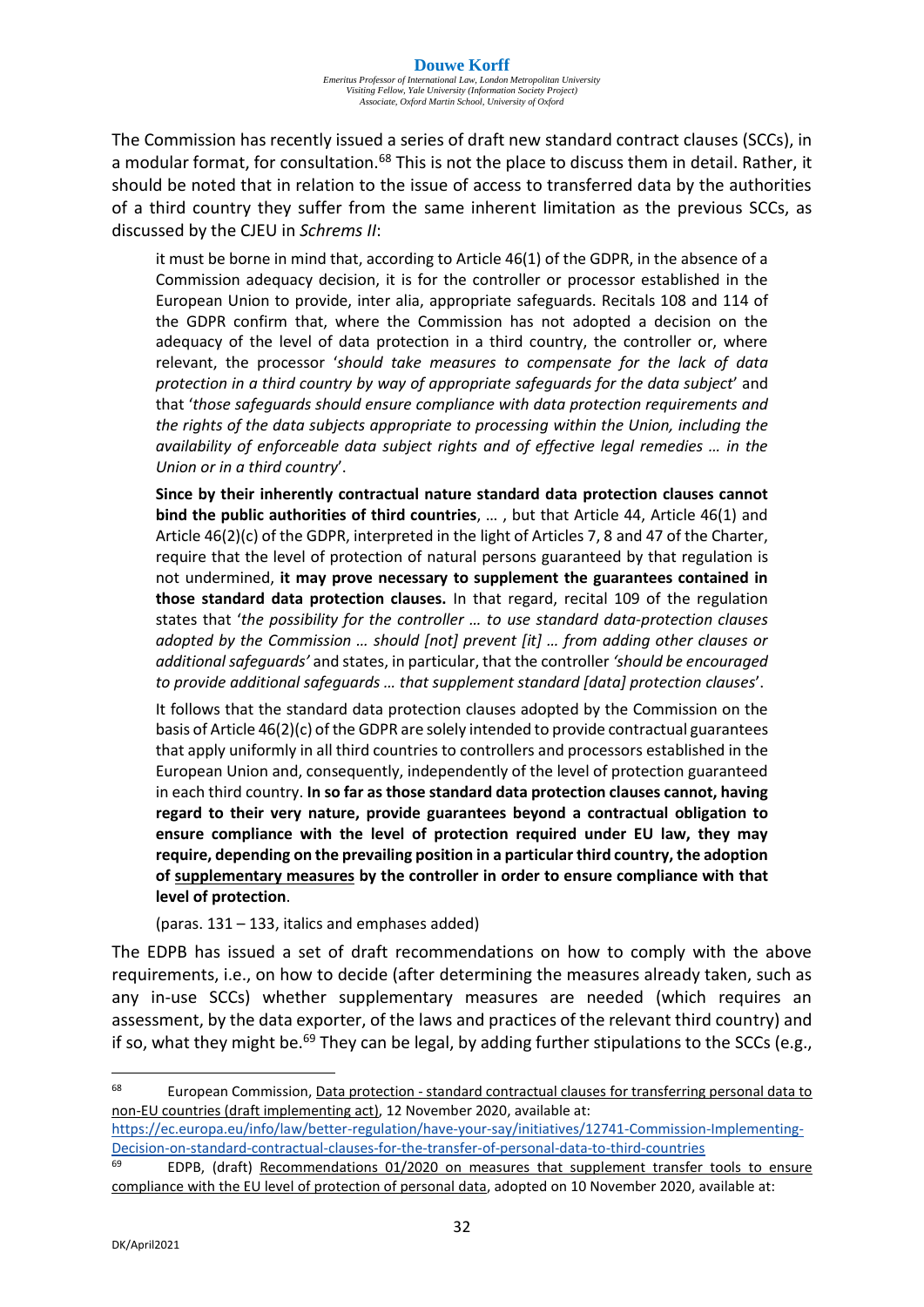that the data importer provides information of these laws or practices; or certifying that there are no back doors into its systems), or technical, such as using (strong) encryption, or pseudonymising the data, with the key retained by the EU data exporter, or separating out different parts of the data.

However, **such measures will often not be effective if a data importer who is subject to laws allowing for undue access to data by the importing country's authorities needs access to the data in the clear**, as the EDPB explains with the following examples:<sup>70</sup>

#### **Use Case 6: Transfer to cloud services providers or other processors which require access to data in the clear**

A data exporter uses a cloud service provider or other processor to have personal data processed according to its instructions in a third country.

If

- 1. a controller transfers data to a cloud service provider or other processor,
- 2. the cloud service provider or other processor needs access to the data in the clear in order to execute the task assigned, and
- 3. the power granted to public authorities of the recipient country to access the transferred data goes beyond what is necessary and proportionate in a democratic society,71

then the EDPB is, considering the current state of the art, incapable of envisioning an effective technical measure to prevent that access from infringing on data subject rights. The EDPB does not rule out that further technological development may offer measures that achieve the intended business purposes, without requiring access in the clear.

…

#### **Use Case 7: Remote access to data for business purposes**

A data exporter makes personal data available to entities in a third country to be used for shared business purposes. A typical constellation may consist of a controller or processor established on the territory of a Member State transferring personal data to a controller or processor in a third country belonging to the same group of undertakings, or group of enterprises engaged in a joint economic activity. The data importer may, for example, use the data it receives to provide personnel services for the data exporter for which it needs human resources data, or to communicate with customers of the data exporter who live in the European Union by phone or email.

If

- 1. a data exporter transfers personal data to a data importer in a third country by making it available in a commonly used information system in a way that allows the importer direct access of data of its own choice, or by transferring it directly, individually or in bulk, through use of a communication service,
- 2. the importer uses the data in the clear for its own purposes,
- 3. the power granted to public authorities of the recipient country to access the transferred data goes beyond what is necessary and proportionate in a democratic society,

[https://edpb.europa.eu/our-work-tools/public-consultations-art-704/2020/recommendations-012020](https://edpb.europa.eu/our-work-tools/public-consultations-art-704/2020/recommendations-012020-measures-supplement-transfer_en) [measures-supplement-transfer\\_en](https://edpb.europa.eu/our-work-tools/public-consultations-art-704/2020/recommendations-012020-measures-supplement-transfer_en)

EDPB, (draft) Recommendations 01/2020 on measures that supplement transfer tools to ensure compliance with the EU level of protection of personal data (previous footnote), paras. 88 – 91, pp, 26 – 27, emphases added.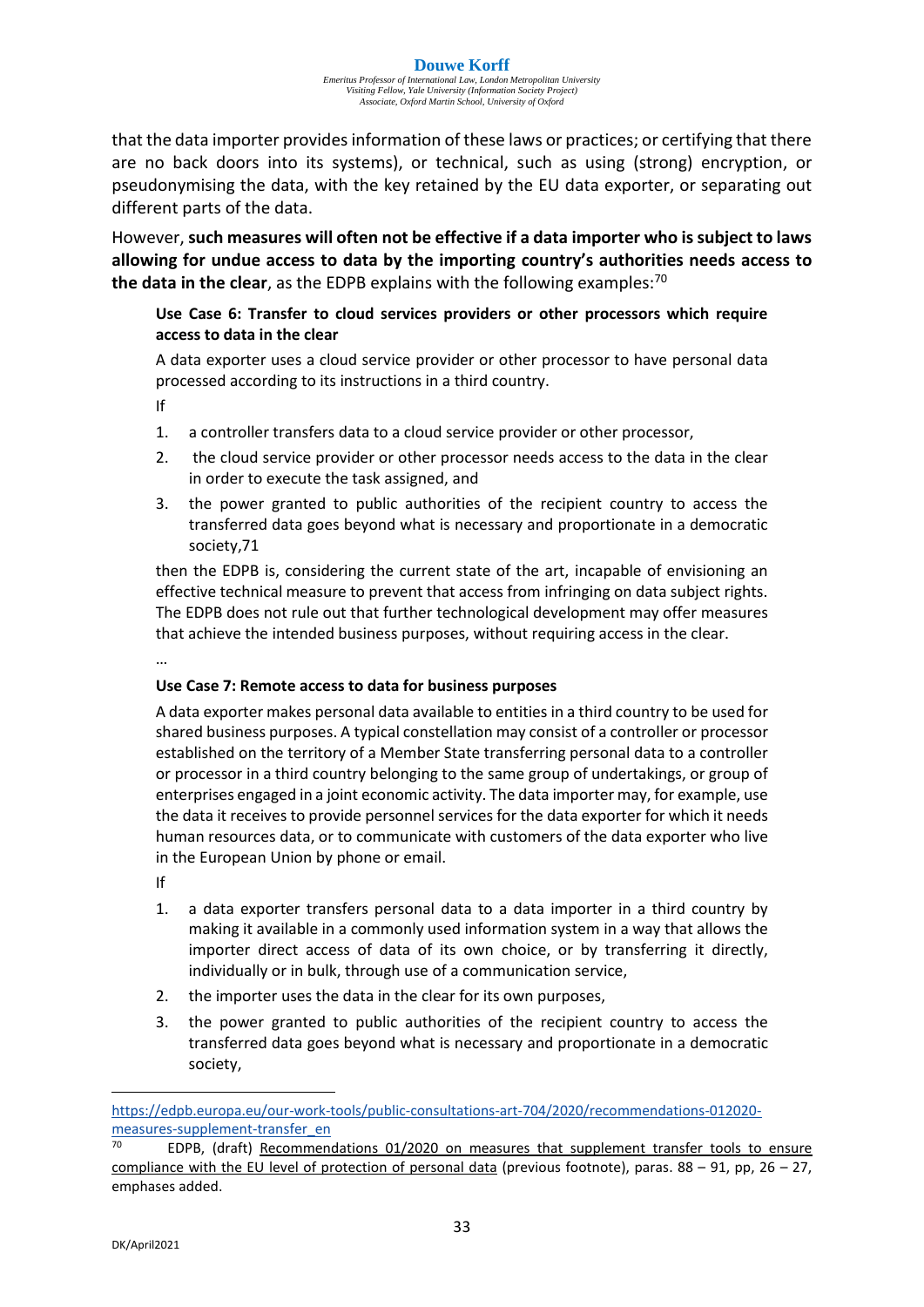then the EDPB is incapable of envisioning an effective technical measure to prevent that access from infringing on data subject rights.

**In the given scenarios, where unencrypted personal data is technically necessary for the provision of the service by the processor, transport encryption and data-at-rest encryption even taken together, do not constitute a supplementary measure that ensures an essentially equivalent level of protection if the data importer is in possession of the cryptographic keys.**

There have already been real cases in which such issues have arisen. Thus, on 12 March 2021, in France, the *Conseil d'État* held that the use by a French agency processing information on COVID vaccination appointments on behalf of the French Ministry of Health, of a server managed by AWS Luxembourg raised issues under the GDPR because the Luxembourg entity was subject to directions from its US mother company, AWS Inc., which could be subject to US surveillance laws. But in that case, the court held the use of the server was permissible because sufficient measures had been taken (including encryption) and the data were not health data as such.<sup>71</sup>

A few days later, on 15 March 2021, the Bavarian data protection authority held that the use of the newsletter tool Mailchimp by a Germany company was unlawful as Mailchimp might qualify as "electronic communication service provider" under US surveillance law and the EU controller did not assess the risk that the US authorities might therefore gain access to the data, and therefore also did not consider what supplementary measures might be needed.<sup>72</sup>

We mention the above here because it shows that if, in a third country, the authorities of that third country can demand or gain access to personal data under laws or rules that do not meet the *Schrems II*/EDPB EEGs standards, then not only can the country not be held to provide "adequate"/"essentially equivalent" protection to the GDPR (see above, at 3.2.3.5), but in addition personal data may only be transferred to that country under SCCs if appropriate, effective "supplementary measures" are adopted in addition to the SCCs – but this can only provide continued protection to the data if the data transferred under the relevant SCCs are not transferred in the clear.

#### **3.2.5 Derogations for occasional, ad hoc transfers**

Finally, mention should be made of the derogations from the normal transfer rules for "specific situations", provided for in Article 49 GDPR. This article allows for transfers of personal data from the EU to a third country that has not been held to provide "adequate"/"essentially equivalent" protection, without the adoption of any of the kinds of "appropriate safeguards" referred to in Article 46 (such as standard contract clauses: see the previous sub-section) when:

"the data subject has explicitly consented to the proposed transfer, after having been informed of the possible risks of such transfers for the data subject due to the absence of an adequacy decision and appropriate safeguards" (Article 49(1)(a));

<sup>71</sup> Éric Landot, *Vaccinations et gestion des données personnelles : innocuité du dispositif selon le Conseil d'Etat*, 15 March 2021, available at:

[https://blog.landot-avocats.net/2021/03/15/vaccinations-et-gestion-des-donnees-personnelles-innocuite-du](https://blog.landot-avocats.net/2021/03/15/vaccinations-et-gestion-des-donnees-personnelles-innocuite-du-dispositif-selon-le-conseil-detat/)[dispositif-selon-le-conseil-detat/](https://blog.landot-avocats.net/2021/03/15/vaccinations-et-gestion-des-donnees-personnelles-innocuite-du-dispositif-selon-le-conseil-detat/) 

<sup>72</sup> https://gdprhub.eu/index.php?title=BayLDA - LDA-1085.1-12159/20-IDV

For the full text of the decision (Aktenzeichen: LDA-1085.1-12159/20-IDV), scroll down.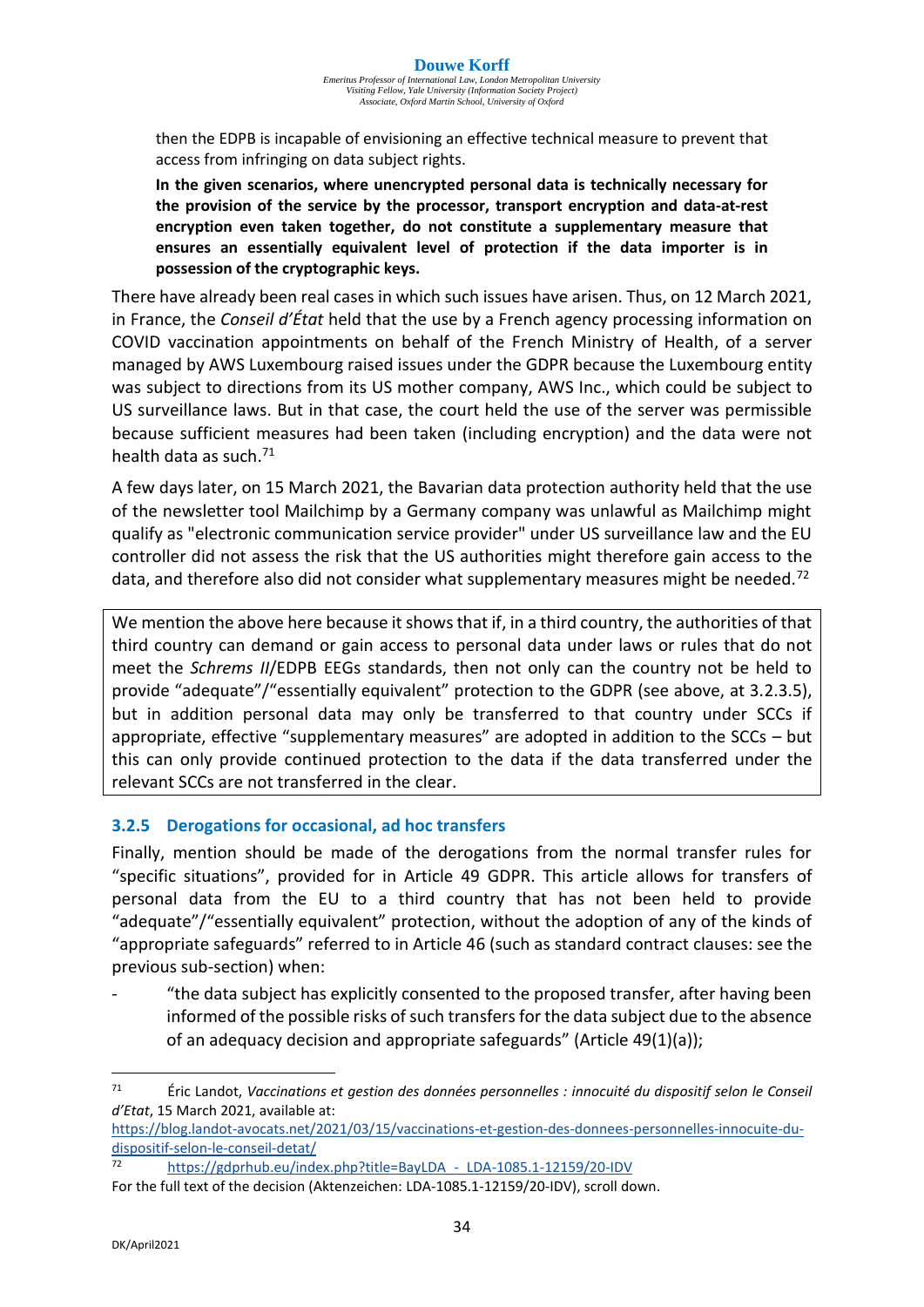the transfer is necessary in a contractual context (Article  $49(1)(b)$  and  $(c)$ );

(But note that the above bases for transfers may not be relied upon in relation to "activities carried out by public authorities in the exercise of their public powers": Article 49(3));

- the transfer is necessary for "important reasons of [a] public interest" that is "recognised in [European] Union law or in the law of the Member State to which the controller [data exporter?] is subject" (Article 49(1)(d) read together with Article 49(4));
- the transfer is necessary in relation to legal claims (Article  $49(1)(e)$ );
- the transfer is necessary to protect the "vital interests" of the data subject or some other person (Article4(1)(f));
- the transfer is made from a public register  $-$  but only provided the rules on consultation of the register are adhered to and the transfer does not include "the entirety of the personal data or entire categories of the personal data contained in the register" (Article 49(1)(g) read together with Article 49(2)); or
- the transfer "is necessary for the purposes of compelling legitimate interests pursued by the controller which are not overridden by the interests or rights and freedoms of the data subject" (but this derogation is heavily circumscribed, as noted below) (Article 49(1), second sub-clause).

In 2018, the EDPB adopted guidelines on these derogations.<sup>73</sup> In these, it first of all reiterated, in line with what was discussed in sections 2.1 and 2.2, that: $74$ 

[I]n accordance with the principles inherent in European law, the derogations [in Article 49] must be interpreted restrictively so that the exception does not become the rule.

It consequently strongly emphasised the exceptional nature of the derogations and their very limited scope:<sup>75</sup>

#### **Occasional and not repetitive transfers**

The EDPB notes that the term "occasional" is used in recital 111 and the term "not repetitive" is used in the "compelling legitimate interests" derogation under Article 49 par. 1 §2. These terms indicate that such transfers may happen more than once, but not regularly, and would occur outside the regular course of actions, for example, under random, unknown circumstances and within arbitrary time intervals. For example, a data transfer that occurs regularly within a stable relationship between the data exporter and a certain data importer can basically be deemed as systematic and repeated and can therefore not be considered occasional or not-repetitive. Besides, a transfer will for example generally be considered to be non-occasional or repetitive when the data importer is granted direct access to a database (e.g. via an interface to an IT-application) on a general basis.

<sup>73</sup> EDPB, Guidelines 2/2018 on derogations of Article 49 under Regulation 2016/679 (footnote 19, above). These built on the earlier Article 29 Working Party Guidelines on Article 49 of Regulation 2016/679 (Updated), adopted on 6 February 2018 (WP261), which was not included among the WP29 documents endorsed by the EDPB (see footnote 35, above), precisely because the EDPB wanted to revisit the issue – but the EDPB nevertheless still largely follows the WP29 guidelines.<br><sup>74</sup> *Mam n A* 

<sup>74</sup> *Idem*, p. 4.

*Idem*, pp. 4 – 5.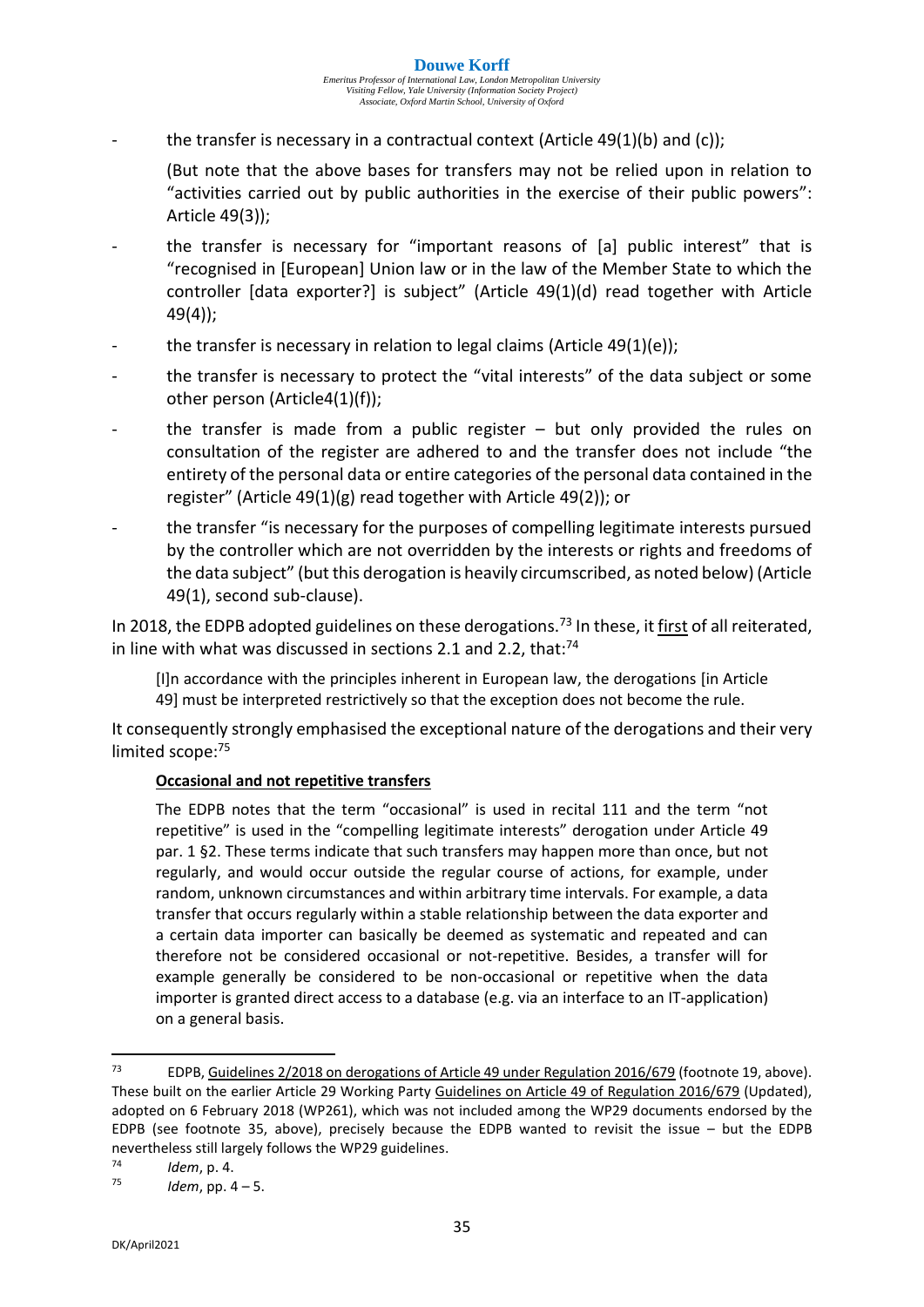In other words, none of the derogations in Article 49 can be invoked to justify regular, repeated transfers of personal data from the EU to a non-adequate third country: only occasional, ad hoc, non-repetitive transfers can ever be allowed under them.

Secondly, the EDPB stresses that Article 49 does not override the special provision in Article 48 GDPR, according to which controllers or processors in the EU may not comply with any judgment of a court or tribunal, or any decision of an administrative authority, of a third country requiring a controller or processor to transfer or disclose personal data, outside of the usual mutual international legal assistance arrangements: $76$ 

In situations where there is an international agreement, such as a mutual legal assistance treaty (MLAT), EU companies should generally refuse direct requests and refer the requesting third country authority to existing MLAT or agreement.

Third, the EDPB applies the conditions for each of the derogations very strictly, as the following quotes on the main derogations may illustrate:<sup>77</sup>

[T]he GDPR sets a high threshold for the use **the derogation of consent**. This high threshold, combined with the fact that the consent provided by a data subject can be withdrawn at any time, means that consent might prove not to be a feasible long term solution for transfers to third countries. …

In view of recital 111, data transfers on the grounds of [**the derogations relating to contracts**] <sup>78</sup> may take place "*where the transfer is occasional and necessary in relation to a contract (…)*"

In general, although the derogations relating to the performance of a contract may appear to be potentially rather broad, they are being limited by the criterions of "*necessity*" and of "*occasional transfers*". …

The "*necessity test*" limits the number of cases in which recourse can be made to [**the derogations relating to contracts**]. It requires a close and substantial connection between the data transfer and the purposes of the contract.

This derogation cannot be used for example when a corporate group has, for business purposes, centralized its payment and human resources management functions for all its staff in a third country<sup>79</sup> as there is no direct and objective link between the performance of the employment contract and such transfer [which in addition will also not be seen as occasional].<sup>80</sup> Other grounds for transfer as provided for in Chapter V such as standard

<sup>76</sup> *Idem*, p. 5.

<sup>77</sup> *Idem*, p. 8. In this short paper, I am not discussing the special derogations for situations in which a transfer is "*necessary in order to protect the vital interests of the data subject or of other persons, where the data subject is physically or legally incapable of giving consent*" (Article 49(1)(f)), or relating to **transfers made from a public register** (Article 49(1)(g) and (2)). In regards to the latter, it will suffice to recall that such transfers may only take place if the conditions for consultation of the register have been met, and may not include the entirety of the personal data or entire categories of the personal data contained in the register (Article 49 (2)).<br><sup>78</sup> There is one desegration relation to transfers that are "necessary for the negformance of a contract

There is one derogation relation to transfers that are "*necessary for the performance of a contract between the data subject and the controller or the implementation of pre-contractual measures taken at the data subject's request*" (Article 49(1)(b)) and a separate one for transfers "*necessary for the conclusion or performance of a contract concluded in the interest of the data subject between the controller and another*  natural or legal person" (Article 49(1)(c)).<br><sup>79</sup> The WP20 in this regard referred

The WP29 in this regard referred to situations "*[w]here an organization has, for business purposes, outsourced activities such as payroll management to service providers outside the EU*".

<sup>80</sup> The words in square brackets are taken from footnote 22 in the EDPB Guidelines.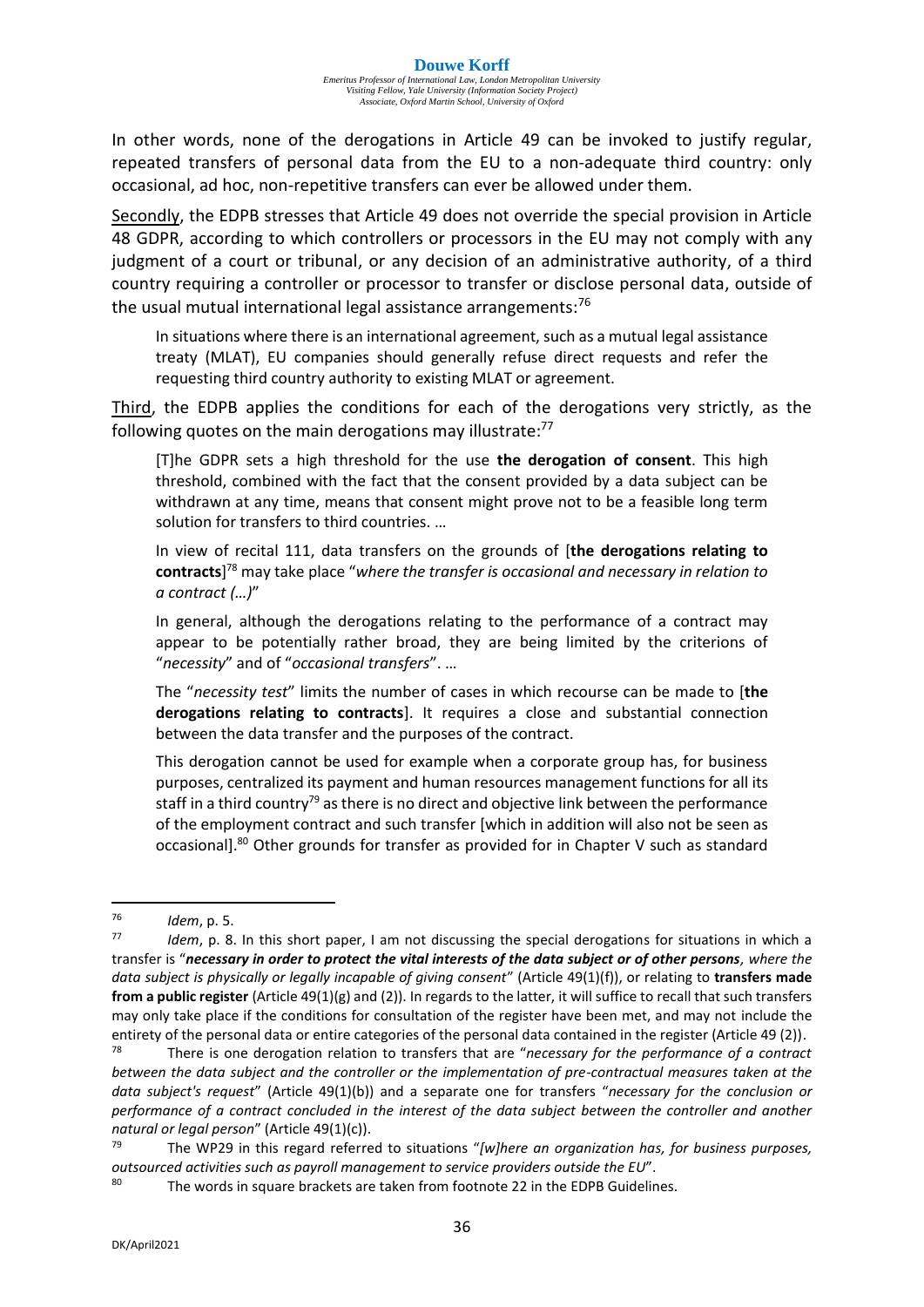contractual clauses or binding corporate rules may, however, be suitable for the particular transfer. …

It will often not be easy to draw the line between "occasional" and "non-occasional" transfers, as these examples show:<sup>81</sup>

It [will] have to be established on a case by case basis whether data transfers or a data transfer would be determined as "*occasional*" or "*non-occasional*".

A transfer here may be deemed occasional for example if personal data of a sales manager, who in the context of his/her employment contract travels to different clients in third countries, are to be sent to those clients in order to arrange the meetings. A transfer could also be considered as occasional if a bank in the EU transfers personal data to a bank in a third country in order to execute a client's request for making a payment, as long as this transfer does not occur in the framework of a stable cooperation relationship between the two banks.<sup>82</sup>

On the contrary, transfers would not qualify as "occasional" in a case where a multinational company organises trainings in a training centre in a third country and systematically transfers the personal data of those employees that attend a training course (e.g. data such as name and job title, but potentially also dietary requirements or mobility restrictions). Data transfers regularly occurring within a stable relationship would be deemed as systematic and repeated, hence exceeding an "occasional" character. Consequently, in this case many data transfers within a business relationship may not be based on Article 49 (1) (b).

According to Article 49(1) (3), [the derogations relating to contracts] cannot apply to activities carried out by public authorities in the exercise of their public powers. $83$ 

While the **derogation relating to transfers that are "***necessary for important reasons of public interest***"** (Article 49(1)(d), "usually referred to as the '**important public interest**  derogation'") can be relied upon, not only by public authorities but also by private entities,<sup>84</sup> it must also be very restrictively applied: $85$ 

According to Article 49 (4), only public interests recognized in Union law or in the law of the Member State to which the controller is subject can lead to the application of this derogation.

However, for the application of this derogation, **it is not sufficient that the data transfer is requested (for example by a third country authority) for an investigation which serves a public interest of a third country which, in an abstract sense, also exists in EU or Member State law. Where for example a third country authority requires a data transfer for an investigation aimed at combatting terrorism, the mere existence of EU or member state legislation also aimed at combatting terrorism is not as such a sufficient trigger to apply Article 49 (1) (d) to such transfer.** Rather, as emphasized by

<sup>81</sup> *Idem*, p. 9.

Arguably, all banks using the IBAN, BIC or SWIFT codes can be said to be in a "stable cooperation relationship" with each other, especially if they carry out many transactions using these numbers – as pretty much all commercial banks will. This means that the derogations relating to contracts (see footnote 78, above) will have very limited use in relation to bank transfers.

<sup>&</sup>lt;sup>83</sup> The Guidelines use the same sentence in relation to the two contract derogations, on pp. 9 and 10.<br><sup>84</sup> *Idam n* 10 with reference to the evamples in recital 112.

<sup>84</sup> *Idem, p. 10, with reference to the examples in recital 112.*<br>85 *Idem smakesis* added

Idem, emphasis added.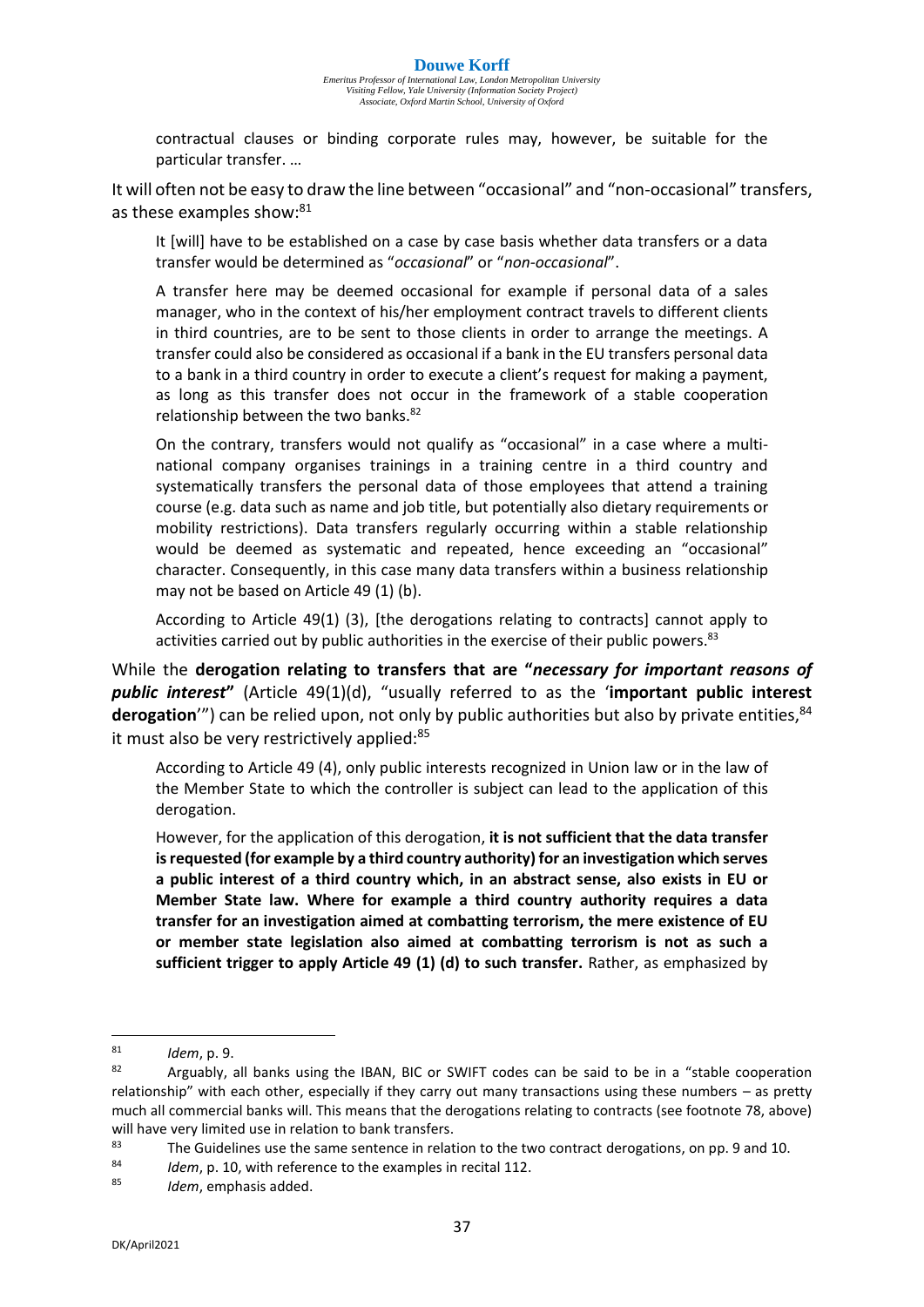*Emeritus Professor of International Law, London Metropolitan University Visiting Fellow, Yale University (Information Society Project) Associate, Oxford Martin School, University of Oxford*

the WP29, predecessor of the EDPB, in previous statements, $86$  the derogation only applies when it can also be deduced from EU law or the law of the member state to which the controller is subject that such data transfers are allowed for important public interest purposes including in the spirit of reciprocity for international cooperation. The existence of an international agreement or convention which recognises a certain objective and provides for international cooperation to foster that objective can be an indicator when assessing the existence of a public interest pursuant to Article 49 (1) (d), as long as the EU or the Member States are a party to that agreement or convention.

Clearly, in the absence of a relevant international cooperation agreement such as an MLAT, public and private entities who are asked for personal data on the "important public interest" basis by a non-EU entity should exercise great caution in this regard (and if there is an MLAT in place between the country from which the request is made and the EU country of establishment of the requested entity, that requested entity should ask the requesting entity to use the process under the MLAT, rather than providing the requested data outside of the formal framework: see the second point, above). If compliance with a request were to be subsequently held to be not warranted under this derogation – and possibly also held to be in breach of Article 48 – the entity that wrongly disclosed the data would be liable to significant administrative sanctions and demands for compensation for any damage from the individuals concerned. Moreover, such disclosures should never become routine:<sup>87</sup>

Where transfers are made in the usual course of business or practice, the EDPB strongly encourages all data exporters (in particular public bodies [such as, for example, financial supervisory authorities exchanging data in the context of international transfers of personal data for administrative cooperation purposes])<sup>88</sup> to frame these by putting in place appropriate safeguards in accordance with Article 46 rather than relying on the derogation as per Article 49(1)(d). …

#### As to the **derogation relating to legal claims**: 89

[t]he combination of the terms "legal claim" and "procedure" implies that the relevant procedure must have a basis in law, including a formal, legally defined process, but is not necessarily limited to judicial or administrative procedures ("or any out of court procedure"). As a transfer needs to be made in a procedure, a close link is necessary between a data transfer and a specific procedure regarding the situation in question. The abstract applicability of a certain type of procedure would not be sufficient. …

Whilst there may be a temptation for a data exporter to transfer all possibly relevant personal data in response to a request or for instituting legal procedures, this would not be in line with this derogation or with the GDPR more generally as this (in the principle of data minimization) emphasizes the need for personal data to be adequate, relevant and limited to what is necessary in relation to the purposes for which they are processed. …

[O]nly a set of personal data that is actually necessary [should be] transferred and disclosed. … [And] [s]uch transfers should only be made if they are occasional.

Moreover: 90

<sup>86</sup> Article 29 Working Party Opinion 10/2006 on the processing of personal data by the Society for Worldwide Interbank Financial Telecommunication (SWIFT) (WP128), p. 25. [original footnote]

<sup>87</sup> *Idem*, p. 11.

<sup>&</sup>lt;sup>88</sup> Words in square brackets taken from footnote 33.<br><sup>89</sup> Mam n 12

<sup>89</sup> *Idem*, p. 12.

<sup>90</sup> *Idem*, p. 13.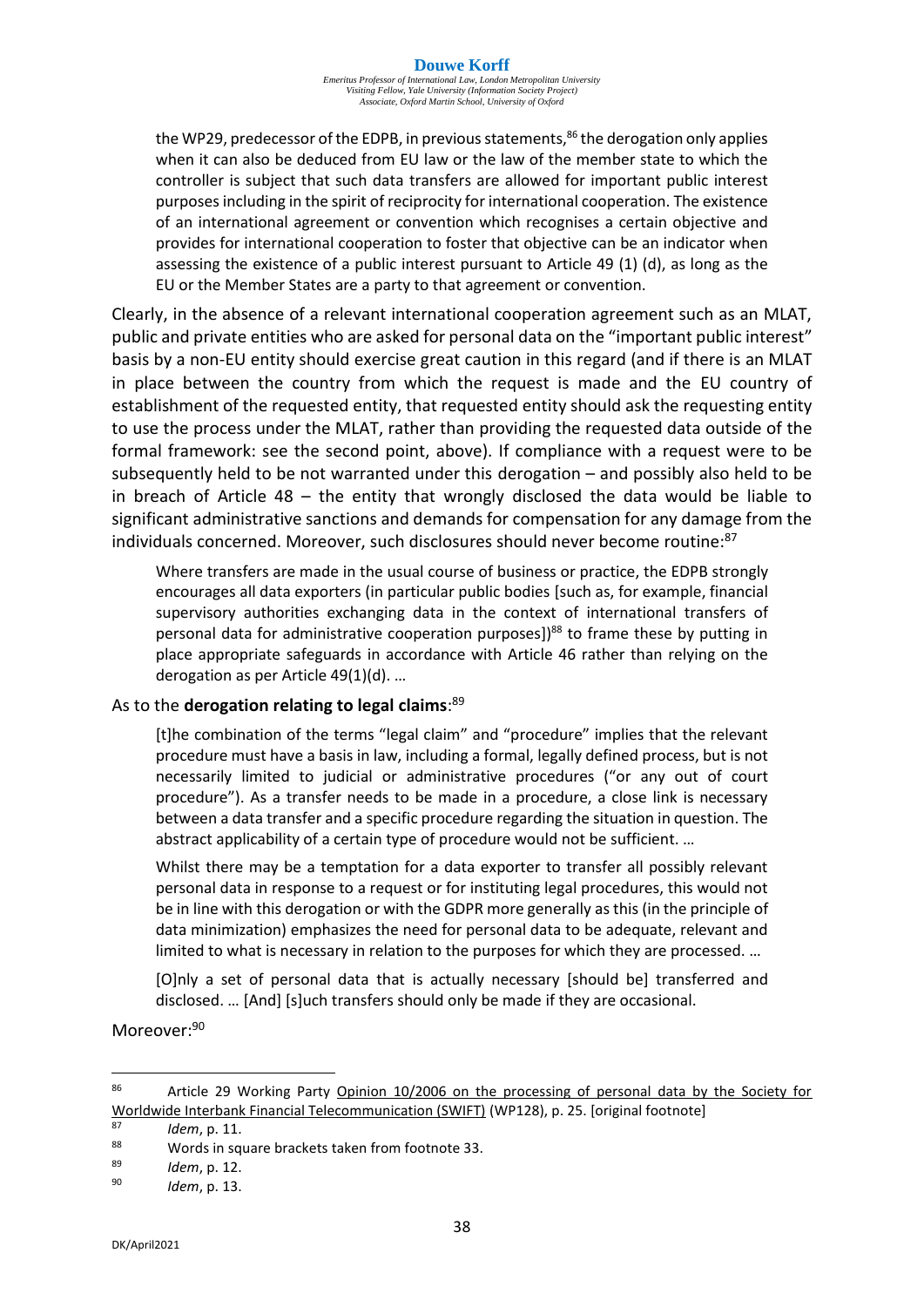Data controllers and data processors need to be aware that national law may also contain so-called "blocking statutes", prohibiting them from or restricting them in transferring personal data to foreign courts or possibly other foreign official bodies.

The "legal claim" derogation should also (again) not normally be relied upon if there is a formal mutual assistance arrangement available: see above, *re* Article 48.

Both the GDPR itself and the guidance from the EDPB stress the particular exceptionality of **the "compelling legitimate interest" derogation** (which was not in the 1995 Data Protection Directive) (Article 49(1), second sub-clause). The word "compelling" of course in itself already indicates that there is a particularly high threshold to overcome. The EDPB stresses that:<sup>91</sup>

**This derogation is envisaged by the law as a last resort**, as it will only apply where "a transfer could not be based on a provision in Article 45 or 46, including the provisions on binding corporate rules, and none of the derogations for a specific situation is applicable"

Article 49(1), second sub-clause, also stipulates that this derogation may only be relied on in relation to transfers that are "*not repetitive*" and that "*concern[ ] only a limited number of data subjects*". The article adds that a transfer on this basis may only take place if:

the controller has **assessed** all the circumstances surrounding the data transfer and has on the basis of that assessment provided **suitable safeguards** with regard to the protection of personal data. (emphasis added)

#### **The controller must, moreover:**

**inform the supervisory authority of the transfer [i.e., of each specific transfer on this basis].** (emphasis added)

Both in order to comply with the general "accountability" principle underpinning the whole of the GDPR,<sup>92</sup> and in order to be able to "demonstrate" to the supervisory authority that the controller has indeed assessed all the circumstances and has adopted all "suitable safeguards", the EDPB "recommends":<sup>93</sup>

that the data exporter records all relevant aspects of the data transfer e.g. the compelling legitimate interest pursued, the "competing" interests of the individual, the nature of the data transferred and the purpose of the transfer.

The controller must also:

**inform the data subject of the transfer and of** <sup>94</sup> **the compelling legitimate interests pursued.** (Article 49(1), second sub-clause, last sentence.)

Here, it will suffice to note that transfers on the basis of the derogations in Article 49 GDPR can really only be relied on in relation to special, incidental cases – and even then, they are heavily circumscribed. For organisations that need or want to transfer personal data from the EU to any non-adequate third country on a regular basis, in some kind of structured context (e.g., a commercial relationship, or inside a group of companies, or between public bodies), they are of very limited use.

 $-0 - 0 - 0 -$ 

<sup>91</sup> *Idem*, p. 14, emphasis added.

 $\frac{92}{93}$  See footnote 22, above.

 $^{93}$  *Idem*, p. 17.<br> $^{94}$  The official I

The official English version of the GDPR here has "on", but this is clearly a typo, as is also clear from the other language versions including the French and German ones.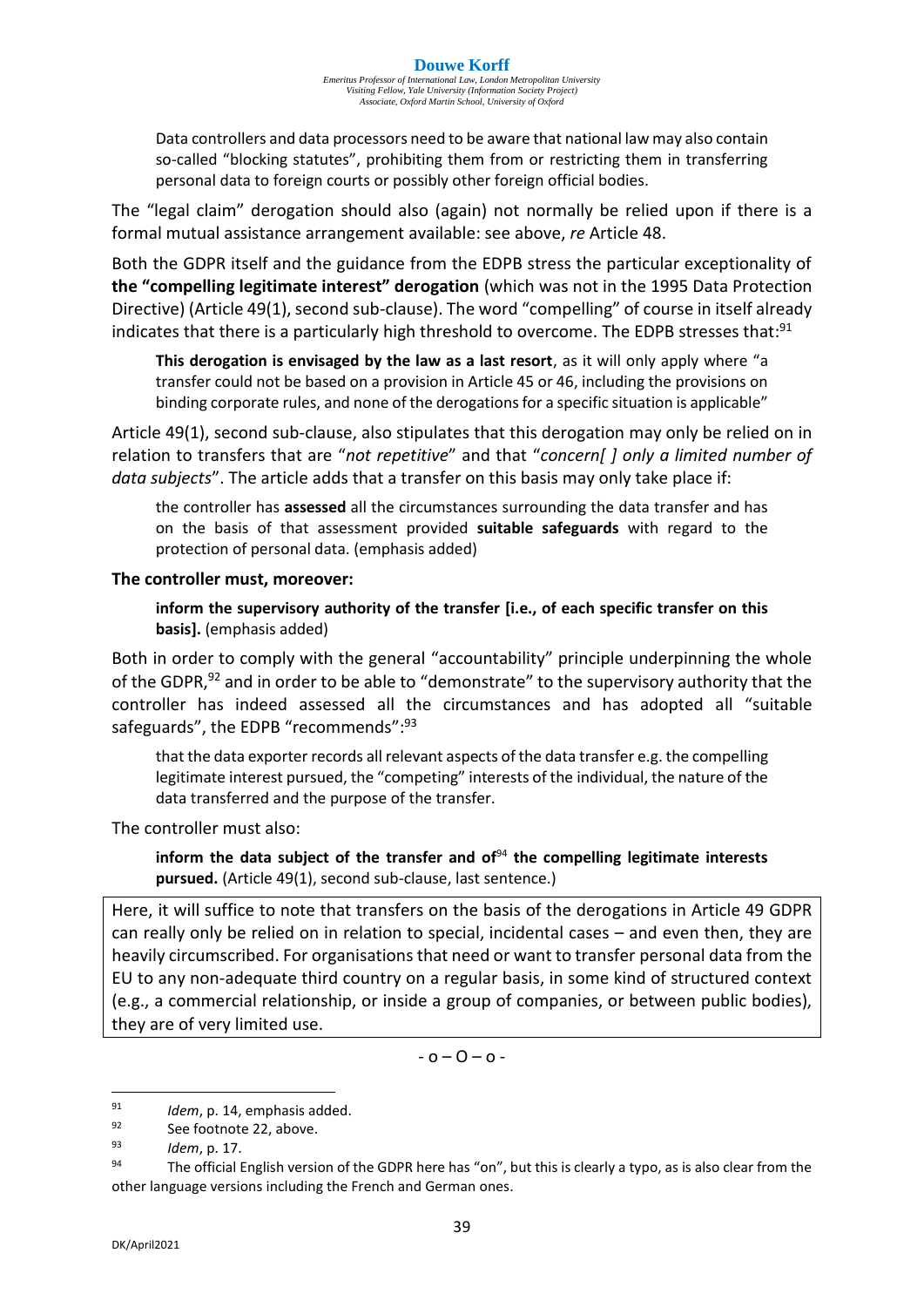# **4. Conclusions**

I noted in the Introduction that the European Commission apparently feels that strict application of the GDPR rules on third country "adequacy" "*is basically a 'mission impossible*<sup>*m*</sup>. On the other hand, the Court of Justice takes the view that those rules should be strictly applied – and that latter view is underpinned by the fact that data protection is firmly embedded in the EU constitutional order as a *sui generis*fundamental right (see section 2 of the present paper). The European Data Protection Board appears to lean towards the Court's view (as behoves a body of supposedly independent regulators) – but also appears to be wavering under pressure from the Commission (as the UK adequacy process appears to show).

This is not the only context in which the Commission appears to be reluctant to follow the Court's judgments on fundamental data protection rights: a similar tendency is also clear in relation to compulsory bulk retention of e-communications data. Not only are some EU Member States (notably France) expressly trying to evade the Charter in this respect,<sup>95</sup> but the Commission is unwilling to take action against Member States that have failed to comply with the Court's data retention judgments, and is even actively preparing new European legislation that would appear to be incompatible with the CJEU case-law.<sup>96</sup>

The anti-Court stand of the Commission and "some" Member States is a direct challenge to the principle of respect for the rule of law within the EU legal order. At a time when there is already a crisis, with significant deviation from the rule of law in several Member States, this is the worst example the Commission can set.

## *And is it really "impossible" to live by the Treaty, Charter and GDPR rules as interpreted by the Court? Of course not.*

Yes, the GDPR and the Court are demanding in relation to the issue of adequacy: only third countries that really and truly provide "essentially equivalent" protection to that ensured in the EU,<sup>97</sup> in all relevant respects (substance, access by authorities, procedural safeguards), should be allowed to benefit from free (unimpeded) data transfers. If it were different, the high standards set by the Treaties, the Charter and the GDPR would be undermined – and the

<sup>95</sup> *Paris pousse le Conseil d'Etat à défier la justice européenne sur les données de connexion* (Paris urges the Council of State to defy European law in relation to communication data), Le Monde, 8 April 2021, available at:

[https://www.lemonde.fr/societe/article/2021/04/08/paris-pousse-le-conseil-d-etat-a-defier-la-justice](https://www.lemonde.fr/societe/article/2021/04/08/paris-pousse-le-conseil-d-etat-a-defier-la-justice-europeenne-sur-les-donnees-de-connexion_6075938_3224.html)[europeenne-sur-les-donnees-de-connexion\\_6075938\\_3224.html](https://www.lemonde.fr/societe/article/2021/04/08/paris-pousse-le-conseil-d-etat-a-defier-la-justice-europeenne-sur-les-donnees-de-connexion_6075938_3224.html)

See my comments on this case in the section on "*Implications for the EU Member States*" at the end of this paper.

<sup>&</sup>lt;sup>96</sup> For a recent animated "exchange of views" between the European Parliament's Committee on Civil Liberties, Justice and Home Affairs (LIBE) and the European Commission on the issue of data retention and the CJEU judgments, on 13 April 2021, see:

[https://multimedia.europarl.europa.eu/en/committee-on-civil-liberties-justice-and-home-affairs\\_20210413-](https://multimedia.europarl.europa.eu/en/committee-on-civil-liberties-justice-and-home-affairs_20210413-1345-COMMITTEE-LIBE_vd) [1345-COMMITTEE-LIBE\\_vd](https://multimedia.europarl.europa.eu/en/committee-on-civil-liberties-justice-and-home-affairs_20210413-1345-COMMITTEE-LIBE_vd)

For a discussion of the issues, see EDRi, Data Retention Revisited, September 2020, available at: [https://edri.org/wp-content/uploads/2020/09/Data\\_Retention\\_Revisited\\_Booklet.pdf](https://edri.org/wp-content/uploads/2020/09/Data_Retention_Revisited_Booklet.pdf)

<sup>97</sup> At least to the extent that EU law applies: see again the comments on "*Implications for the EU Member States*" at the end of this paper.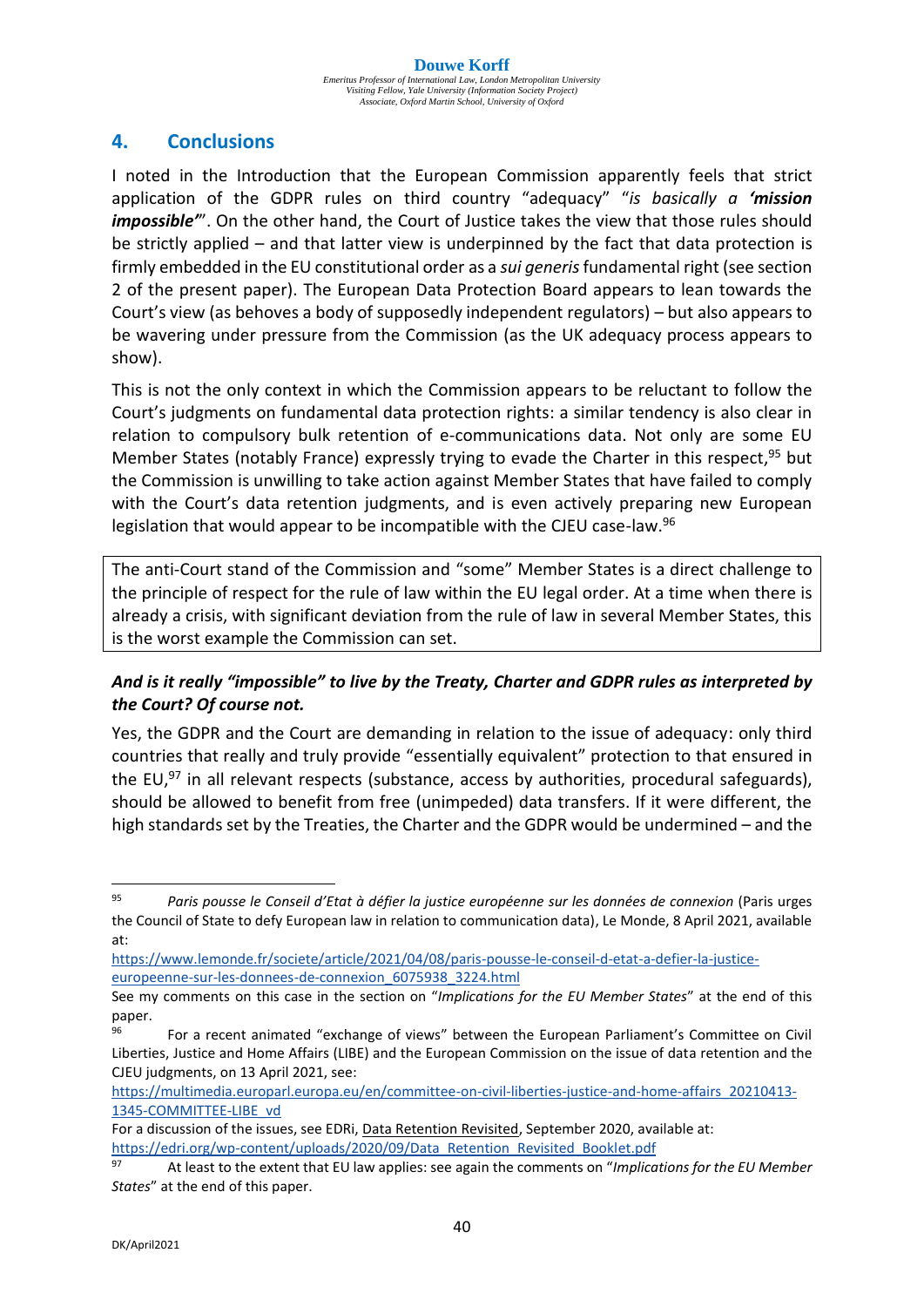European legislator has made very clear that that must be avoided at all costs, especially in the context of data transfers (see Article 44 GDPR, last sentence, and recital 101).

As the Court of Justice put it in its *Schrems I* judgment:

the term 'adequate level of protection' must be understood as requiring the third country in fact to ensure, by reason of its domestic law or its international commitments, a level of protection of fundamental rights and freedoms that is essentially equivalent to that guaranteed within the European Union by virtue of Directive 95/46 [now the GDPR] read in the light of the Charter. **If there were no such requirement [of "essential equivalence"], the objective [of compliance with the express obligation laid down in Article 8(1) of the Charter to protect personal data] would be disregarded. Furthermore, the high level of protection guaranteed by Directive 95/46 [now the GDPR] read in the light of the Charter could easily be circumvented by transfers of personal data from the European Union to third countries for the purpose of being processed in those countries.** (para. 73, emphasis added)

Consequently:

**the Commission's discretion as to the adequacy of the level of protection ensured by a third country is reduced, with the result that review of the requirements stemming from Article 25 of Directive 95/46 [now Chapter V GDPR], read in the light of the Charter, should be strict.**

(para. 78, with reference, by analogy, to the Court's judgment in *Digital Rights Ireland and Others*, C 293/12 and C 594/12, EU:C:2014:238, paragraphs 47 and 48, emphasis added).

The Commission should not try to go against the Charter, the Court and the express will of the European legislator as neatly summarised above.

It is true that at present few countries outside the EU and the EEA can be honestly said to really provide "essentially equivalent" protection to the EU GDPR. So only a few, if any, positive adequacy decisions ought to be issued (or retained) at present. <sup>98</sup> But that does not render the principle useless. Rather, **the GDPR is seen globally as the gold standard, with many countries or jurisdictions at least trying to emulate its strict regime**. For instance:

"While the GDPR was created to protect citizens of the EU, its impact spans much farther. The [**California** Consumer Privacy Act, CCPA] is an outcome of the GDPR's reaching influence, shifting government priorities and making them more willing to protect individual privacy." 99

"[In order to obtain a positive EU adequacy decision], **Japan** agreed to implement additional safeguards to align with the EU's [GDPR] standards."<sup>100</sup>

<sup>98</sup> Several adequacy decisions issued under the 1995 Data Protection Directive that are currently still in force clearly do not meet the CJEU and EDPB adequacy standards (see, e.g., on Israel, footnote 7, above), and as Ian Brown and I have argued, the UK should not be accorded one and the ones on the other "British Islands" (Guernsey, Jersey and the Isle of Man) should be repealed: see Douwe Korff & Ian Brown, The inadequacy of UK data protection law in general and in view of UK surveillance laws - *Executive Summary* with a discussion of the implications for other countries and territories including Australia, Canada, New Zealand, Gibraltar and the EU Member States, submission to EU bodies, November 2020 (cf. footnotes 32 and 57, above), available at: [https://www.ianbrown.tech/wp-content/uploads/2020/11/Korff-Brown-Submission-to-EU-re-UK-adequacy-](https://www.ianbrown.tech/wp-content/uploads/2020/11/Korff-Brown-Submission-to-EU-re-UK-adequacy-ExecSumm-DK-IB201130.pdf)[ExecSumm-DK-IB201130.pdf](https://www.ianbrown.tech/wp-content/uploads/2020/11/Korff-Brown-Submission-to-EU-re-UK-adequacy-ExecSumm-DK-IB201130.pdf)

<sup>99</sup> Varonis, *California Consumer Privacy Act (CCPA) vs. GDPR*, 17 June 2020, available at: <https://www.varonis.com/blog/ccpa-vs-gdpr/>

<sup>100</sup> *Data protection in Japan to Align With GDPR*, Skadden Insights, 24 September 2018, available at: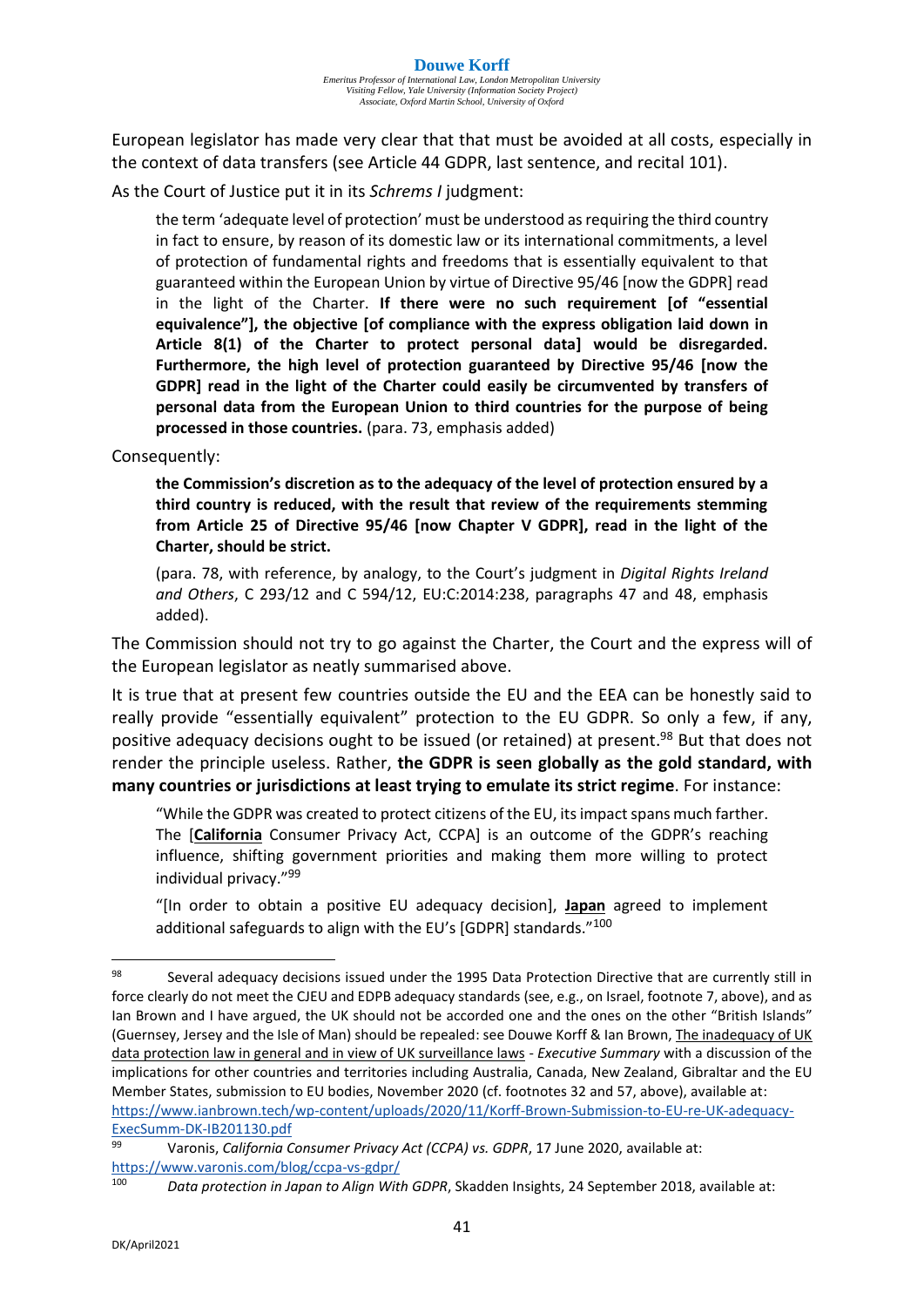"**Uruguay** has a data protection system that follows EU data protection rules." 101

"The **Brazilian** General Data Protection Law (LGPD) … is Brazil's first comprehensive data protection regulation and it is largely aligned to the EU General Data Protection Act (GDPR)." 102

"The **South African** Protection of Personal Information Act 2013 … was principally based on the EU Data Protection Directive 95/46/EC … [but] certain stricter provisions were included in the initial text, based on earlier versions of the GDPR." 103

Etcetera.

The laws in the above countries and states may not yet really be completely "equivalent" (or even "essentially equivalent") to the EU GDPR – but that is no reason to abandon the high European standards, or weaken them in practice. On the contrary, it should be a reason to continue to urge these countries, and any others that seek to protect personal data and privacy, to continue to bring their laws fully in line with the EU GDPR – and thus with international human rights standards. After all, European companies and public authorities are able to operate within the framework of the GDPR (although enforcement could be greatly improved). So why not others in other countries that respect fundamental rights and the rule of law?

In any case, the absence of an adequacy decision on a third country does not mean that transfers of personal data from the EU to that country are rendered impossible. Rather, as the Court stressed in *Schrems I*:

Recitals 108 and 114 of the GDPR confirm that, where the Commission has not adopted a decision on the adequacy of the level of data protection in a third country, the controller or, where relevant, the processor '*should take measures to compensate for the lack of data protection in a third country by way of appropriate safeguards for the data subject*' and that '*those safeguards should ensure compliance with data protection requirements and the rights of the data subjects appropriate to processing within the Union, including the availability of enforceable data subject rights and of effective legal remedies … in the Union or in a third country*'.

As noted in sub-section 3.2.4, above, there are various types of "appropriate safeguards" including standard contract clauses (SCCs) and, for multinational corporations, Binding Corporate Rules (BCRs).

Commission- or supervisory authority-approved SCCs and BCRs can to a very large extent ensure continued protection of personal data at the EU level, also after transfer, and thereby largely enable most data transfers to "non-adequate" third countries – except in one respect: if the authorities of the relevant third country have excessive powers of access to the transferred data, i.e., powers of access that do not meet the standards set by the CJEU in *Schrems II* with reference to the Charter, as reflected in the EDPB's European Essential Guarantees (EEGs) for surveillance. In such cases, either "supplementary measures" must be

[https://www.skadden.com/insights/publications/2018/09/quarterly-insights/data-protection-in-japan-to](https://www.skadden.com/insights/publications/2018/09/quarterly-insights/data-protection-in-japan-to-align-with-gdpr)[align-with-gdpr](https://www.skadden.com/insights/publications/2018/09/quarterly-insights/data-protection-in-japan-to-align-with-gdpr)<br>101 Chartru

<sup>101</sup> OneTrust Data Guidance, *Uruguay - Data Protection Overview*, available at: <https://www.dataguidance.com/notes/uruguay-data-protection-overview> (€)

<sup>102</sup> DLA Piper, *Data Protection Laws of the World*, 28 January 2021,available at: <https://www.dlapiperdataprotection.com/index.html?t=law&c=BR>

<sup>103</sup> IAPP, *After 7-year wait, South Africa's Data Protection Act enters into force*, 1 July 2020, available at: <https://iapp.org/news/a/after-a-7-year-wait-south-africas-data-protection-act-enters-into-force/>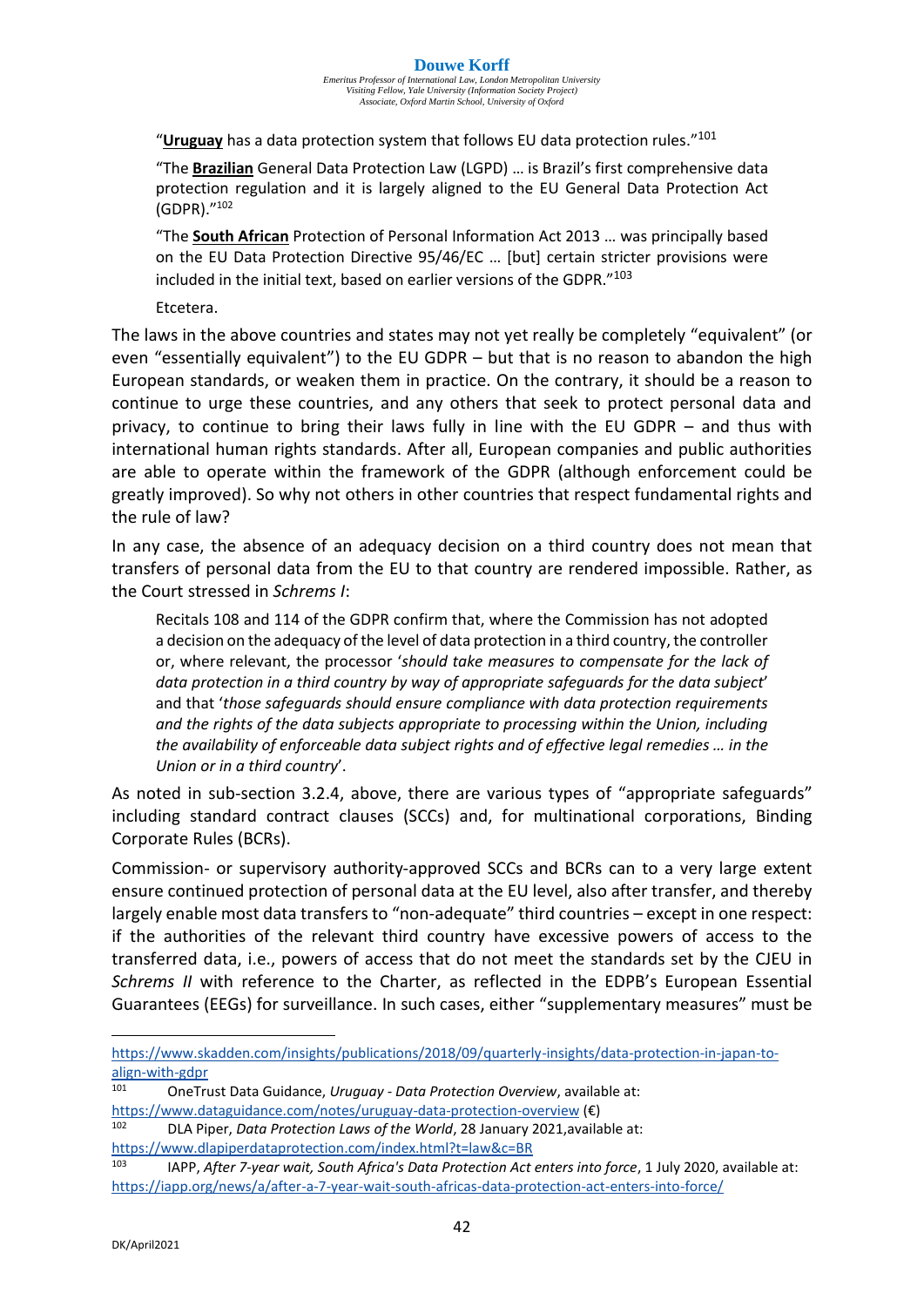adopted by the data exporter  $-$  or, if these too cannot prevent undue access, the transfer must not take place. The Court has made very clear that that is the consequence of the high level of protection accorded to personal data by the Treaties and the Charter – and the GDPR:

**Where the controller or a processor established in the European Union is not able to take adequate additional measures to guarantee such protection, the controller or processor or, failing that, the competent supervisory authority, are required to suspend or end the transfer of personal data to the third country concerned.** That is the case, in particular, where the law of that third country imposes on the recipient of personal data from the European Union obligations which are contrary to those clauses and are, therefore, capable of impinging on the contractual guarantee of an adequate level of protection against access by the public authorities of that third country to that data.

(CJEU, *Schrems II* judgment, para. 135, emphases added.)

The problem with this is not the strictness of the rule or the lack of "balance" or "flexibility" in the application of the rule, but the existence in too many countries of excessive surveillance powers on the part of the authorities. The remedy should therefore not be to water down the principle, but rather, to counter such rules of law-incompatible powers. **In simple terms: the Commission is barking up the wrong tree.**

#### **Implications**

#### **i. Implications for third countries and the international community:**

As Ian Brown and I have pointed out in our submissions to the EU on the inadequacy of the UK's data protection regime,<sup>104</sup> the UK (and other third countries) will have to choose: they must either bring their surveillance laws and practices in line with the European minimum standards as set out in the EDPB's European Essential Guarantees, and can then enjoy free data exchanges with the EU (or at least transfers on the basis of SCCs or BCRs); or they will have to face and accept the negative consequences of not providing "essentially equivalent" protection to personal data as are guaranteed in the EU.<sup>105</sup> And the same applies to the other "British Isles" and territories associated with the UK and its surveillance laws and practices: Guernsey, Jersey and the Isle of Man, and Gibraltar<sup>106</sup> (to which one could add the UK "sovereign" military base in Cyprus), and to the other "5EYES" countries that the UK closely cooperates with in the global surveillance arrangements exposed by Edward Snowden: the USA, Australia, Canada and New Zealand (and other third countries that indulge in mass surveillance).<sup>107</sup>

This may be unpalatable for the European Commission and for those EU Member States that are not really opposed to mass surveillance (and indeed carry it out themselves) and are therefore unhappy with the Court of Justice's strong stand (see point ii, below). But that is the consequence of establishing a European Union legal order that is built on the rule of law and respect for fundamental rights.

<sup>104</sup> See footnotes 32, 57 and 98, above.

Douwe Korff & Ian Brown, The inadequacy of UK data protection law in general and in view of UK surveillance laws - Executive Summary (footnote 98, above), section 4.1, *Implications for the UK*, at p. 8.

<sup>106</sup> *Idem*, section 4.2, *Implications for the other "British Isles" and Gibraltar*.

Idem, section 4.3, *Implications for the other "5EYES" (and other countries that indulge in mass surveillance)*.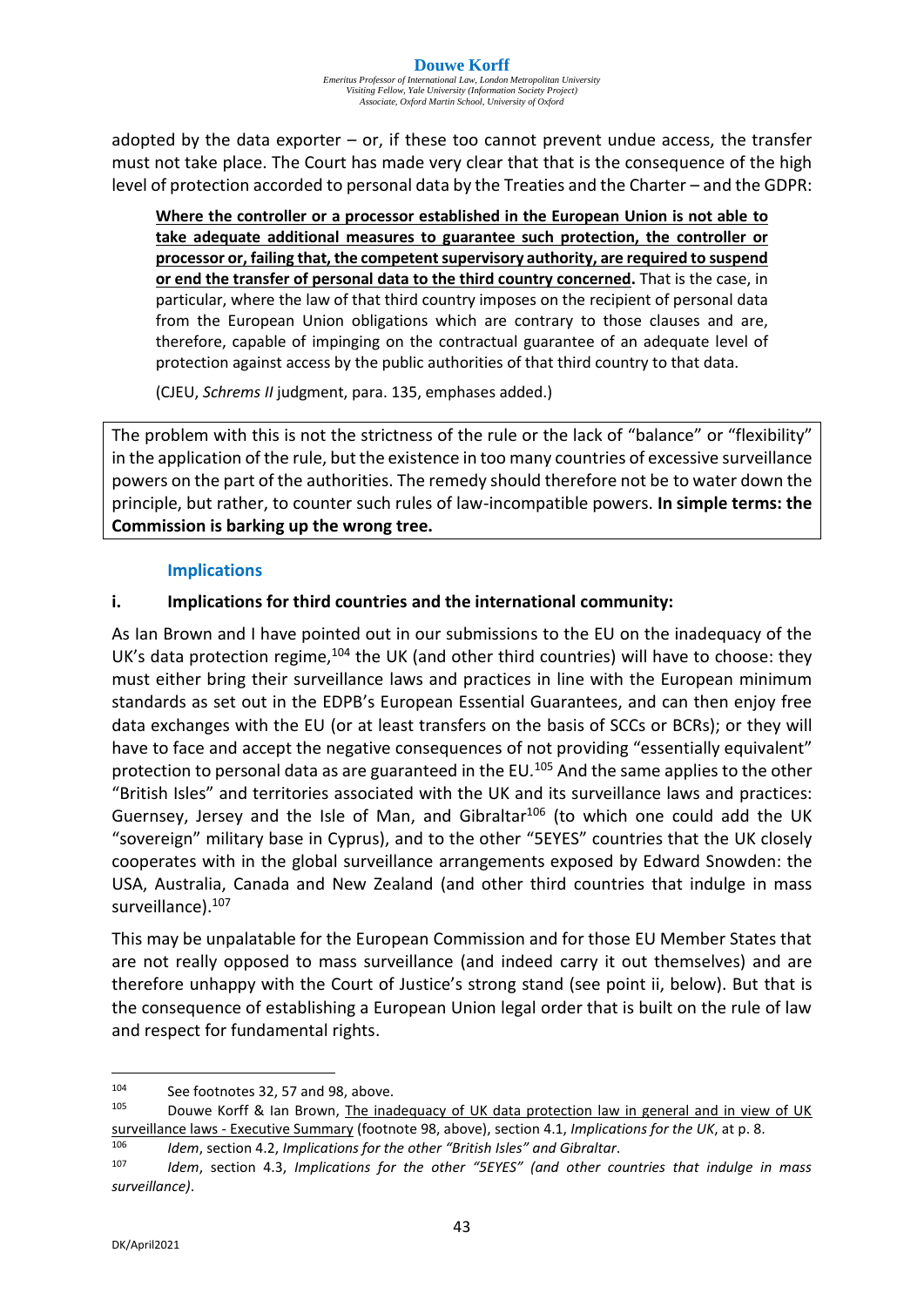The European Commission – and the Council, and the European External Action Service – should be at the forefront of defending this European fundamental rights based legal order, rather than undermine it by trying to circumvent its own basic rules and the Court's judgments. They should point out to third countries that want to have trade and other cooperation with the EU that that requires respect for the rule of law and compliance with fundamental rights and data protection standards. That applies to the People's Republic of China and the Russian Federation – and if there are doubts about third countries that generally are seen as maintaining those standards, but that fall short in relation to surveillance, that should apply to them too.

There are moves towards the creation of international legal frameworks to cover state surveillance and the wider actions of states' intelligence and national security agencies in the global digital environment.<sup>108</sup> The EU should support such developments – but insist that any such framework must be in line with the EDPB's European Essential Guidelines. It can then also assure third countries that if they bring their general data protection laws in line with the Modernised Council of Europe Data Protection Convention (Convention 108+), and their surveillance laws and practices in line with these EEGs – that they can then in all probability be held to provide "adequate"/"essentially equivalent" protection compared to the EU GDPR.

Until then, they cannot be held to provide such protection.

#### **ii. Implications for the EU Member States:**

According to Article 4(2) of the Treaty on the Functioning of the European Union (TFEU):

The Union … shall respect [the Member States'] essential State functions, including ensuring the territorial integrity of the State, maintaining law and order and safeguarding national security. **In particular, national security remains the sole responsibility of each Member State.**

(emphasis added)

**Consequently, EU law – including the Treaties and the Charter of Fundamental Rights – simply does not apply,** *at all***, to any actions taken by the Member States in the area of national security.**

In line with the principles discussed in section 2, above, the Court of Justice has interpreted this exemption from EU law (and the Charter), and its reflections in the EU data protection

<sup>108</sup> In 2017, the UN Special Rapporteur on Privacy, Prof. Joe Cannataci, called for "*a legal instrument regulating surveillance in cyberspace [as] a complementary step to other pieces of existing cyberlaw, such as the [Council of Europe's] Convention on Cybercrime, and one which could do much to provide concrete safeguards to privacy on the Internet*." See the Report of the Special Rapporteur on the right to privacy, Human Rights Council Thirty-fourth session 27 February-24 March 2017, A/HRC/34/60, para. 69, available at: <https://documents-dds-ny.un.org/doc/UNDOC/GEN/G17/260/54/PDF/G1726054.pdf?OpenElement>

And in September 2020, in a joint statement, the chair of the Council of Europe's data protection "Convention 108" committee, Alessandra Pierucci, and the Council of Europe's Data Protection Commissioner, Jean-Philippe Walter, urged states to strengthen the protection of personal data in the context of digital surveillance carried by intelligence services, by joining the Council of Europe convention on data protection "Convention 108+" and by promoting a new international legal standard to provide democratic and effective safeguards in this field. See:

[https://www.coe.int/en/web/portal/-/digital-surveillance-by-intelligence-services-states-must-take-action-to](https://www.coe.int/en/web/portal/-/digital-surveillance-by-intelligence-services-states-must-take-action-to-better-protect-individuals)[better-protect-individuals](https://www.coe.int/en/web/portal/-/digital-surveillance-by-intelligence-services-states-must-take-action-to-better-protect-individuals)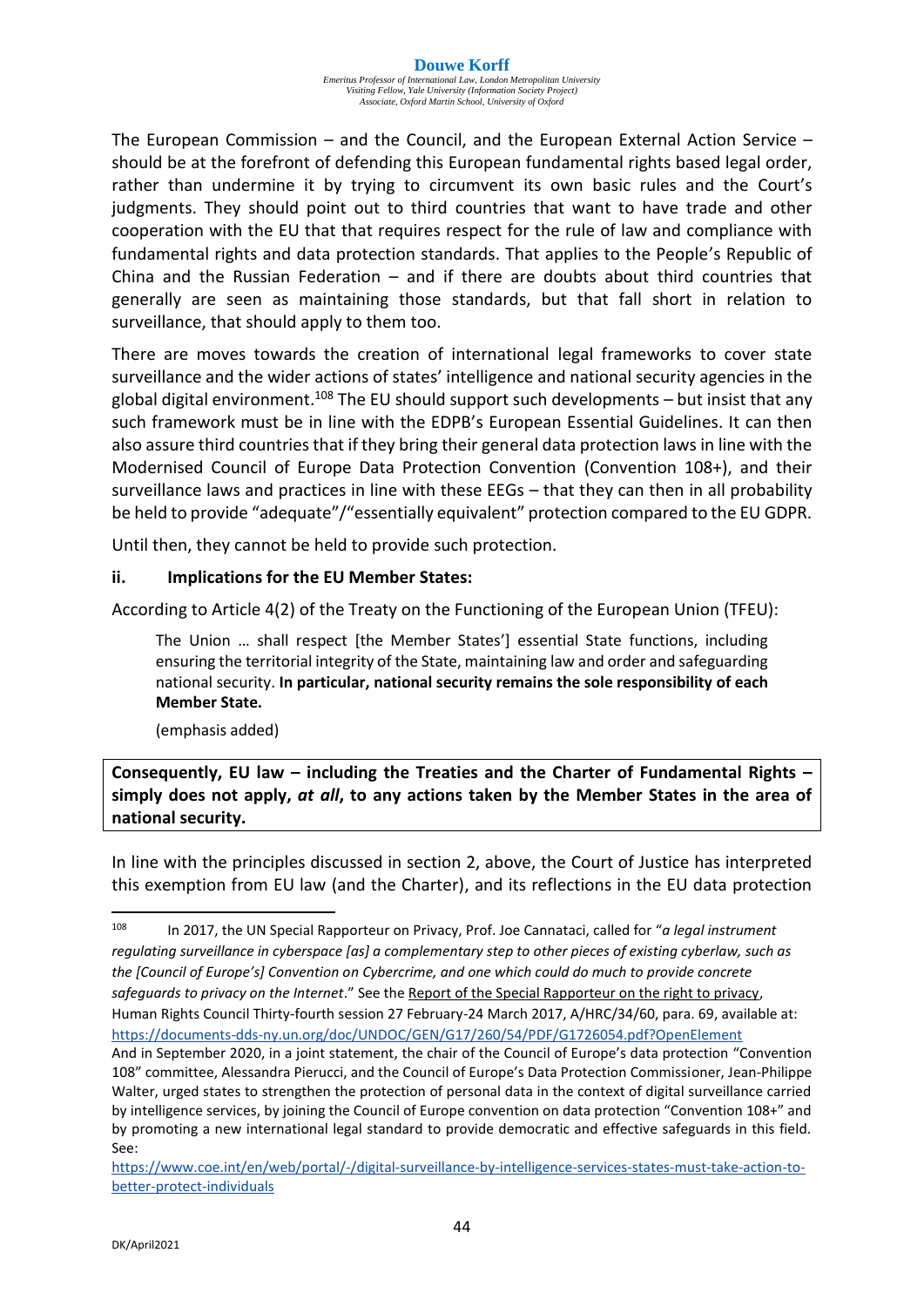rules (Article 3(2) of the 1995 Data Protection Directive; Article 1(3) of the e-Privacy Directive; Article 2(2)(d) GDPR) restrictively, by holding that the exemption does not apply to actions required of private sector actors such as e-communication companies that are subject to EU law (in particular EU data protection law) by EU Member States under national or EU law, even if those actions are imposed on those actors in order to protect national security.

## Consequently: 109

national legislation [of a Member State] which requires providers of electronic communications services to retain traffic and location data for the purposes of protecting national security and combating crime, such as the legislation at issue in the main proceedings, falls within the scope of Directive 2002/58 [the e-Privacy Directive]

[and, one may add, of the GDPR].

#### However:<sup>110</sup>

By contrast, where the Member States directly implement measures that derogate from the rule that electronic communications are to be confidential, without imposing processing obligations on providers of electronic communications services, the protection of the data of the persons concerned is covered not by Directive 2002/58, but by national law only, subject to the application of [the Law Enforcement Directive], with the result that the measures in question must comply with, inter alia, national constitutional law and the requirements of the ECHR.

In other words, if under a Member State's national security laws, a Member State orders an e-communications provider to retain data beyond the normal retention periods and to build a "back door" into its systems through which the Member State's intelligence agencies can secretly access the personal data of users of the service, this can be assessed by the CJEU for its compatibility with EU law and the Charter (and in *LQDN* the Court found that French law in that respect did not meet the EU standards). $111$ 

But if a Member State's intelligence agencies directly "hack" into an e-communication service provider's systems – without the provider's knowledge or involvement – then that action is outside of the scope of EU law, and of the Charter, and of the Court's jurisdiction. Rather, as the last-quoted paragraph of the judgment makes clear, such action is only subject to the

<https://www.politico.eu/wp-content/uploads/2021/04/21/393099.pdf> (judgment)

[https://www.conseil-etat.fr/en/news/connection-data-the-council-of-state-conciliates-the-implementation-of](https://www.conseil-etat.fr/en/news/connection-data-the-council-of-state-conciliates-the-implementation-of-european-union-law-and-the-effectiveness-of-the-fight-against-terrorism-and)[european-union-law-and-the-effectiveness-of-the-fight-against-terrorism-and](https://www.conseil-etat.fr/en/news/connection-data-the-council-of-state-conciliates-the-implementation-of-european-union-law-and-the-effectiveness-of-the-fight-against-terrorism-and) (summary in English)

<sup>109</sup> CJEU Grand Chamber judgment in *La Quadrature du Net (LQDN)* of 6 October 2020, para. 104.

<sup>110</sup> *Idem*, para. 103.

<sup>111</sup> It was on this very issue that the French Government wanted the *Conseil d'État* to rule: the government felt that such orders too should be regarded as outside the scope of EU law. See footnote 95, above. However, in its judgment of 21 April 2021, the Court refused to assess whether the European Union authorities, notably the Court of Justice, had exceeded their powers ("ultra vires" review). Rather, it held that in relation to national security, the French data retention law was compatible with the CJEU judgments because the compulsory data retention related to an existing (continuing) real threat to national security. (On the other hand, the Court held that with regard to the use of retained data for intelligence purposes, the prior review of such access by the National Commission for the Control of Intelligence Techniques (CNCTR) is not binding, and that that had to be changed.) See:

Whether this judgment is actually in line with the CJEU case-law is doubtful, but this cannot be further discussed here. There will undoubtedly be extensive comment on the judgment in the near future.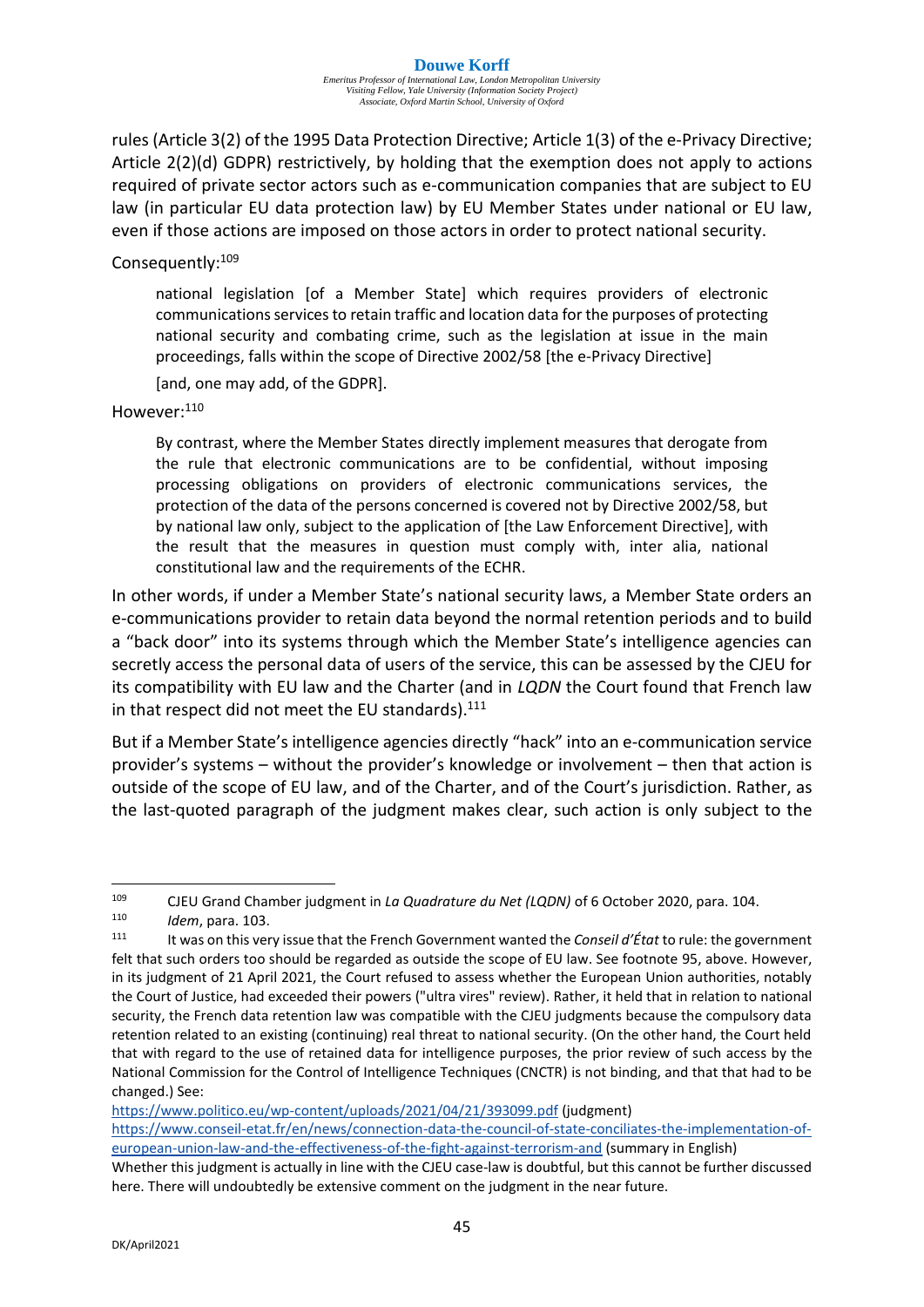Member State's own national law – and the European Convention on Human Rights, to which all EU Member States are a party.

The latter may constitute some form of a safety net. However:<sup>112</sup>

In the absence of a European consensus [on a matter before the Court of Human Rights], the Court has tended to reflect national law by applying a lowest common denominator approach or to accommodate variations in state practice through the margin of appreciation doctrine …

This can be seen in the ECtHR's case-law on national security issues and surveillance. For instance, in its *Big Brother Watch (BBW)* judgment, it held that: 113

the decision to operate a bulk interception regime in order to identify hitherto unknown threats to national security is one which continues to fall within States' margin of appreciation.

Although the Strasbourg Court nevertheless laid down a series of "six minimum requirements" that surveillance laws should comply with, $114$  it would still appear that in relation to state surveillance in general, and bulk communication interception in particular, compliance with the ECHR is less demanding than compliance with the EU Charter of Fundamental Rights (as applied by the CJEU). Unless this changes when the Grand Chamber of the Strasbourg Court rules on the *BBW* case (which is still pending there), there are therefore at the moment in the EU different standards that apply to "indirect" surveillance that relies on orders issued to private sectors and to "direct", surreptitious surveillance carried out through secret "hacking" by a Member State's intelligence agencies.

The USA was therefore right when it noted that:<sup>115</sup>

under *LQDN* no EU legislation governs direct access by Member State authorities to personal data for national security purposes—not the e-Privacy Directive, not GDPR, and not the Law Enforcement Directive.

And that:<sup>116</sup>

… EU law provides no privacy protections relating to EU Member State governments' direct access to personal data for national security purposes …

But it was not quite right when it claimed that:<sup>117</sup>

<sup>&</sup>lt;sup>112</sup> Harris, O'Boyle and Warbrick, Law of the European Convention on Human Rights (footnote 17, above), p. 9.

<sup>113</sup> European Court of Human Rights First Section judgment of 13 September 2018 in the case of *Big Brother Watch and Others v. the United Kingdom*, para. 314. The case has been referred to the Grand Chamber where it is still pending.

<sup>114</sup> *Idem*, para. 423, summarising the more detailed overview of the six requirements in para. 307.<br>115 **ILISA Comments on the European Data Protection Board (EDDB)'s proposed Becommendations 0** 

<sup>115</sup> USA Comments on the European Data Protection Board (EDPB)'s proposed Recommendations 01/2020 on measures that may supplement transfer tools listed in Article 46 of the General Data Protection Regulation (GDPR) to ensure compliance with EU standards on protection of personal data, 21 December 2020, p. 9, available at:

[https://edpb.europa.eu/sites/edpb/files/webform/public\\_consultation\\_reply/2020.12.21\\_-](https://edpb.europa.eu/sites/edpb/files/webform/public_consultation_reply/2020.12.21_-_us_comments_on_edpb_supp_measures_final.pdf) [\\_us\\_comments\\_on\\_edpb\\_supp\\_measures\\_final.pdf](https://edpb.europa.eu/sites/edpb/files/webform/public_consultation_reply/2020.12.21_-_us_comments_on_edpb_supp_measures_final.pdf)

<sup>116</sup> *Idem*.

<sup>117</sup> *Idem*.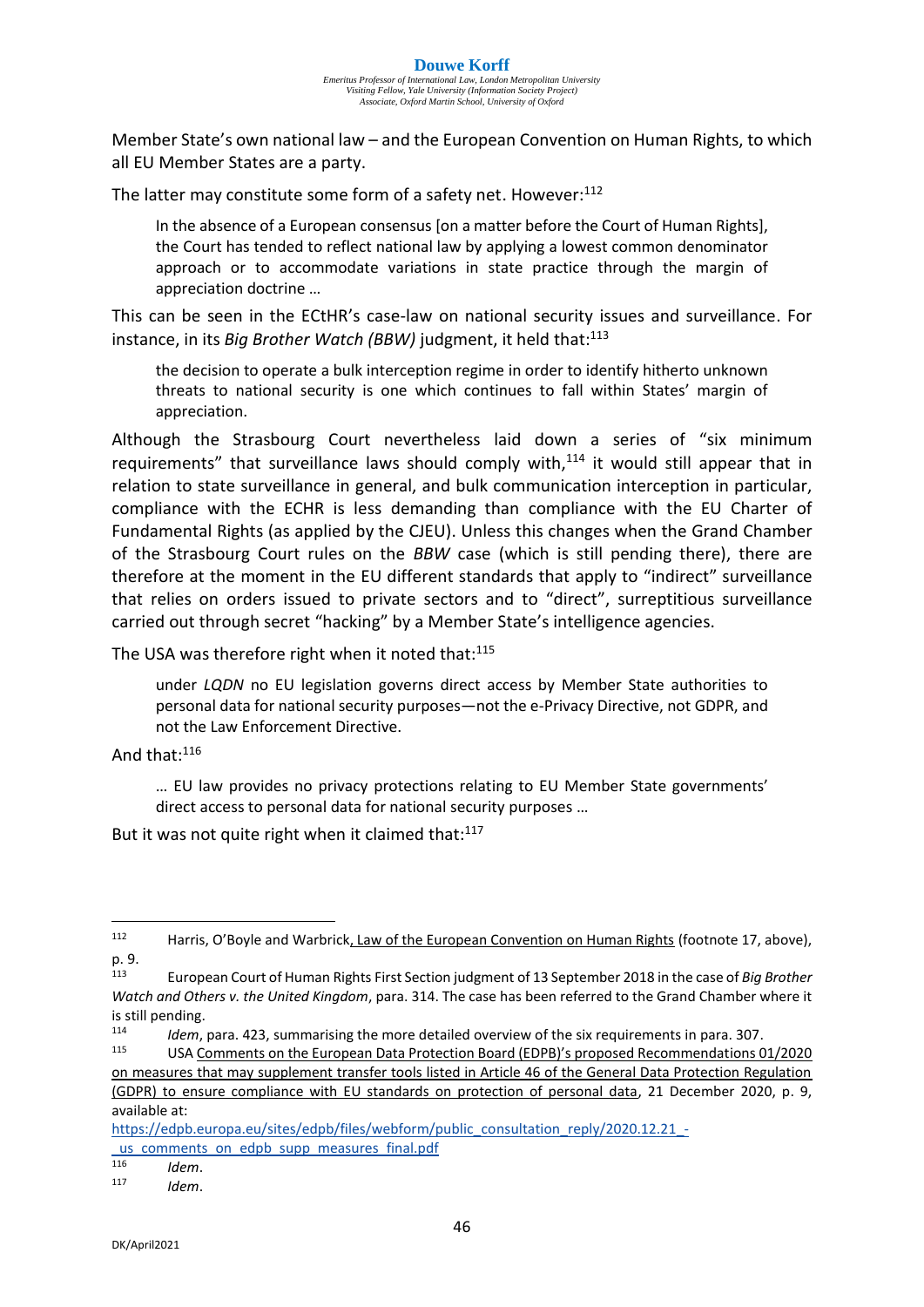*Emeritus Professor of International Law, London Metropolitan University Visiting Fellow, Yale University (Information Society Project) Associate, Oxford Martin School, University of Oxford*

a data exporter would [therefore] have no comparative standard by which to assess whether privacy protections offered by a destination country for the same type of activities are "essentially equivalent" to protections required by EU law.

Rather, as Christakis points out, the data exporter could at least look at the Strasbourg case $law: <sup>118</sup>$ 

#### **Failure to take into consideration the ECHR dimension**

As we have seen, the US submissions are based on the argument that "EU Member State direct access measures are not subject to EU law at all" and "a data exporter would have no comparative standard by which to assess whether privacy protections offered by a destination country for the same type of activities are "essentially equivalent" to protections required by EU law". …

While this is true in relation to "EU law" *stricto sensu* (due to the scope of national security exceptions in EU data protection law), this reasoning neglects the fact that the European Convention on Human Rights (ECHR) and its Article 8 on privacy (amongst others) are applicable to surveillance laws. Of course, the ECHR is not binding in EU law as the EU has not acceded to it. However, the ECHR is binding upon all EU Member States and forms part of European law *lato sensu*.

Consequently, principles such as legality (the need for a clear legal basis for meeting certain quality requirements); necessity and proportionality; independent oversight; and effective remedies/redress etc. do govern EU Member States' surveillance laws. The European Court of Human Rights (ECtHR) has issued a great number of surveillance judgments, and the issue of whether methods used by governments constitute "direct" or "indirect" surveillance (in terms of requests to service providers) seems of little relevance to the underlying principles concerning protection.

In his Opinion in Schrems II, Advocate General Saugmandsgaard ØE stressed that "the provisions of the ECHR will constitute the relevant reference framework for the purpose of evaluating whether the limitations that the implementation of EO 12333 might entail — in that it authorises the intelligence authorities to collect personal data themselves, without the assistance of private operators — call into question the adequacy of the level of protection afforded in the United States" (§ 229).

The importance of this ECHR dimension is also shown by the reference to ECtHR case law in the November 10, 2020 EDPB "Recommendations on the European Essential Guarantees for Surveillance Measures" (EDPB EEG Recommendations). In a similar way, the draft GDPR decision on UK adequacy published by the European Commission heavily emphasises the fact that the UK has ratified the ECHR and that "all public authorities in the UK are required to act in compliance with the Convention" (§ 116).

It nevertheless remains true that in the EU different standards apply to surveillance carried out by Member States under orders issued to providers of e-communication services (the higher standards set by the CJEU in *Schrems II* and *LQDN*), and to surveillance carried out by their national security agencies through direct, surreptitious "hacking" into the providers' systems (the somewhat lower ECHR standards) – while in relation to surveillance carried out

<sup>118</sup> Theodore Christakis, Squaring the Circle? International Surveillance, Underwater Cables and EU-US Adequacy Negotiations, Part 1, *Countering the US arguments*, 12 April 2021, available at: [https://europeanlawblog.eu/2021/04/12/squaring-the-circle-international-surveillance-underwater-cables](https://europeanlawblog.eu/2021/04/12/squaring-the-circle-international-surveillance-underwater-cables-and-eu-us-adequacy-negotiations-part1/)[and-eu-us-adequacy-negotiations-part1/](https://europeanlawblog.eu/2021/04/12/squaring-the-circle-international-surveillance-underwater-cables-and-eu-us-adequacy-negotiations-part1/)

(For Part 2, see footnote 13, above.)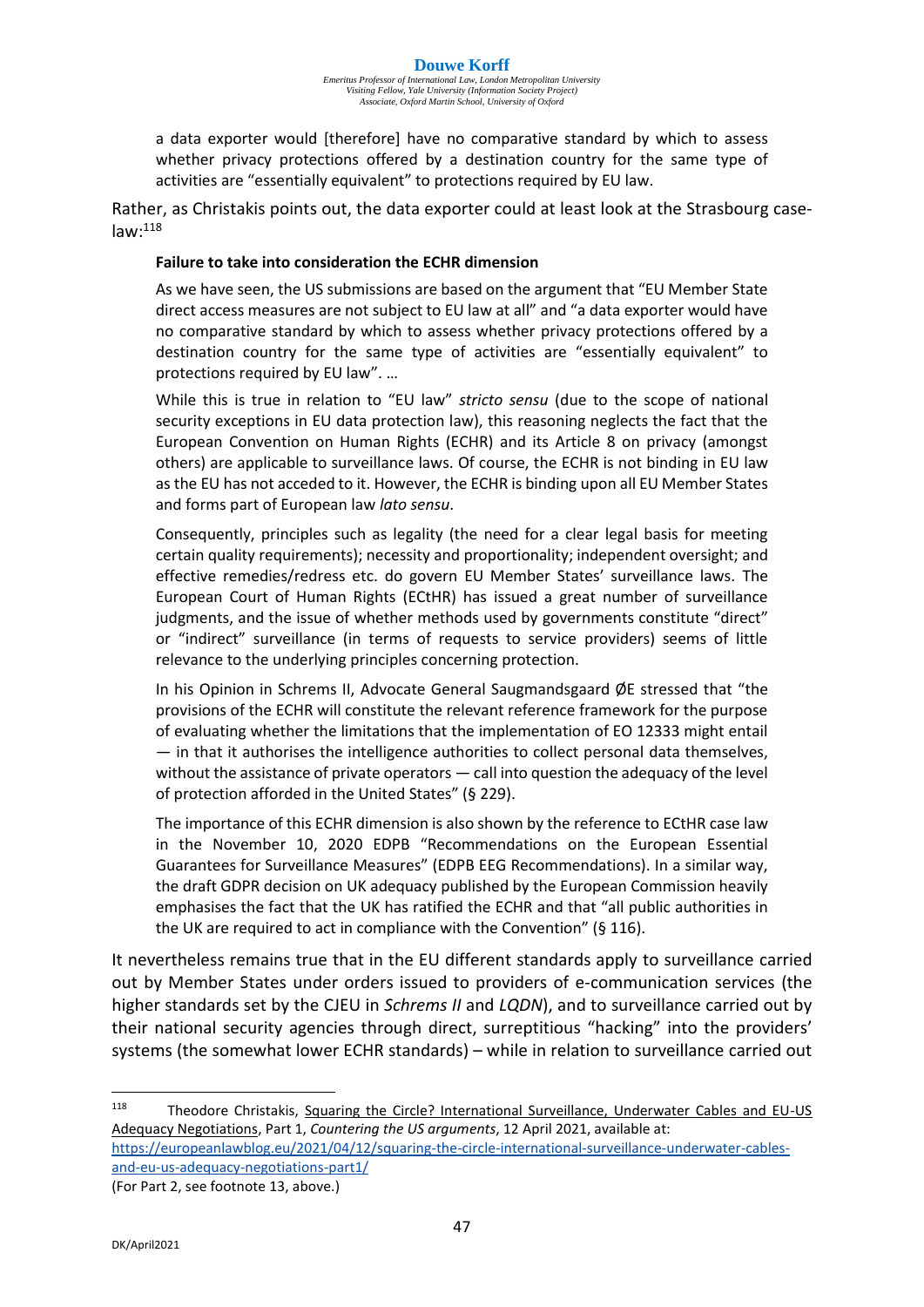by third countries it would appear they have to "essentially" meet the higher (CJEU) standards in relation to both kinds of surveillance. In chart form:

|                   | <b>EU Member States:</b>                              | Third country:                          |
|-------------------|-------------------------------------------------------|-----------------------------------------|
| Indirect access:* | EU CJEU Schrems II &   "Essentially<br>LQDN standards | equivalent"<br>standards to the EU CJEU |
| Direct access:**  | <b>ECHR</b> standards                                 | Schrems II &<br>LODN<br>standards       |

\* Indirect access = access under orders issued to providers.

\*\* Direct access = access through surreptitious "hacking" into providers' systems.

In the Executive Summary of our submissions to the EU on UK (in)adequacy, Ian Brown and I commented on this as follows:<sup>119</sup>

A decision by the Commission to not issue a positive adequacy decision on the UK would not have any immediate legal implications for the EU Member States or the activities of their intelligence agencies – which would remain outside the scope of EU law.

However, if the decision not to issue a positive adequacy decision on the UK were to be based, at least in part, on the fact that the UK law and practices fail to meet the standards set by the CJEU in relation to third country agencies (as reflected in the European Essential Guarantees for surveillance issued by the EDPB), as presumably it would be  $$ then the EU and its Member States could not avoid the accusation of hypocrisy and double standards. That is because several of them have laws and practices that also clearly do not meet those standards.<sup>120</sup>

Moreover, the intelligence agencies of several other EU Member States have been shown to have been cooperating with the US NSA in very much the same way as the UK (albeit as much more junior partners than the UK – often *de facto* little more than tools used by the NSA), including in the gathering of satellite communications<sup>121</sup> and tapping into underseas cables.<sup>122</sup>

[https://papers.ssrn.com/sol3/papers.cfm?abstract\\_id=2894490](https://papers.ssrn.com/sol3/papers.cfm?abstract_id=2894490) [original footnote]

<sup>119</sup> Douwe Korff & Ian Brown, The inadequacy of UK data protection law in general and in view of UK surveillance laws - Executive Summary (footnote 98, above), section 4.4.1, *Implications for [EU] Member States' national security activities*.

Cf. the short country sections on France and Germany in Douwe Korff et al., Boundaries of Law: Exploring Transparency, Accountability, and Oversight of Government Surveillance Regimes, January 2017, pp. 57 – 58 (and the references to these countries in the body of this report, *passim*), available at:

See also the reference in the US Comments on the EDPB Guidelines on supplementary measures (footnote 123, above) to "*allegations [that] have been repeatedly made in leading French newspapers that intelligence agencies of the government of France have been intercepting international communications data by tapping submarine telecommunications cables.*" (footnote 22 in the US Comments paper).

<sup>121</sup> "*Deutschland hat in enger Zusammenarbeit mit den amerikanischen Nachrichtendiensten über Jahrzehnte nicht nur mehr als 100 Staaten, darunter auch Freunde und Verbündete, belauscht.*" ("*For decades, Germany [read: the German Federal Intelligence Service, BND] has, in close cooperation with the American Intelligence Service [CIA] spied on more than 100 countries including friends and allies*"), in: "*Operation 'Rubikon' - #Cryptoleaks: Wie BND und CIA alle täuschten*" ("*Operation 'Rubikon' – How the BND and the CIA covered everything up*"), ZDF TV, 11 February 2020, available at:

<https://www.zdf.de/nachrichten/politik/cryptoleaks-bnd-cia-operation-rubikon-100.html> [original footnote] <sup>122</sup> *Danish military intelligence uses XKEYSCORE to tap cables in cooperation with the NSA*, Electrospaces, 28 October 2020, available at: